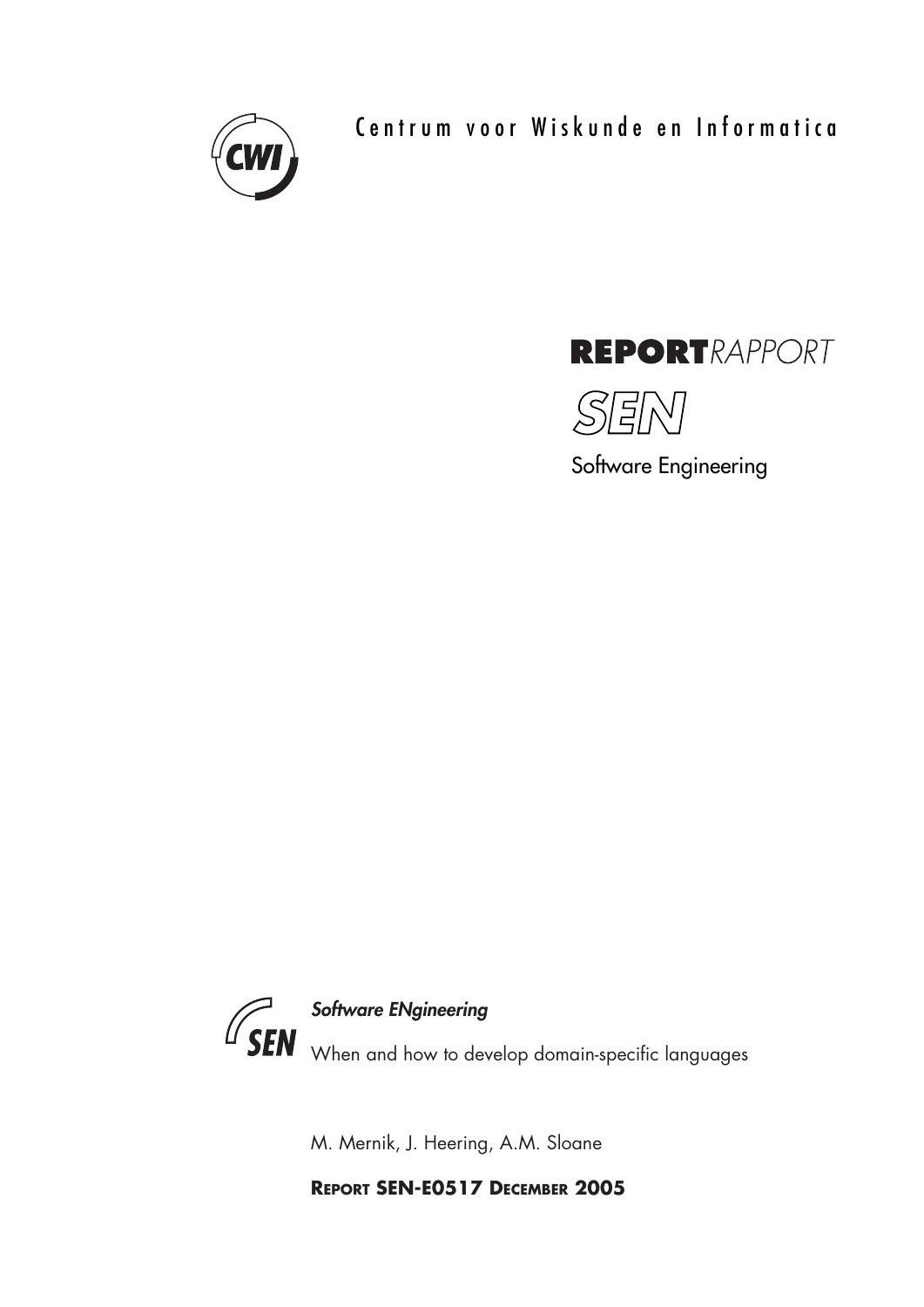CWI is the National Research Institute for Mathematics and Computer Science. It is sponsored by the Netherlands Organization for Scientific Research (NWO). CWI is a founding member of ERCIM, the European Research Consortium for Informatics and Mathematics.

CWI's research has a theme-oriented structure and is grouped into four clusters. Listed below are the names of the clusters and in parentheses their acronyms.

Probability, Networks and Algorithms (PNA)

## Software Engineering (SEN)

Modelling, Analysis and Simulation (MAS)

Information Systems (INS)

Copyright © 2005, Stichting Centrum voor Wiskunde en Informatica P.O. Box 94079, 1090 GB Amsterdam (NL) Kruislaan 413, 1098 SJ Amsterdam (NL) Telephone +31 20 592 9333 Telefax +31 20 592 4199

ISSN 1386-369X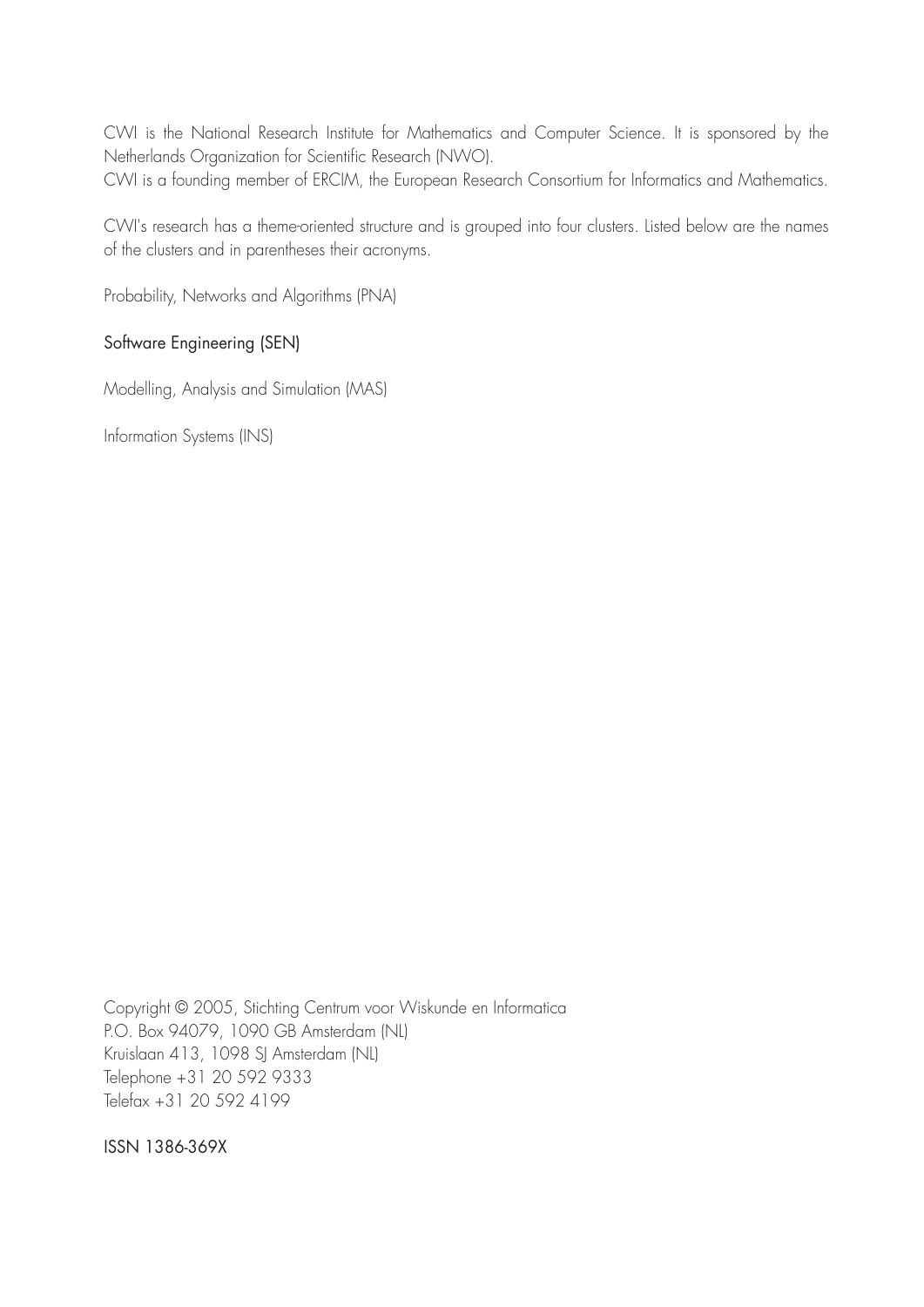# When and how to develop domain-specific languages

### ABSTRACT

Domain-specific languages (DSLs) are languages tailored to a specific application domain. They offer substantial gains in expressiveness and ease of use compared with general-purpose programming languages in their domain of application. DSL development is hard, requiring both domain knowledge and language development expertise. Few people have both. Not surprisingly, the decision to develop a DSL is often postponed indefinitely, if considered at all, and most DSLs never get beyond the application library stage. Although many articles have been written on the development of particular DSLs, there is very limited literature on DSL development methodologies and many questions remain regarding when and how to develop a DSL. To aid the DSL developer, we identify patterns in the decision, analysis, design, and implementation phases of DSL development. Our patterns improve and extend earlier work on DSL design patterns. We also discuss domain analysis tools and language development systems that may help to speed up DSL development. Finally, we state a number of open problems.

*2000 Mathematics Subject Classification:* 68N15

*1998 ACM Computing Classification System:* D.3.2

*Keywords and Phrases:* domain-specific language; application language; domain analysis; language development system

*Note*: Accepted for publication in ACM Computing Surveys. This is a revised and extended version of CWI report SEN-E0309 with the same title. Many examples illustrating the various patterns were added, the section on domain analysis was extended, the FODA and FAST approaches are discussed in more detail, and the number of references was increased from 100 to 150.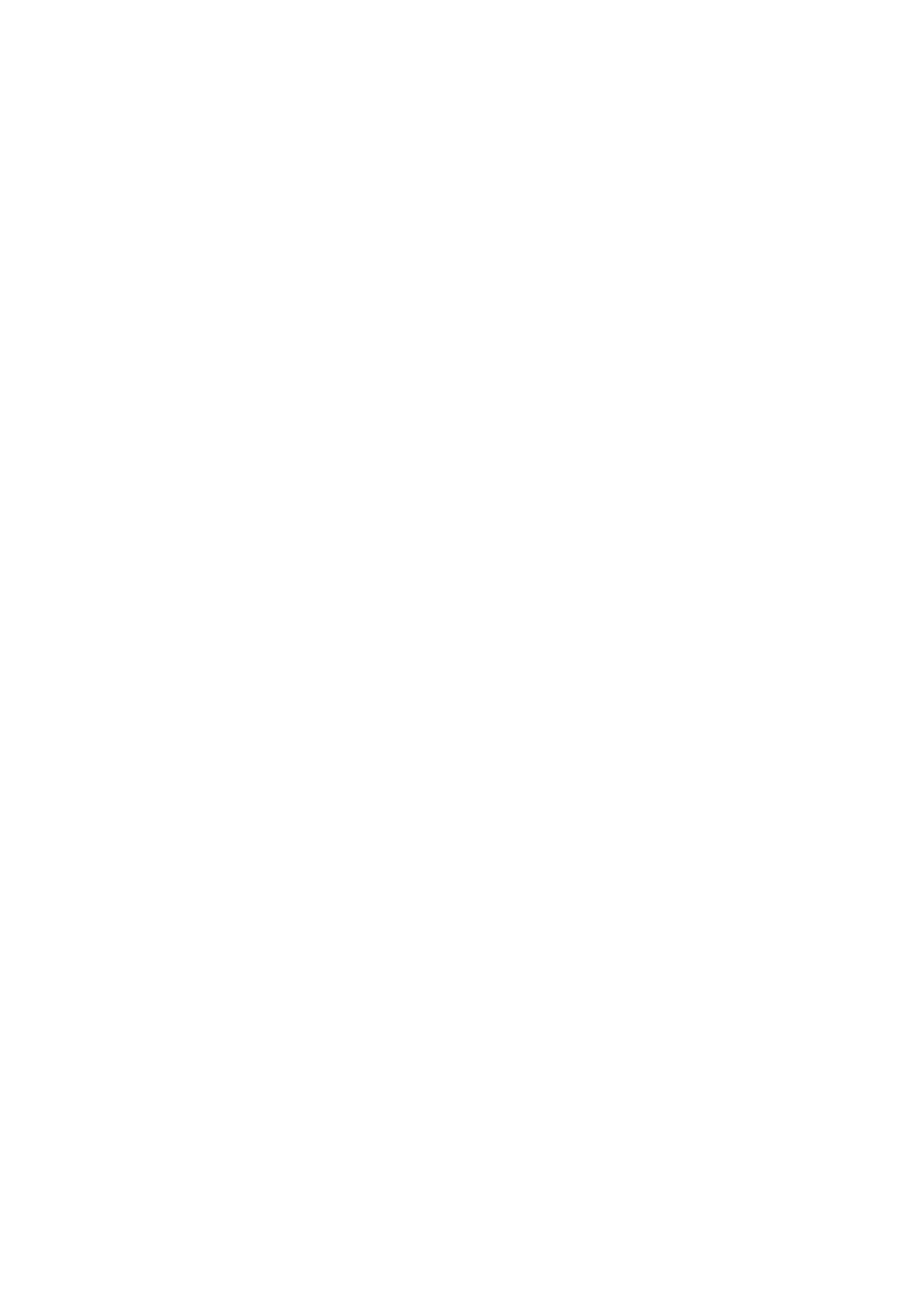# When and How to Develop Domain-Specific Languages

Marjan Mernik<sup>1</sup>, Jan Heering<sup>2</sup>, Anthony M. Sloane<sup>3</sup>

<sup>1</sup> University of Maribor, Slovenia, marjan.mernik@uni-mb.si

<sup>2</sup> CWI Amsterdam, The Netherlands, Jan. Heering@cwi.nl

<sup>3</sup> Macquarie University, Australia, asloane@ics.mq.edu.au

### Abstract

Domain-specific languages (DSLs) are languages tailored to a specific application domain. They offer substantial gains in expressiveness and ease of use compared with general-purpose programming languages in their domain of application. DSL development is hard, requiring both domain knowledge and language development expertise. Few people have both. Not surprisingly, the decision to develop a DSL is often postponed indefinitely, if considered at all, and most DSLs never get beyond the application library stage.

Although many articles have been written on the development of particular DSLs, there is very limited literature on DSL development methodologies and many questions remain regarding when and how to develop a DSL. To aid the DSL developer, we identify patterns in the decision, analysis, design, and implementation phases of DSL development. Our patterns improve and extend earlier work on DSL design patterns. We also discuss domain analysis tools and language development systems that may help to speed up DSL development. Finally, we state a number of open problems.

#### **Introduction**  $\mathbf{1}$

#### $1.1$ General

Many computer languages are *domain-specific* rather than general-purpose. Domain-specific languages (DSLs) are also called *application-oriented* [118], *special*purpose [148, p. xix], task-specific [108], specialized [15, p. 17], or application [99] languages. So-called *fourth-generation languages* (4GLs) [99] are usually DSLs for database applications. Little languages are small DSLs that do not include many features found in general-purpose programming language (GPLs)  $[14, p. 715].$ 

DSLs trade generality for expressiveness in a limited domain. By providing notations and constructs tailored toward a particular application domain, they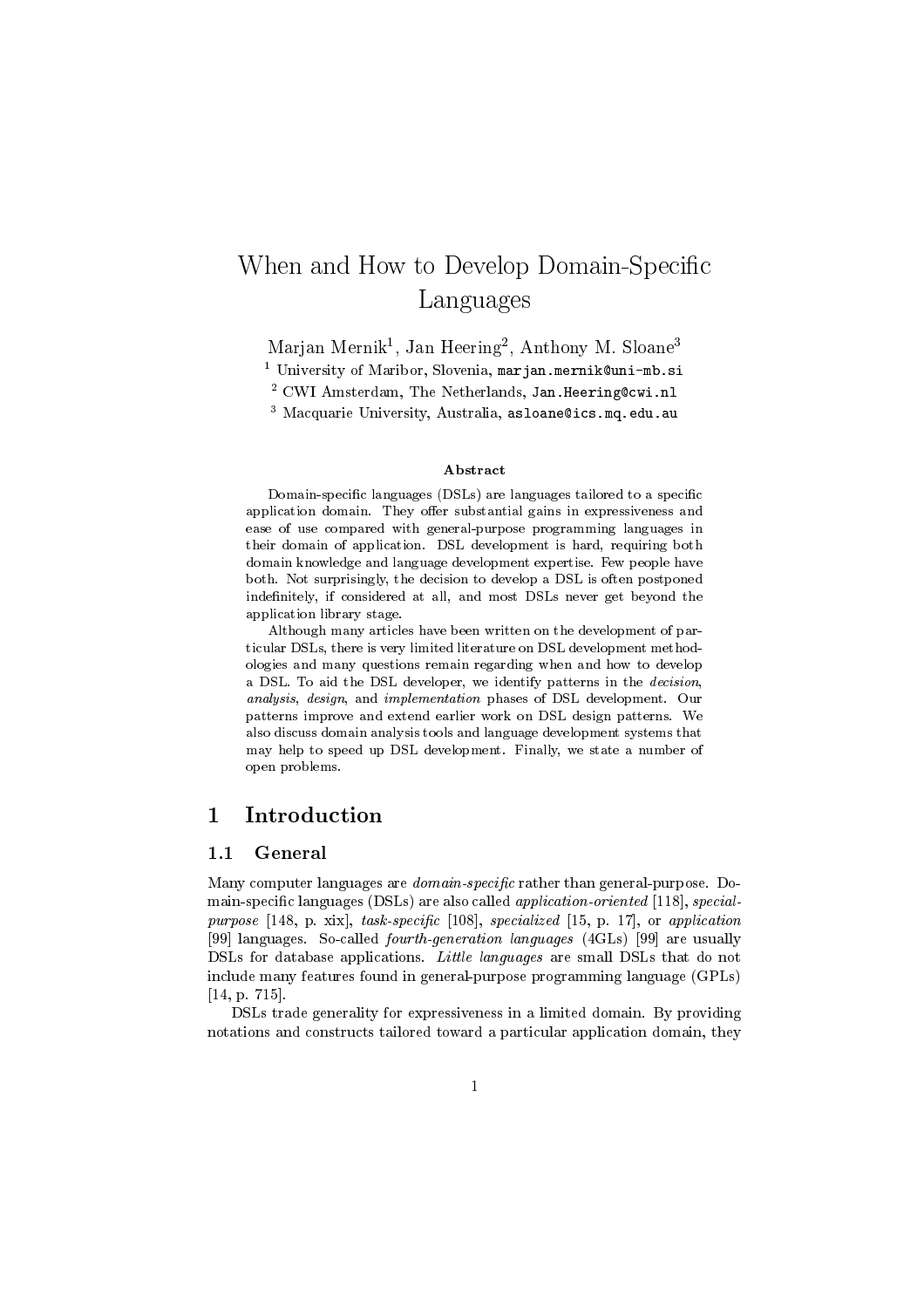Table 1: Some widely used domain-specific languages.

| DSL                     | Application domain   | ${\rm Level}$ |                 |
|-------------------------|----------------------|---------------|-----------------|
| <b>BNF</b>              | Syntax specification | n.a.          |                 |
| Excel                   | Spreadsheets         | 57            | (version 5)     |
| <b>HTML</b>             | Hypertext web pages  | 22            | (version 3.0)   |
| <b>IAT<sub>F</sub>X</b> | Typesetting          | n.a.          |                 |
| Make                    | Software building    | 15            |                 |
| MATLAB                  | Technical computing  | n.a.          |                 |
| SQL                     | Database queries     | 25            |                 |
| VHDL                    | Hardware design      | 17            |                 |
| Java                    | General-purpose      | 6             | comparison only |

Table 2: Language level vs. productivity as measured in function points (FP).

| Level     | Productivity average |
|-----------|----------------------|
|           | per staff month (FP) |
| $1 - 3$   | $5 - 10$             |
| $4 - 8$   | $10 - 20$            |
| $9 - 15$  | $16 - 23$            |
| $16 - 23$ | $15 - 30$            |
| $24 - 55$ | $30 - 50$            |
| >55       | $40 - 100$           |

offer substantial gains in expressiveness and ease of use compared with GPLs for the domain in question, with corresponding gains in productivity and reduced maintenance costs. Also, by reducing the amount of domain and programming expertise needed, DSLs open up their application domain to a larger group of software developers compared to GPLs. Some widely used DSLs with their application domains are listed in Table 1. The third column gives the language level of each DSL as given in [79]. Language level is related to productivity as shown in Table 2, also from [79]. Apart from these examples, the benefits of DSLs have often been observed in practice and are supported by quantitative results such as those reported in [72, 11, 79, 89, 66], but their quantitative validation in general as well as in particular cases is hard and an important open problem. Therefore, the treatment of DSL development in this article will be largely qualitative.

The use of DSLs is by no means new. APT, a DSL for programming numerically controlled machine tools, was developed in 1957-1958 [116]. BNF, the wellknown syntax specification formalism, dates back to 1959 [6]. Domain-specific visual languages (DSVLs), such as visual languages for hardware description and protocol specification, are important, but beyond the scope of this survey.

We will not give a definition of what constitutes an application domain and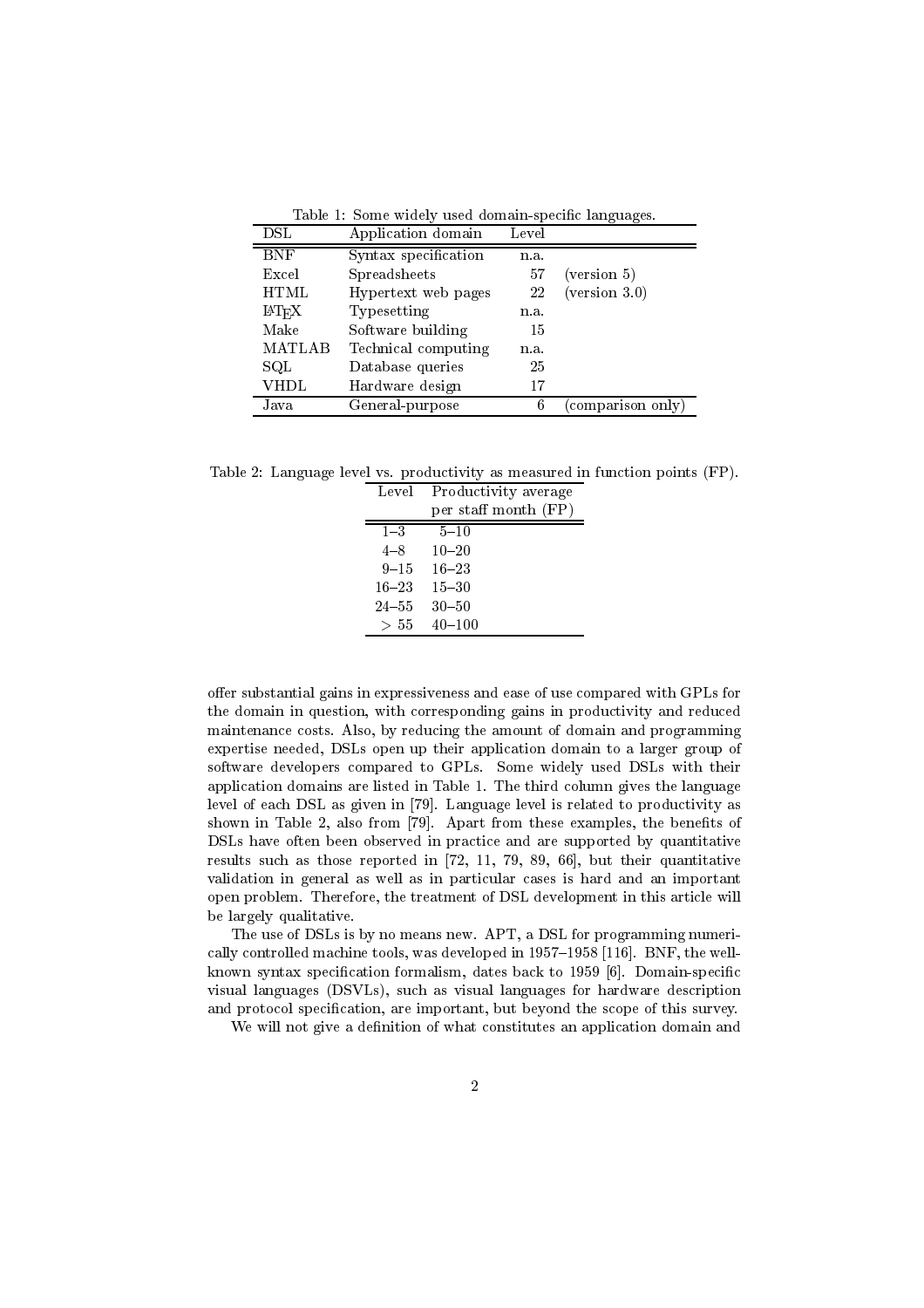what does not. Some consider Cobol to be a DSL for business applications, but others would argue this is pushing the notion of application domain too far. Leaving matters of definition aside, it is natural to think of DSLs in terms of a gradual scale with very specialized DSLs such as BNF on the left and GPLs such as  $C++$  on the right. (The language level measure of [79] is one attempt to quantify this scale.) On this scale, Cobol would be somewhere between BNF and  $C_{++}$ , but much closer to the latter. Similarly, it is hard to tell if command languages like the Unix shell or scripting languages like Tcl are DSLs. Clearly, domain-specificity is a matter of degree.

In combination with an *application library*, any GPL can act as a DSL. The library's Application Programmers Interface (API) constitutes a domainspecific vocabulary of class, method, and function names that becomes available by object creation and method invocation to any GPL program using the library. This being the case, why were DSLs developed in the first place? Simply because they can offer domain-specificity in better ways:

- Appropriate or established *domain-specific notations* are usually beyond the limited user-definable operator notation offered by GPLs. A DSL offers appropriate domain-specific notations from the start. Their importance should not be underestimated as they are directly related to the productivity improvement associated with the use of DSLs.
- Appropriate *domain-specific constructs and abstractions* cannot always be mapped in a straightforward way to functions or objects that can be put in a library. Traversals and error handling are typical examples [19, 66, 27. A GPL in combination with an application library can only express these constructs indirectly or in an awkward way. Again, a DSL would incorporate domain-specific constructs from the start.
- · Use of a DSL offers possibilities for analysis, verification, optimization, parallelization, and transformation in terms of DSL constructs that would be much harder or unfeasible if a GPL had been used, because the GPL source code patterns involved are too complex or not well-defined.
- Unlike GPLs, DSLs need not be executable. There is no agreement on this in the DSL literature. For instance, the importance of non-executable DSLs is emphasized in [150], but DSLs are required to be executable in [48]. We discuss DSL executability in Section 1.2.

Despite their shortcomings, application libraries are formidable competitors to DSLs. It is probably fair to say that most DSLs never get beyond the application library stage. These are sometimes called *domain-specific embedded languages* (DSELs) [76]. Even with improved DSL development tools, application libraries will remain the most cost-effective solution in many cases, the more so since the advent of component technologies such as COM and CORBA [133] has further complicated the relative merits of DSLs and application libraries. For instance, Microsoft Excel's macro language is a DSL for spreadsheet applications which adds programmability to Excel's fundamental interactive mode.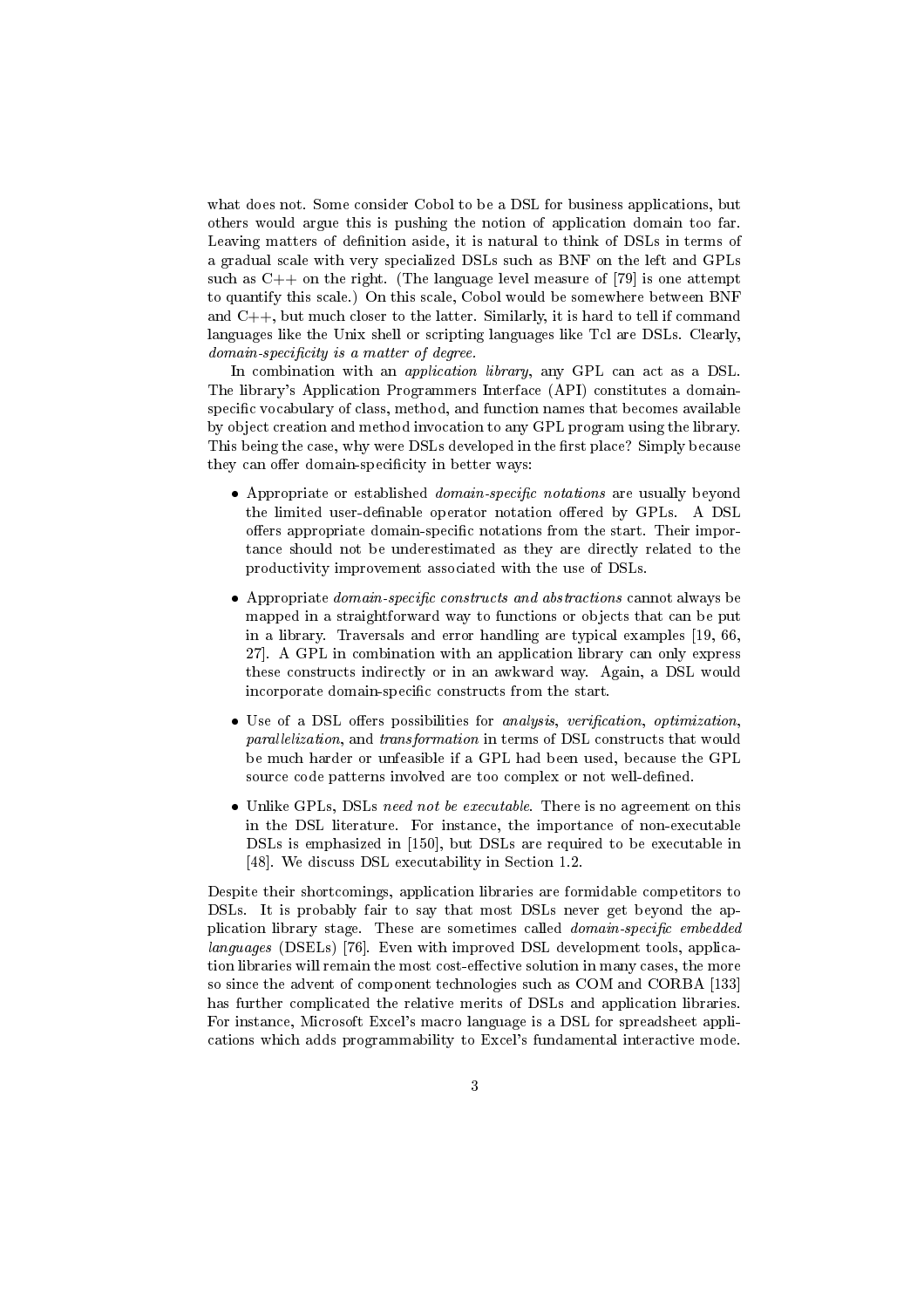Using COM, Excel's implementation has been restructured into an application library of COM components, thereby opening it up to GPLs such as  $C_{++}$ , Java and Basic, which can access it through its COM interfaces. This process of componentization is called *automation* [31]. Unlike the Excel macro language, which by its very nature is limited to Excel functionality, GPLs are not. They can be used to write applications transcending Excel's boundaries by using components from other "automated" programs and COM libraries in addition to components from Excel itself.

In the remainder of this section we discuss DSL executability (Section 1.2). DSLs as enablers of reuse (Section 1.3), the scope of this article (Section 1.4). and DSL literature (Section 1.5).

#### **Executability of DSLs**  $1.2$

DSLs are executable in various ways and to various degrees, even to the point of being non-executable. Accordingly, depending on the character of the DSL in question, the corresponding programs are often more properly called spec*ifications, definitions, or descriptions.* We identify some points on the "DSL executability scale":

- DSL with well-defined execution semantics (Excel macro language, HTML).
- Input language of an *application generator* [33, 129]. Examples are AT-MOL [51], a DSL for atmospheric modeling, and Hancock [19], a DSL for customer profiling. Such languages are also executable, but they usually have a more declarative character and a less well-defined execution semantics as far as the details of the generated applications are concerned. The application generator is a compiler for the DSL in question.
- DSL not primarily meant to be executable, but nevertheless useful for application generation. The syntax specification formalism BNF is an example of a DSL with a purely declarative character that can also act as an input language for a parser generator.
- DSL not meant to be executable. Examples are domain-specific data structure representations [150]. Just like their executable relatives, such non-executable DSLs may benefit from various kinds of tool support such as specialized editors, prettyprinters, consistency checkers, analyzers, and visualizers.

#### DSLs as enablers of reuse 1.3

The importance of DSLs can also be appreciated from the wider perspective of the construction of large software systems. In this context the primary contribution of DSLs is to enable reuse of software artifacts [17]. Among the types of artifacts that can be reused via DSLs are language grammars, source code, software designs, and domain abstractions. Later sections provide many examples of DSLs; here we mention a few from the perspective of reuse.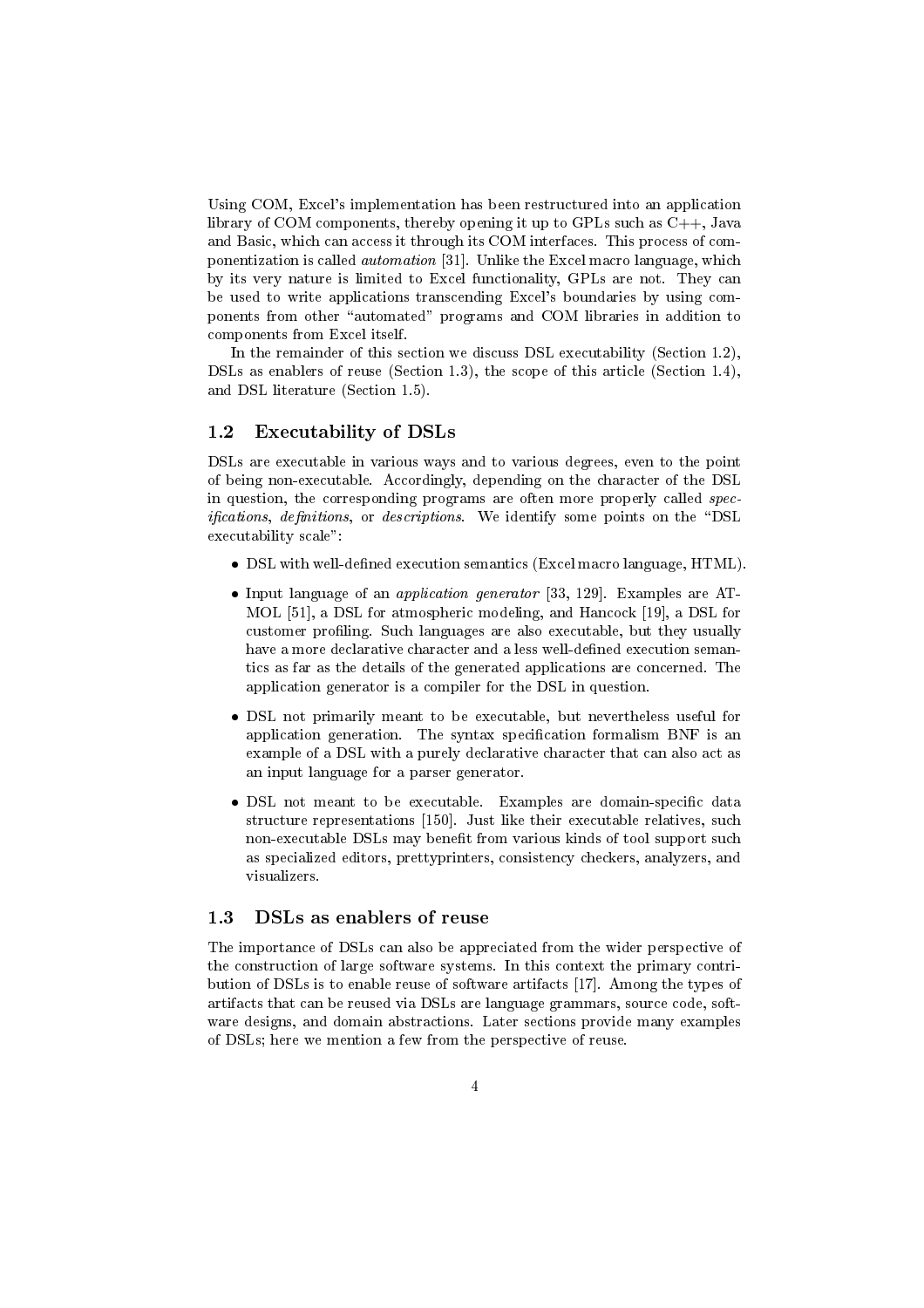In his definitive survey of reuse [92], Krueger categorizes reuse approaches along the following dimensions: abstracting, selecting, specializing, and integrating. In particular, he identifies application generators as an important reuse category. As already noted, application generators often use a DSL as their input language, thereby enabling programmers to reuse semantic notions embodied in the DSL without having to perform a detailed domain analysis themselves. Examples include BDL [16] that generates software to control concurrent objects and Teapot [30] that produces implementations of cache coherence protocols. Krueger identifies definition of domain coverage and concepts as a difficult challenge for implementors of application generators. We identify patterns for domain analysis in this article.

DSLs also play a role in other reuse categories identified by Krueger. For example, software architectures are commonly reused when DSLs are employed because the application generator or compiler follows a standard design when producing code from a DSL input. For example, GAL [139] enables reuse of a standard architecture for video device drivers. DSLs implemented as application libraries clearly enable reuse of source code. Prominent examples are Haskellbased DSLs such as Fran [50]. DSLs can also be used for formal specification of software schemas. For example, Nowra [126] specifies software manufacturing processes and SSC [28] deals with subsystem composition.

Reuse may involve exploitation of an existing language grammar. For example, Hancock [19] piggybacks on C while SWUL [25] extends Java. Moreover, the success of XML for DSLs is largely based on reuse of its grammar for specific domains. Less formal language grammars may also be reused when notations used by domain experts, but not yet available in a computer language, are realized in a DSL. For example, Hawk [96] uses a textual form of an existing visual notation.

#### Scope of this article  $1.4$

There are no easy answers to the "when and how" question in the title of this article. The previously mentioned benefits of DSLs do not come for free:

- DSL development is hard, requiring both domain and language development expertise. Few people have both.
- DSL development techniques are more varied than those for GPLs, requiring careful consideration of the factors involved.
- Depending on the size of the user community, development of training material, language support, standardization, and maintenance may become serious and time-consuming issues.

These are not the only factors complicating the decision to develop a new DSL. Initially, it is often far from evident that a DSL might be useful or that developing a new one might be worthwhile. This may become clear only after a sizable investment in domain-specific software development using a GPL has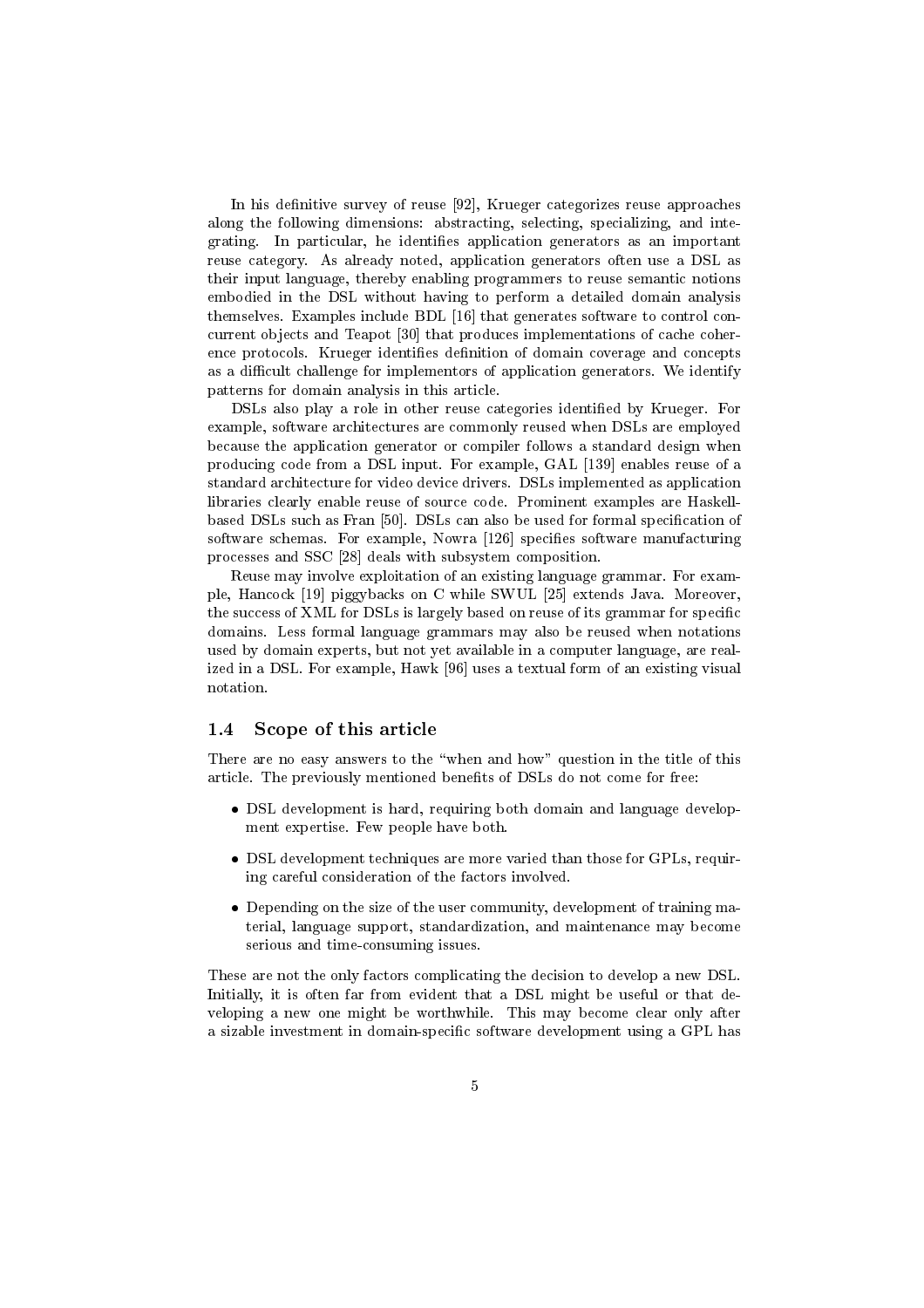been made. The concepts underlying a suitable DSL may emerge only after a lot of GPL programming has been done. In such cases, DSL development may be a key step in *software reengineering* or *software evolution* [13].

To aid the DSL developer, we provide a systematic survey of the many factors involved by identifying patterns in the *decision*, analysis, design, and *implementation* phases of DSL development (Section 2). Our patterns improve and extend earlier work on DSL design patterns, in particular [131]. This is discussed in Section 2.6. The DSL development process can be facilitated by using domain analysis tools and language development systems. These are surveyed in Section 3. Finally, conclusions and open problems are given in Section 4.

#### $1.5$ Literature

We give some general pointers to the DSL literature. More specific references are given at appropriate points throughout this article rather than in this section. Until recently, DSLs received relatively little attention in the computer science research community and there are few books on the subject. We mention [99], an exhaustive account of 4GLs, [18], a two-volume collection of articles on software reuse including DSL development and program generation, [108], which focuses on the role of DSLs in end-user programming, [117], a collection of articles on little languages (not all of them DSLs), and [9], which treats scripting languages (again, not all of them DSLs). Domain analysis, program generators, generative programming techniques, and intentional programming (IP) are treated in [43]. Domain analysis and the use of XML, DOM, XSLT, and related languages and tools to generate programs are discussed in  $[34]$ . Domain-specific language development is an important element of the software factories method [68].

Proceedings of recent workshops and conferences partly or exclusively devoted to DSLs are [83, 113, 49, 73, 74, 75, 97]. Several journals have published special issues on DSLs [152, 101, 102]. Many of the DSLs used as examples in this article were taken from these sources. A special issue on end-user development is [132]. A special issue on program generation, optimization, and platform adaptation is [106]. There are many workshops and conferences at least partly devoted to DSLs for a particular domain, for example, description of features of telecommunications and other software systems [61]. The annotated DSL bibliography [48] (78 items) has limited overlap with the references in this article because of our emphasis on general DSL development issues.

#### $\overline{2}$  $\operatorname{DSL}\, \text{Patterns}$

#### $2.1$ Pattern classification

The following DSL development phases can be distinguished: decision, analysis, *design, implementation, and deployment.* In practice, DSL development is not a simple sequential process, however. The decision process may be influenced by preliminary analysis, which in turn may have to supply answers to unforeseen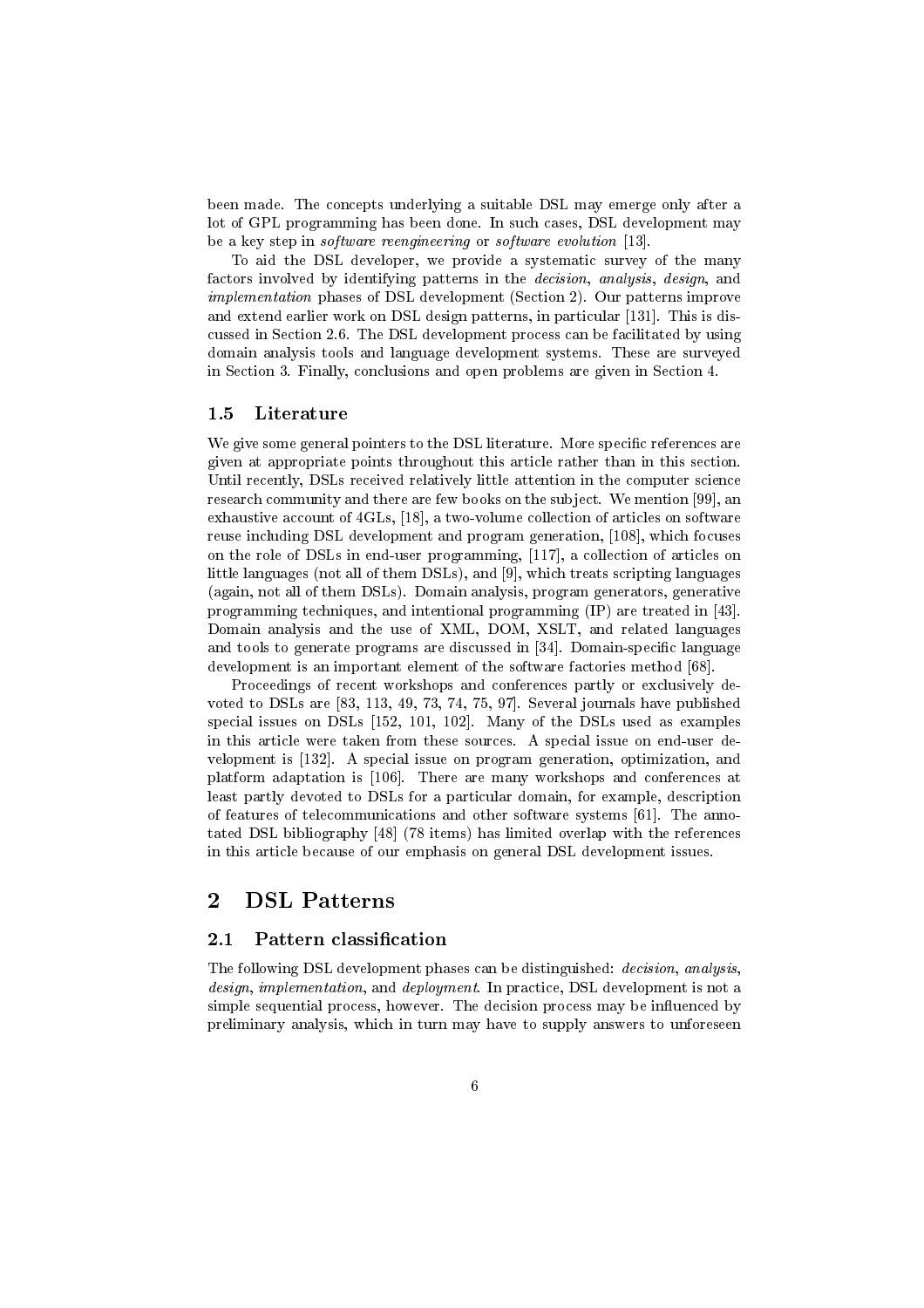questions arising during design, and design is often influenced by implementation considerations.

We associate classes of patterns with each of the above development phases except deployment, which is beyond the scope of this article. The decision phase corresponds to the "when"-part of DSL development, the other phases to the "how"-part. Decision patterns are common situations that potential developers may find themselves in for which successful DSLs have been developed in the past. In such situations, use of an existing DSL or development of a new one is a serious option. Similarly, *analysis patterns*, *design patterns*, and *implementation patterns* are common approaches to, respectively, domain analysis, DSL design, and DSL implementation. Patterns corresponding to different DSL development phases are independent. For a particular decision pattern virtually any analysis or design pattern can be chosen, and the same is true for design and implementation patterns. Patterns in the same class, on the other hand, need not be independent, but may have some overlap.

We discuss each development phase and the associated patterns in a separate section. Inevitably, there may be some patterns we have missed.

#### 2.2 Decision

Deciding in favor of a new DSL is usually not easy. The investment in DSL development (including deployment) has to pay for itself by more economical software development and/or maintenance later on. As mentioned in Section 1.1, a quantitative treatment of the tradeoffs involved is difficult. In practice, short-term considerations and lack of expertise may easily cause indefinite postponement of the decision. Obviously, adopting an existing DSL is much less expensive and requires much less expertise than developing a new one. Finding out about available DSLs may be hard, since DSL information is scattered widely and often buried in obscure documents. Adopting DSLs that are not well-publicized might be considered too risky, anyway.

To aid in the decision process, we identify the decision patterns shown in Table 3. Underlying them are general, interrelated concerns such as:

- improved software economics,
- enabling of software development by users with less domain and programming expertise, or even by end-users with some domain but virtually no programming expertise [108, 132].

The patterns in Table 3 may be viewed as more concrete and specific subpatterns of these general concerns. We briefly discuss each decision pattern in turn. Examples for each pattern are given in Table 4.

**Notation** The availability of appropriate (new or existing) domain-specific notations is the decisive factor in this case. Two important subpatterns are: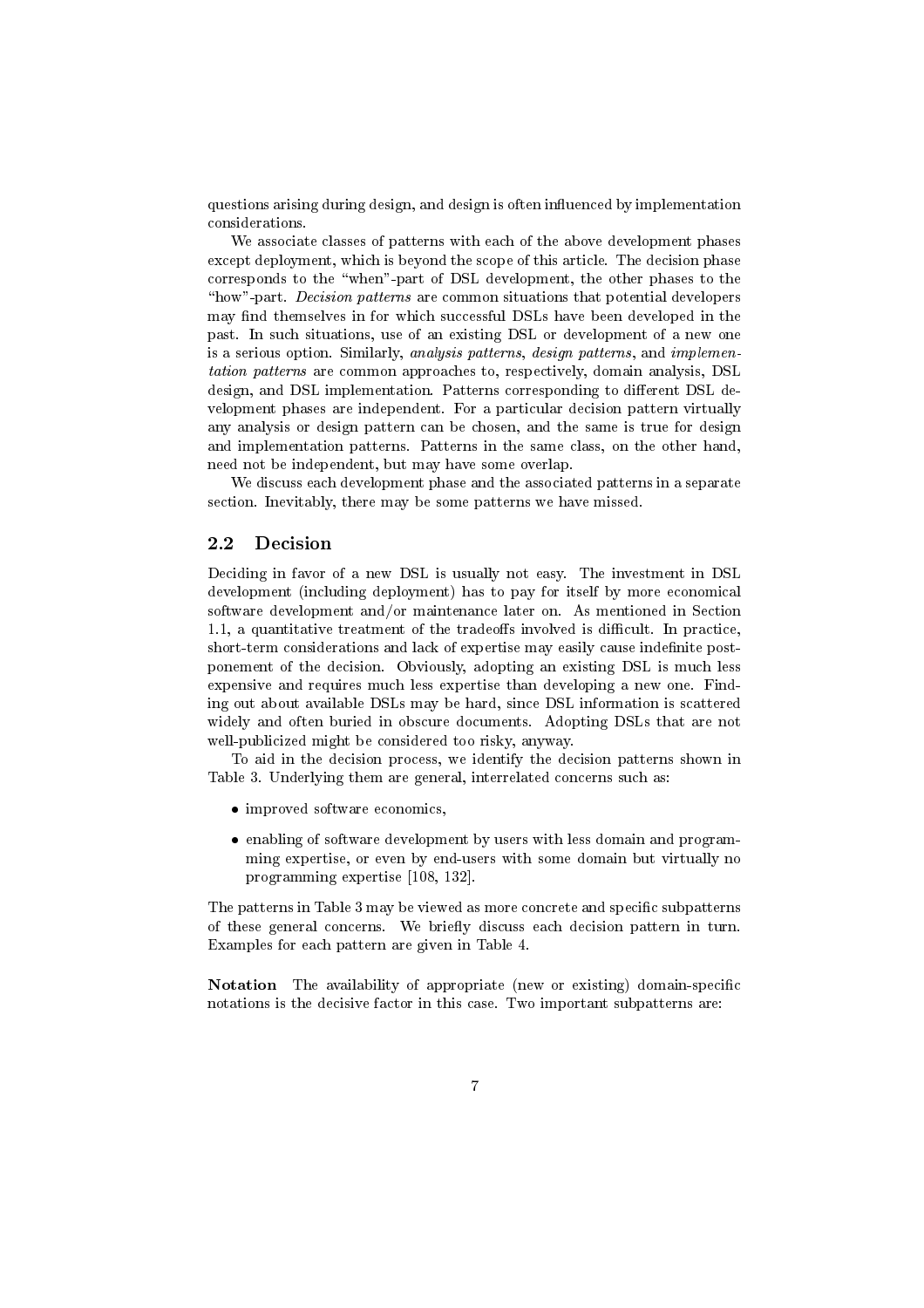|                  | Table 3: Decision patterns.                       |
|------------------|---------------------------------------------------|
| Pattern          | Description                                       |
| Notation         | Add new or existing domain notation               |
|                  | Important subpatterns:                            |
|                  | • Transform visual to textual notation            |
|                  | • Add user-friendly notation to existing API      |
| AVOPT            | Domain-specific Analysis, Verification, Optimiza- |
|                  | tion, Parallelization, and Transformation         |
| Task automation  | Eliminate repetitive tasks                        |
| Product line     | Specify member of software product line           |
| Data structure   | Facilitate data description                       |
| representation   |                                                   |
| Data structure   | Facilitate complicated traversals                 |
| traversal        |                                                   |
| System front-end | Facilitate system configuration                   |
| Interaction      | Make interaction programmable                     |
| GUI construction | Facilitate GUI construction                       |

- . Transform visual to textual notation There are many benefits to making an existing visual notation available in textual form, such as easier composition of large programs or specifications, and enabling of the AVOPT decision pattern discussed next.
- Add user-friendly notation to an existing API or "turn an API into a DSL".

**AVOPT** Domain-specific Analysis, Verification, Optimization, Parallelization, and Transformation of application programs written in a GPL are usually not feasible, because the source code patterns involved are too complex or not welldefined. Use of an appropriate DSL makes these operations possible. With continuing developments in chip-level multiprocessing (CMP), domain-specific parallelization will become steadily more important [93]. This pattern overlaps with most of the others.

Task automation Programmers often spend time on GPL programming tasks that are tedious and follow the same pattern. In such cases, the required code can be generated automatically by an application generator (compiler) for an appropriate DSL.

**Product line** Members of a software product line [147] share a common architecture and are developed from a common set of basic elements. Use of a DSL may often facilitate their specification. This pattern has considerable overlap with both the task automation and system front-end patterns.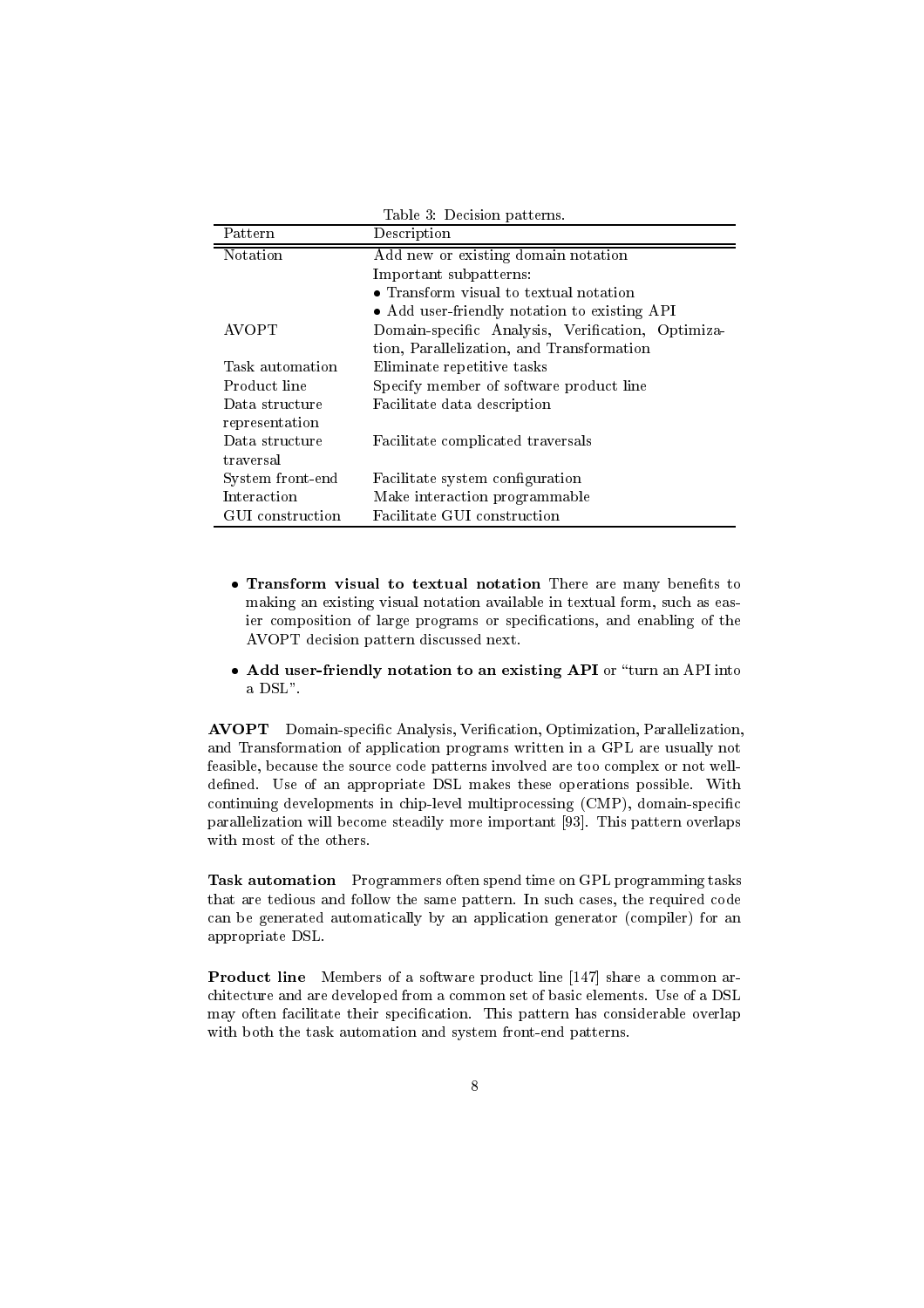| Pattern             | $\overline{\text{DSL}}$ | Application domain           |
|---------------------|-------------------------|------------------------------|
| Notation            | <b>MSC</b> [123]        | Telecom system specification |
| • Visual-to-textual | Hawk $[96]$             | Microarchitecture design     |
|                     | <b>MSF</b> [66]         | Tool integration             |
|                     | Verischemelog [78]      | Hardware design              |
| • API to DSL        | SPL [153]               | Digital signal processing    |
|                     | SWUL $[25]$             | GUI construction             |
| <b>AVOPT</b>        | AL [69]                 | Software optimization        |
|                     | ATMOL [51]              | Atmospheric modeling         |
|                     | <b>BDL</b> [16]         | Coordination                 |
|                     | ESP [94]                | Programmable devices         |
|                     | OWL-Light [44]          | Web ontology                 |
|                     | $PCSL$ [27]             | Parameter checking           |
|                     | <b>PLAN-P</b> [138]     | Network programming          |
|                     | Teapot [30]             | Cache coherence protocols    |
| Task automation     | Facile [120]            | Computer architecture        |
|                     | JAMOOS [60]             | Language processing          |
|                     | lava $[125]$            | Software testing             |
|                     | PSL-DA $[55]$           | Database applications        |
|                     | RoTL [100]              | Traffic control              |
|                     | SHIFT <sup>[2]</sup>    | Hybrid system design         |
|                     | $SODL$ [104]            | Network applications         |
| Product line        | GAL [139]               | Video device drivers         |
| Data structure      | ACML $[63]$             | CASE tools                   |
| representation      | ASDL $[146]$            | Language processing          |
|                     | $DisTiL$ [128]          | Container data structures    |
|                     | FIDO $[91]$             | Tree automata                |
| Data structure      | ASTLOG <sup>[42]</sup>  | Language processing          |
| ${\rm traversal}$   | Hancock [19]            | Customer profiling           |
|                     | S-XML [35, 54]          | XML processing               |
|                     | <b>TVL</b> [66]         | Tool integration             |
| System front-end    | Nowra $[126]$           | Software configuration       |
|                     | SSC [28]                | Software composition         |
| Interaction         | CHEM $[14]$             | Drawing chemical structures  |
|                     | $FPIC$ [85]             | Picture drawing              |
|                     | Fran $[50]$             | Computer animation           |
|                     | Mawl $ 3 $              | Web computing                |
|                     | Service Combinators     | [29] Web computing           |
| GUI construction    | AUI [121]               | User interface construction  |
|                     | $HyCom$ [115]           | Hypermedia applications      |

Table 4: Examples for the decision patterns in Table 3.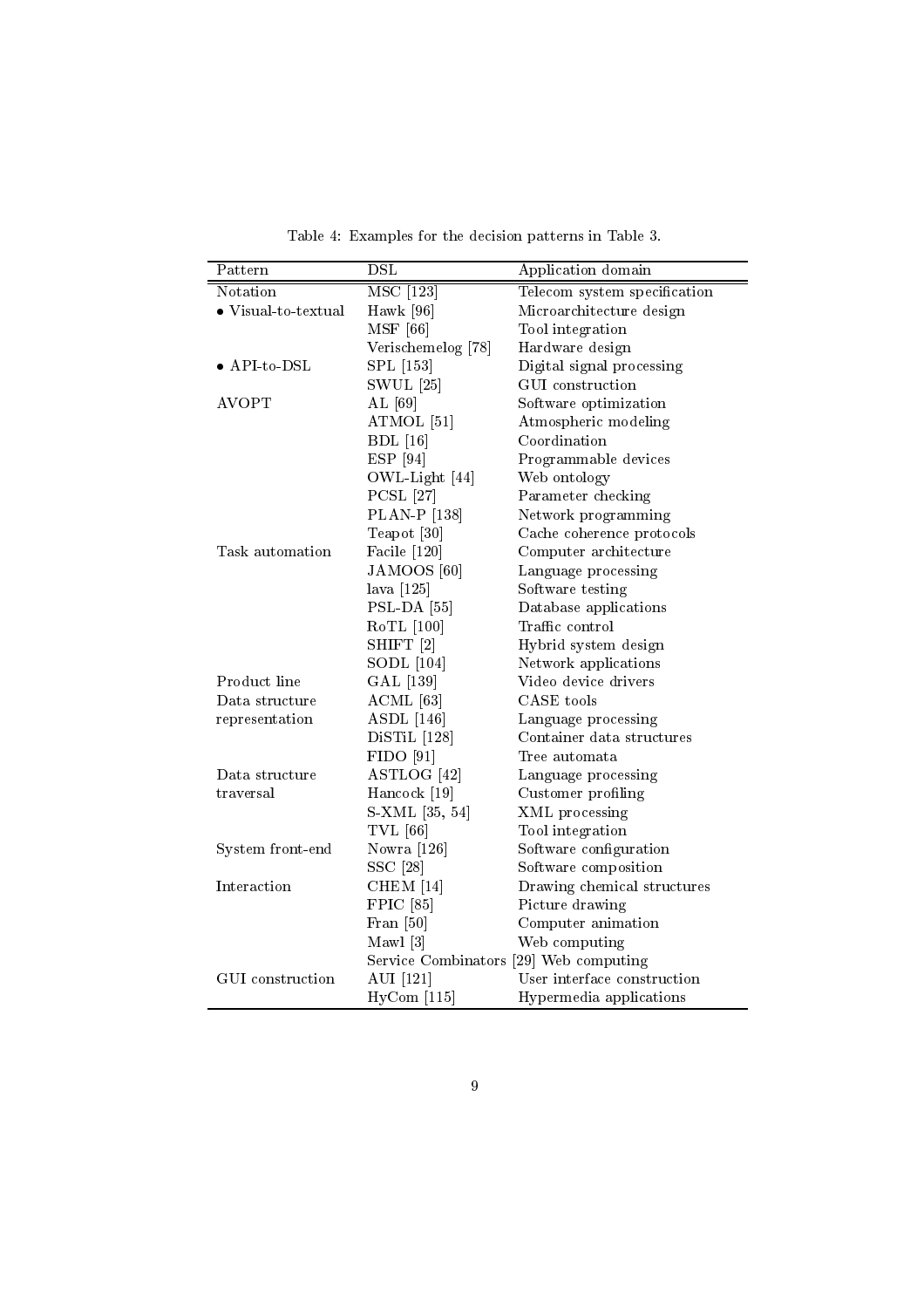|                   | Table 5: Analysis patterns.                         |
|-------------------|-----------------------------------------------------|
| Pattern           | Description                                         |
| Informal          | The domain is analyzed in an informal way.          |
| Formal            | A domain analysis methodology is used.              |
| Extract from code | "Mining" of domain knowledge from legacy GPL        |
|                   | code by inspection or by using software tools, or a |
|                   | combination of both.                                |

Data structure representation Data-driven code relies on initialized data structures whose complexity may make them difficult to write and maintain. Such structures are often more easily expressed using a DSL.

Data structure traversal Traversals over complicated data structures can often be expressed better and more reliably in a suitable DSL.

System front-end A DSL based front-end may often be used for handling a system's configuration and adaptation.

**Interaction** Text or menu based interaction with application software often has to be supplemented with an appropriate DSL for the specification of complicated or repetitive input. For example, Excel's interactive mode is supplemented with the Excel macro language to make Excel "programmable".

GUI construction This is often done using a DSL.

#### 2.3 Analysis

In the analysis phase of DSL development, the problem domain is identified and domain knowledge is gathered. Inputs are various sources of explicit or implicit domain knowledge, such as technical documents, knowledge provided by domain experts, existing GPL code, and customer surveys. The output of domain analysis varies widely, but consists basically of domain-specific terminology and semantics in more or less abstract form. There is a close link between domain analysis and knowledge engineering, which is only beginning to be explored. Knowledge capture, knowledge representation, and ontology development [45] are potentially useful in the analysis phase.

The analysis patterns we have identified are shown in Table 5. Examples are given in Table 6. Most of the time, domain analysis is done informally, but sometimes domain analysis methodologies are used. Examples of such methodologies are DARE (Domain Analysis and Reuse Environment) [57], DSSA (Domain-Specific Software Architectures) [134], FAST (Family-Oriented Abstractions,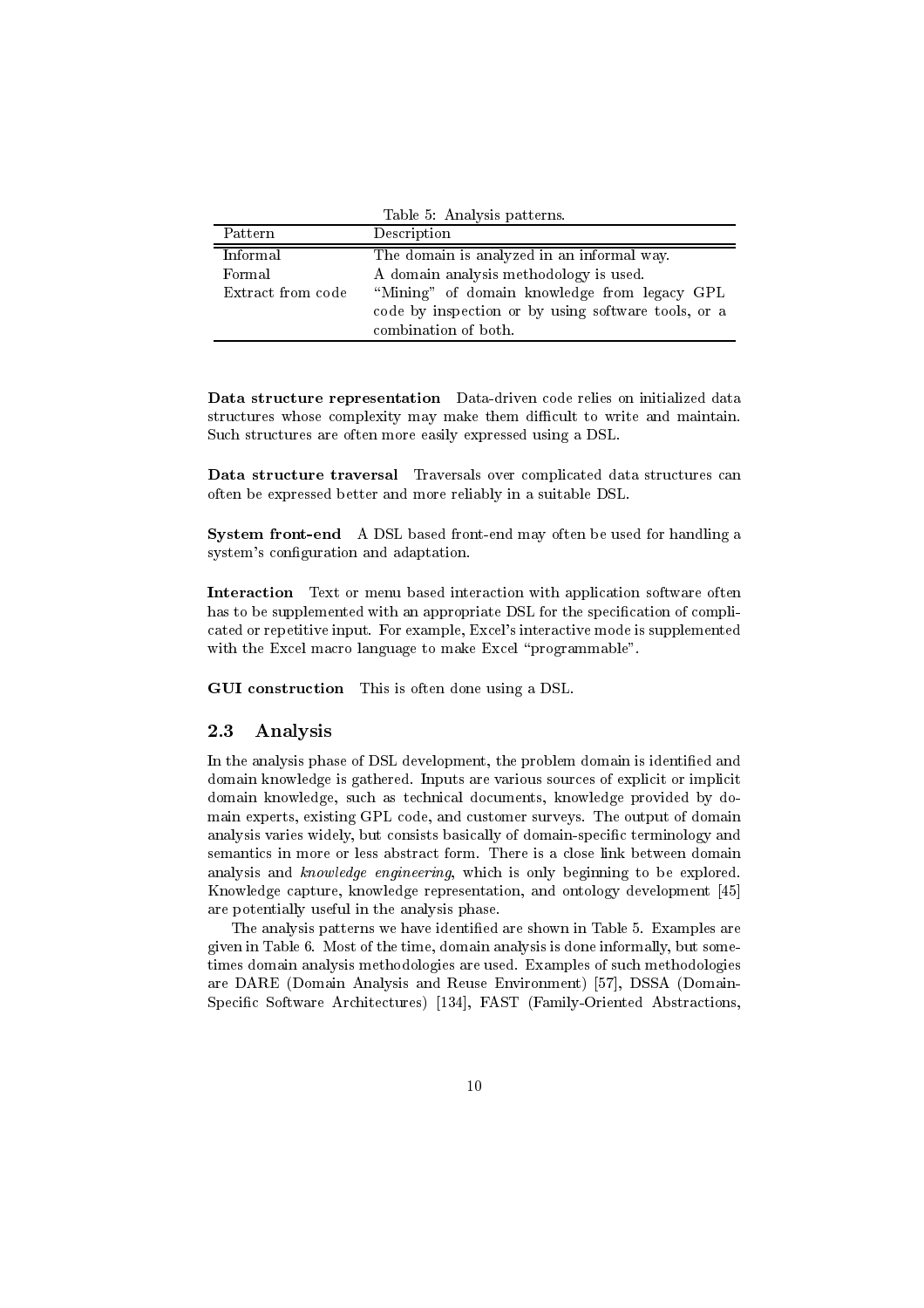Table 6: Examples for the analysis patterns in Table 5. References and application domains are given in Table 4. The FODA and FAST domain analysis methodologies are discussed in the text.

| ${\rm Pattern}$   | $\overline{\text{DSL}}$ | Analysis methodology           |
|-------------------|-------------------------|--------------------------------|
| Informal          | All DSLs in Table 4     |                                |
|                   | except:                 |                                |
| Formal            | G A L                   | FAST commonality analysis      |
|                   | Hancock                 | <b>FAST</b>                    |
|                   | RoTL                    | Variability analysis (close to |
|                   |                         | FODA's)                        |
|                   | Service Combinators     | FODA (only in this article—    |
|                   |                         | see text)                      |
| Extract from code | <b>FPIC</b>             | Extracted by inspection from   |
|                   |                         | PIC implementation             |
|                   | Nowra                   | Extracted by inspection from   |
|                   |                         | Odin implementation            |
|                   | <b>PCSL</b>             | Extracted by clone detection   |
|                   |                         | from proprietary C code        |
|                   | Verischemelog           | Extracted by inspection from   |
|                   |                         | Verilog implementation         |

Specification, and Translation) [147], FODA (Feature-Oriented Domain Analysis) [86], ODE (Ontology-based Domain Engineering) [53], or ODM (Organization Domain Modeling) [124]. To give an idea of the scope of these methods, we explain the FODA and FAST methodologies in somewhat greater detail. Tool support for formal domain analysis is discussed in Section 3.2.

The output of formal domain analysis is a *domain model* consisting of

- a domain definition defining the scope of the domain,
- domain terminology (vocabulary, ontology),
- descriptions of domain concepts,
- feature models describing the commonalities and variabilities of domain concepts and their interdependencies.

How can a DSL be developed from the information gathered in the analysis phase? No clear guidelines exist, but some are presented in [139, 137]. Variabilities indicate precisely what information is required to specify an instance of a system. This information must be specified directly in, or be derivable from, a DSL program. Terminology and concepts are used to guide the development of the actual DSL constructs corresponding to the variabilities. Commonalities are used to define the execution model (by a set of common operations) and primitives of the language. Note that the execution model of a DSL is usually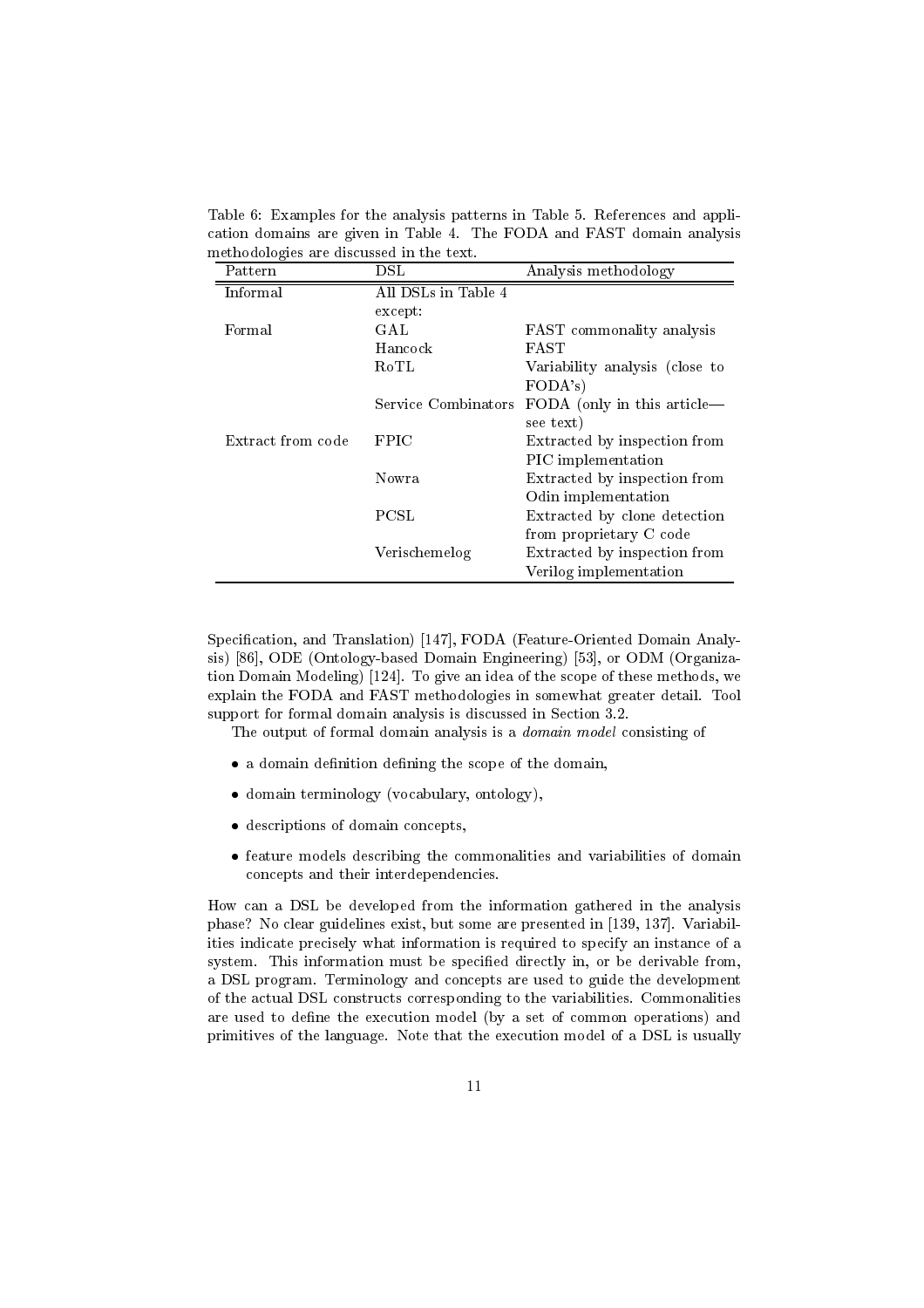much richer than that for a GPL. On the basis of a single domain analysis many different DSLs can be developed, but all share important characteristics found in the feature model.

For the sake of concreteness, we apply the FODA domain analysis methodology [86] to the service combinator DSL discussed in [29]. The latter's goal is to reproduce human behavior while accessing and manipulating web resources such as reaction to slow transmission, failures, and many simultaneous links. FODA requires construction of a feature model capturing commonalities (mandatory features) and variabilities (variable features). More specifically, such a model consists of

- a feature diagram representing a hierarchical decomposition of features and their character, that is, whether they are mandatory, alternative, or optional.
- definitions of the semantics of features.
- feature composition rules describing which combinations of features are valid or invalid,
- reasons for choosing a feature.

A common feature of a concept is a feature present in all instances of the concept. All mandatory features whose parent is the concept are common features. Also, all mandatory features whose parents are common are themselves common. A variable feature is either optional or alternative (one-of, more-of). Nodes in the feature diagram to which those features are attached are called variation points.

In the case of our example DSL, the domain consists of resources, browsing behavior, and services (type, status and rate). Resources can be atomic or compound, access to the resource (service) can be through a URL pointer or a gateway, and browsing behavior can be sequential, concurrent, repetitive, limited by accessing time, or rate. Service has a rate and status (succeeded, failed, or nonterminating). A corresponding feature diagram is shown in Figure 1. The first step in designing the DSL is to look into variabilities and commonalities in the feature diagram. Variable parts must be specified directly in or be derivable from DSL programs. It is clear that type of service (URL pointer or gateway) and browsing behavior have to be specified in DSL programs. Service status and service rate will be examined and computed while running a DSL program. Therefore, both will be built into the execution model. Type of resource (atomic or compound) are actually types of values that exist during the execution of a DSL program. The basic syntax proposed in [29]

```
S ::= \text{url}(String)// basic services
gateway get (String+)
gateway post (String+)
index(String, String)
S1 ? S2
                        // sequential execution
S1 '|' S2// concurrent execution
```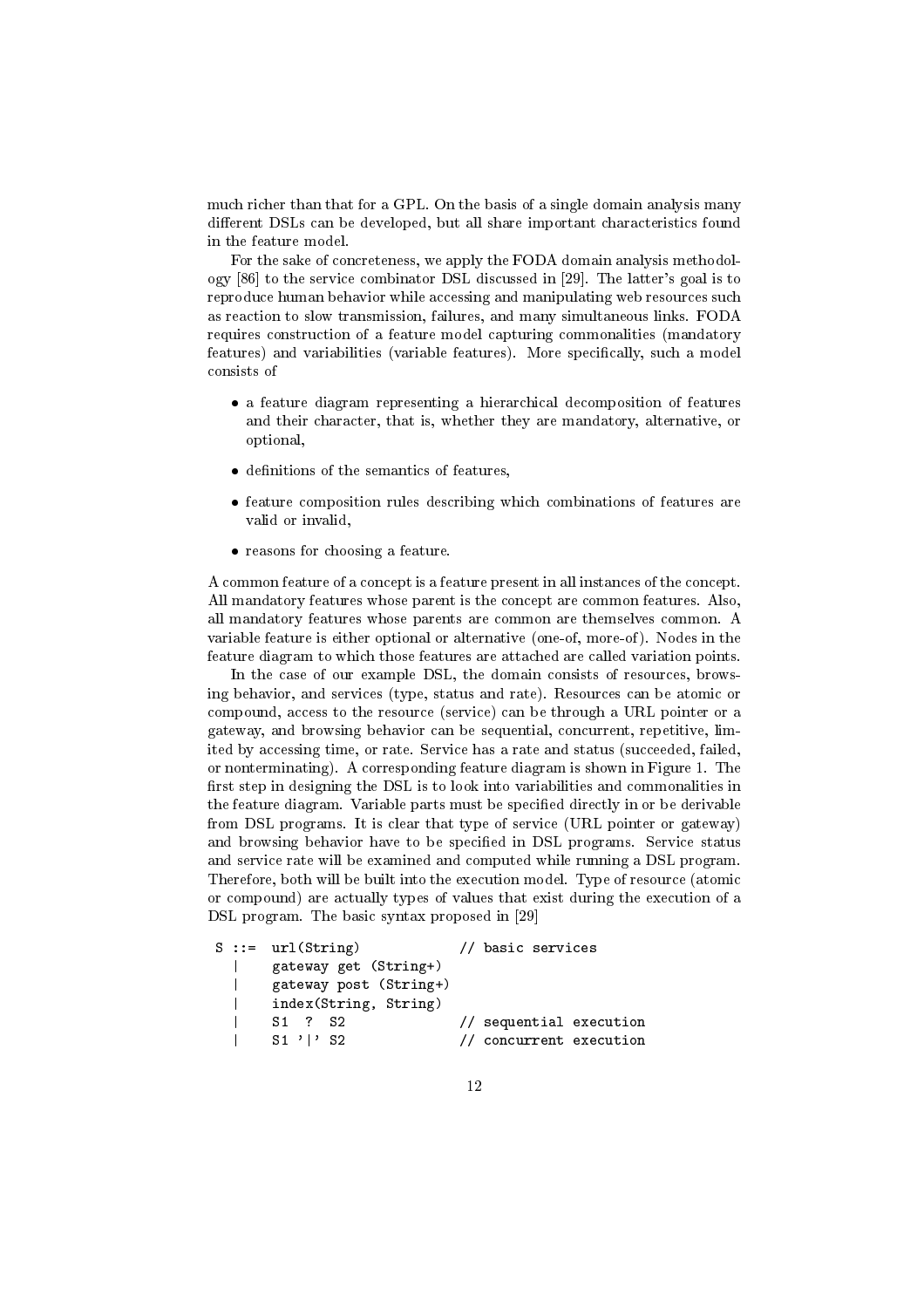

Figure 1: Feature diagram for web browsing.

| timeout(Real, S)     | // timeout combinator    |
|----------------------|--------------------------|
| limit(Real, Real, S) | // rate limit combinator |
| repeat(S)            | $//$ repetition          |
| stall                | // nontermination        |
| fail                 | // failure               |

closely resembles our feature diagram. The syntax can later be extended with abstractions and binding.

Another domain analysis methodology is FAST (Family-Oriented Abstractions, Specification, and Translation) [37]. FAST is a software development process applying product line architecture principles, so it relates directly to the product line decision pattern. A common platform is specified for a family of software products. It is based on the similarities and differences between products. The FAST method consists of the following activities: domain qualification, domain engineering, application engineering, project management, and family change.

During domain engineering, the domain is analyzed and then implemented as a set of domain-specific reusable components. The purpose of domain analysis in FAST is to capture common knowledge about the domain and guide reuse of the implemented components. Domain analysis involves the following steps: decision model definition, commonality analysis, domain design, application modeling language design, create standard application engineering process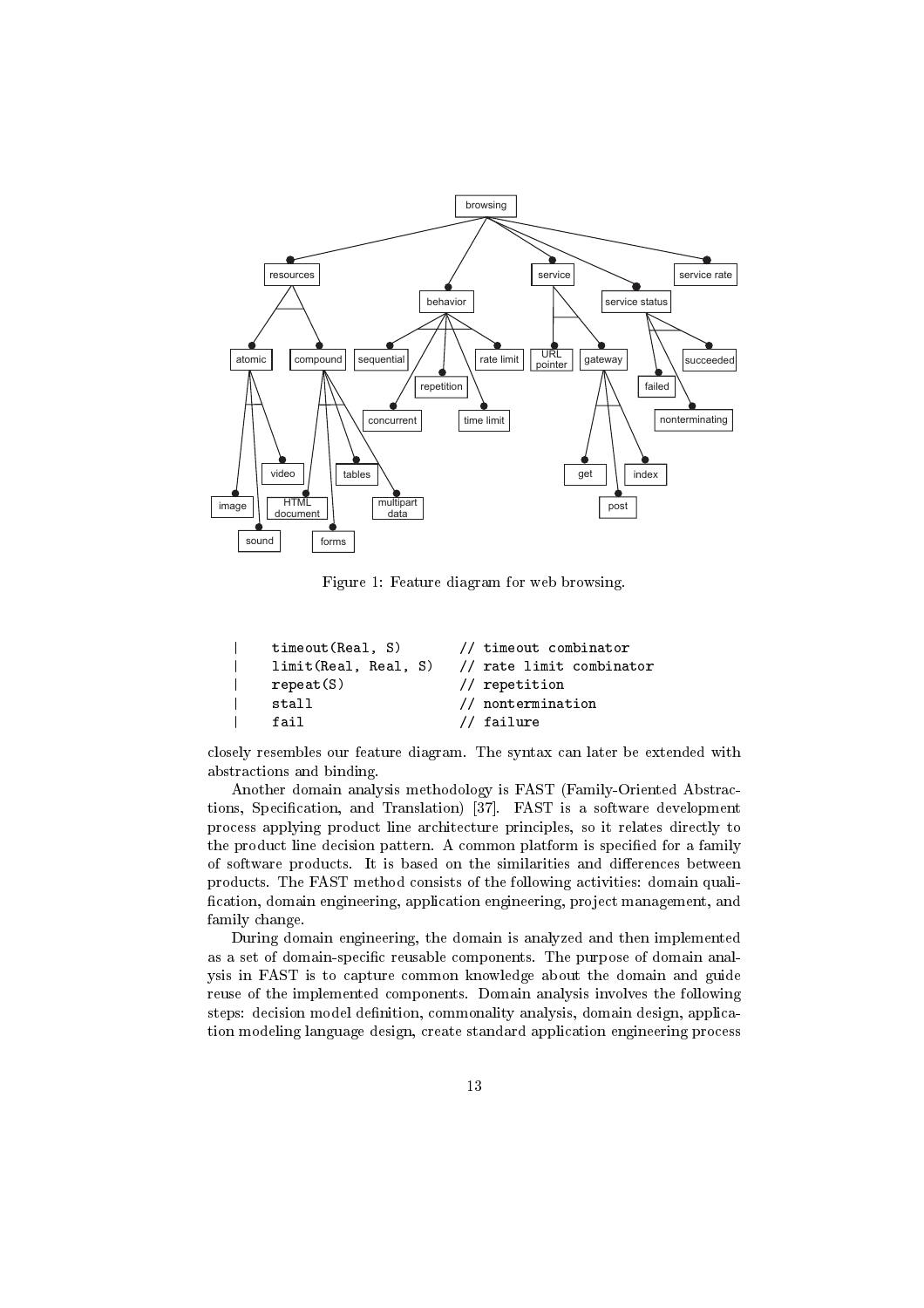|                    | Table 7: Design patterns.                          |
|--------------------|----------------------------------------------------|
| Pattern            | Description                                        |
| Language exploita- | DSL uses (part of) existing GPL or DSL             |
| tion               | Important subpatterns:                             |
|                    | • Piggyback: Existing language is partially used   |
|                    | • Specialization: Existing language is restricted  |
|                    | • Extension: Existing language is extended         |
| Language invention | A DSL is designed from scratch with no commonality |
|                    | with existing languages                            |
| <b>Informal</b>    | DSL is described informally                        |
| Formal             | DSL is described formally using an existing seman- |
|                    | tics definition method such as attribute grammars, |
|                    | rewrite rules, or abstract state machines          |

design, and develop application engineering design environment. An important task of domain analysis is commonality analysis, which identifies useful abstractions that are common to all family members. Commonalities are the main source of reuse, thus the emphasis is on finding common parts. Besides the commonalities, variabilities are also discovered during commonality analysis. Variabilities indicate potential sources of change over the lifetime of the family. Commonalities and variabilities in FAST are specified as a structured list. For every variable property the range of variability as well as binding time are specified. Commonality analysis is later used in designing an application modeling language (AML), which is used to generate a family member from specifications.

#### $2.4$ Design

Approaches to DSL design can be characterized along two orthogonal dimensions: the relationship between the DSL and existing languages, and the formal nature of the design description. This dichotomy is reflected in the design patterns in Table 7 and the corresponding examples in Table 8.

The easiest way to design a DSL is to base it on an existing language. Possible benefits are easier implementation (see Section 2.5) and familiarity for users, but the latter only applies if users are also programmers in the existing language, which need not be the case. We identify three patterns of design based on an existing language. First, we can *piqqyback* domain-specific features on part of an existing language. A related approach restricts the existing language to provide a specialization targeted at the problem domain. The difference between these two patterns is really a matter of how rigid the barrier is between the DSL and the rest of the existing language. Both of these approaches are often used when a notation is already widely known. For example, many DSLs contain arithmetic expressions which are usually written in the infix-operator style of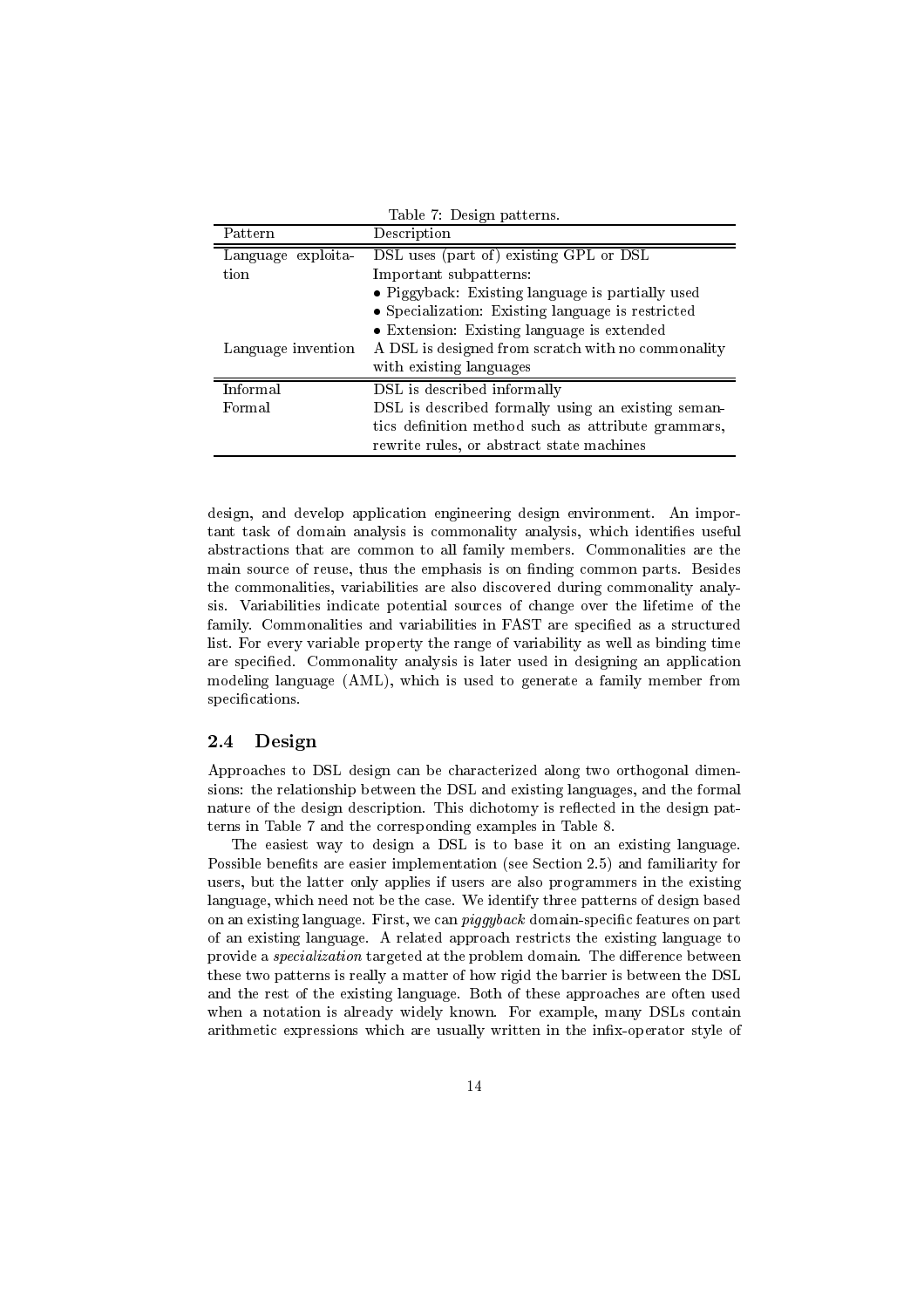Table 8: Examples for the design patterns in Table 7. References and application domains are given in Table 4.

| Pattern               | DSL                                          |
|-----------------------|----------------------------------------------|
| Language exploitation |                                              |
| $\bullet$ Piggyback   | ACML, ASDL, BDL, ESP, Facile, Hancock,       |
|                       | JAMOOS, lava, Mawl, PSL-DA, SPL, SSC, Teapot |
| • Specialization      | OWL-Light                                    |
| $\bullet$ Extension   | AUI, DiSTiL, FPIC, Fran, Hawk, HyCom, Nowra, |
|                       | PLAN-P, SWUL, S-XML, Verischemelog           |
| Language invention    | AL, ASTLOG, ATMOL, CHEM, GAL, FIDO, MSF,     |
|                       | RoTL, Service Combinators, SHIFT, SODL, TVL  |
| Informal              | All DSLs in Table 4 except:                  |
| Formal                | ATMOL, ASTLOG, BDL, FIDO, GAL, OWL-Light,    |
|                       | PLAN-P, RoTL, Service Combinators, SHIFT,    |
|                       | SODL, SSC                                    |

mathematics.

Another approach is to take an existing language and extend it with new features that address domain concepts. In most applications of this pattern the existing language features remain available. The challenge is to integrate the domain-specific features with the rest of the language in a seamless fashion.

At the other end of the spectrum is a DSL whose design bears no relationship to any existing language. In practice, development of this kind of DSL can be extremely difficult and is hard to characterize. Well-known GPL design criteria such as readability, simplicity, orthogonality, the design principles listed by Brooks [26], and Tennent's design principles [135] retain some validity for DSLs. However, the DSL designer has to keep in mind both the special character of DSLs as well as the fact that users need not be programmers. Since ideally the DSL adopts established notations of the domain, the designer should suppress a tendency to improve them. As stated in [151], one of the lessons learned from real DSL experiments is:

Lesson T2: You are almost never designing a programming language.

Most DSL designers come from language design backgrounds. There the admirable principles of orthogonality and economy of form are not necessarily well-applied to DSL design. Especially in catering to the pre-existing jargon and notations of the domain, one must be careful not to embellish or over-generalize the language.

Lesson T2 Corollary: Design only what is necessary. Learn to recognize your tendency to over-design.

Once the relationship to existing languages has been determined, a DSL designer must turn to specifying the design before implementation. We distinguish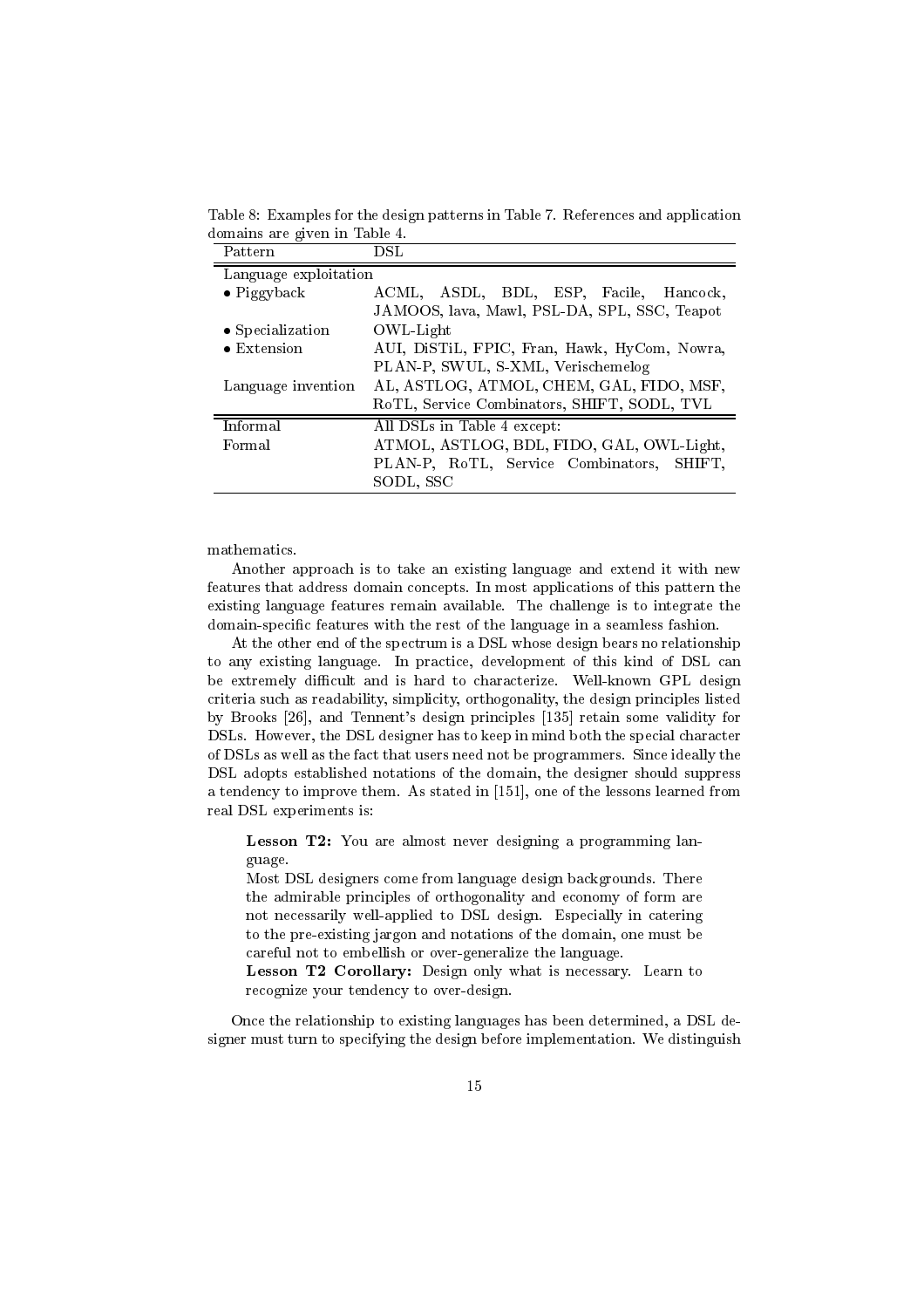| Informal | AL CHEM<br><b>MSF TVL</b>                                                 | AUI DiSTIL FPIC Fran<br>Hawk HyCom Nowra<br>PLAN-P SWUL S-XML<br>Verischemelog |                       | <b>ACML ASDL ESP</b><br>Facile Hancock<br>JAMOOS lava Mawl<br>PSL-DA SPL Teapot |
|----------|---------------------------------------------------------------------------|--------------------------------------------------------------------------------|-----------------------|---------------------------------------------------------------------------------|
| Formal   | <b>ASTLOG ATMOL FIDO</b><br>GAL RoTL<br>Service Combinators<br>SHIFT SODL |                                                                                | OWL-Light             | BDL<br><b>SSC</b>                                                               |
|          | Language invention                                                        |                                                                                | Language exploitation |                                                                                 |
|          |                                                                           | Extension                                                                      | Specialization        | Piggyback                                                                       |

Figure 2: The DSLs from Table 8 in the design pattern plane.

between *informal* and *formal* designs. In an informal design the specification is usually in some form of natural language probably including a set of illustrative DSL programs. A formal design would consist of a specification written using one of the available semantic definition methods [127]. The most widely used formal notations include regular expressions and grammars for syntax specifications, and attribute grammars, rewrite systems and abstract state machines for semantic specification.

Clearly, an informal approach is likely to be easiest for most people. A formal approach should not be discounted, however. Development of a formal description of both syntax and semantics can bring problems to light before the DSL is actually implemented. Furthermore, formal designs can be implemented automatically by language development systems and tools, thereby significantly reducing implementation effort (Section 3).

As mentioned in the beginning of this section, design patterns can be characterized in terms of two orthogonal dimensions: language invention or language exploitation (extension, specialization, or piggyback), and informal or formal description. Figure 2 indicates the position of the DSLs from Table 8 in the design pattern plane. We note that formal description is used more often than informal description when a DSL is designed using the language invention pattern. The opposite is true when a DSL is designed using language exploitation.

#### 2.5 Implementation

#### $2.5.1$ Patterns

Ï

When an (executable) DSL is designed, the most suitable implementation approach should be chosen. This may be obvious, but in practice it is not, mainly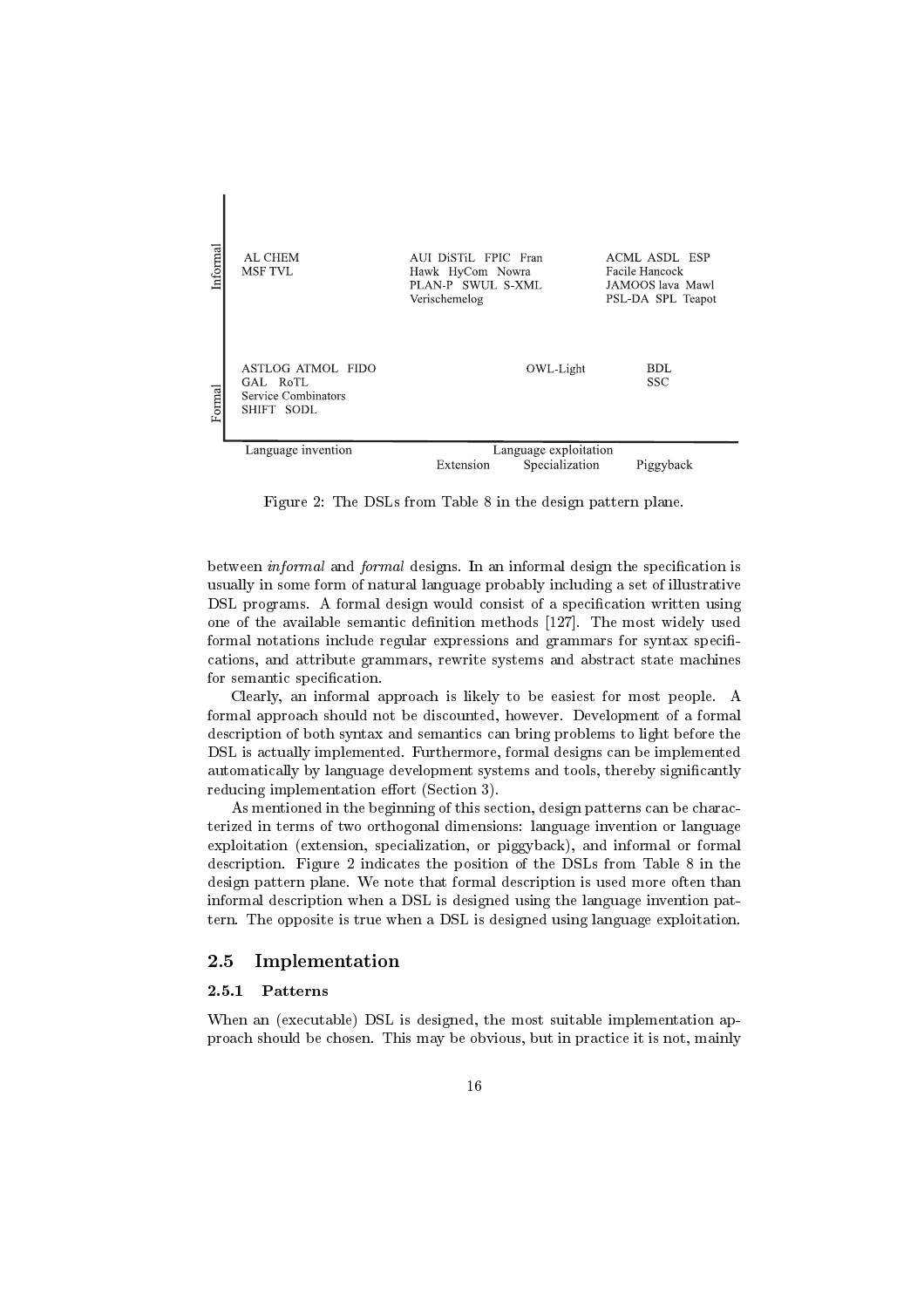Table 9: Implementation patterns for executable DSLs.  $\,$ 

| ${\rm Pattern}$      | Description                                                                      |
|----------------------|----------------------------------------------------------------------------------|
| Interpreter          | DSL constructs are recognized and interpreted us-                                |
|                      | ing a standard fetch-decode-execute cycle. This ap-                              |
|                      | proach is appropriate for languages having a dy-                                 |
|                      | namic character or if execution speed is not an is-                              |
|                      | sue. The advantages of interpretation over compila-                              |
|                      | tion are greater simplicity, greater control over the                            |
|                      | execution environment, and easier extension.                                     |
| $Complier/appli-$    | DSL constructs are translated to base language con-                              |
| cation generator     | structs and library calls. A complete static analysis                            |
|                      | can be done on the DSL program/specification. DSL                                |
|                      | compilers are often called application generators.                               |
| Preprocessor         | DSL constructs are translated to constructs in an ex-                            |
|                      | isting language (the base language). Static analysis                             |
|                      | is limited to that done by the base language proces-                             |
|                      | sor. Important subpatterns:                                                      |
|                      | • Macro processing: Expansion of macro definitions.                              |
|                      | • Source-to-source transformation: DSL source code                               |
|                      | is transformed (translated) into base language source                            |
|                      | code.                                                                            |
|                      | • Pipeline: Processors successively handling sublan-                             |
|                      | guages of a DSL and translating them to the input<br>language of the next stage. |
|                      | · Lexical processing: Only simple lexical scanning                               |
|                      | is required, without complicated tree-based syntax                               |
|                      | analysis.                                                                        |
| Embedding            | DSL constructs are embedded in an existing GPL                                   |
|                      | (the host language) by defining new abstract data                                |
|                      | types and operators. Application libraries are the                               |
|                      | basic form of embedding.                                                         |
| Extensible compiler/ | compiler/interpreter is extended<br><b>GPL</b><br>A<br>with                      |
| interpreter          | domain-specific optimization rules and/or domain-                                |
|                      | specific code generation. While interpreters are usu-                            |
|                      | ally relatively easy to extend, extending compilers                              |
|                      | is hard unless they were designed with extension in                              |
|                      | mind.                                                                            |
| Commercial Off-      | Existing tools and/or notations are applied to a spe-                            |
| The-Shelf (COTS)     | cific domain.                                                                    |
| Hybrid               | A combination of the above approaches.                                           |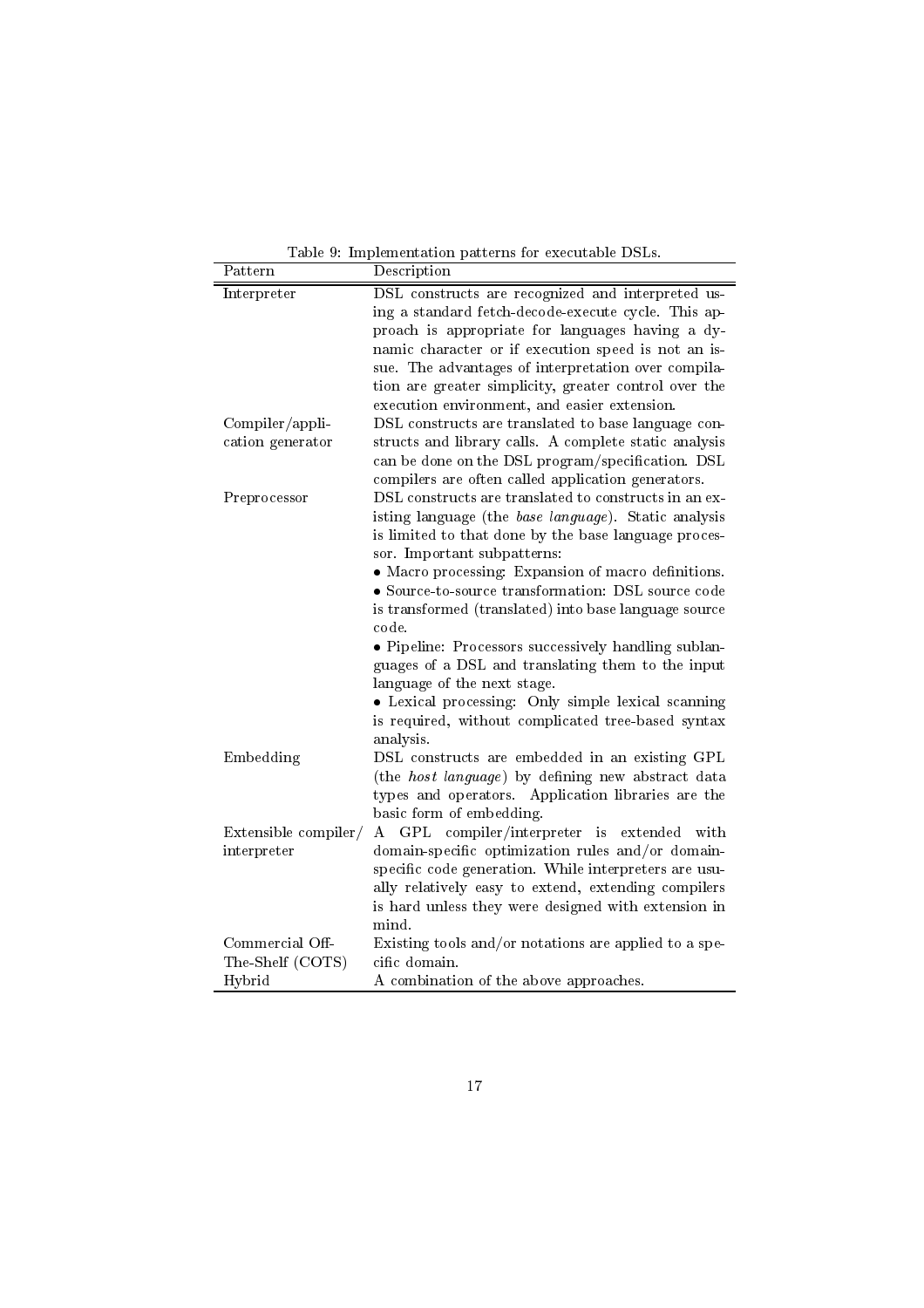Table 10: Examples for the implementation patterns in Table 9. References and application domains are given in Table 4.

| ${\rm Pattern}$              | $_{\rm{DSL}}$                                 |
|------------------------------|-----------------------------------------------|
| Interpreter                  | <b>ASTLOG, Service Combinators</b>            |
| $Complier/appli-$            | AL, ATMOL, BDL, ESP, Facile, FIDO, Hancock,   |
| cation generator             | JAMOOS, lava, Mawl, PSL-DA, RoTL, SHIFT,      |
|                              | SODL, SPL, Teapot                             |
| Preprocessor                 |                                               |
| • Macro processing           | S-XML                                         |
| $\bullet$ Source to-source   | ADSL, AUI, MSF, SWUL, TVL                     |
| transformation               |                                               |
| $\bullet$ Pipeline           | CHEM                                          |
| $\bullet$ Lexical processing | <b>SSC</b>                                    |
| Embedding                    | FPIC, Fran, Hawk, HyCom, Nowra, Verischemelog |
| Extensible compiler/         | DiSTiL                                        |
| interpreter                  |                                               |
| Commercial Off-              | ACML, OWL-Light                               |
| The-Shelf (COTS)             |                                               |
| Hybrid                       | GAL, PLAN-P                                   |

because of the many DSL implementation techniques that have no useful counterpart for GPLs. These DSL-specific techniques are less well-known, but can make a big difference in the total effort that has to be invested in DSL development. The implementation patterns we have identified are shown in Table 9. We discuss some of them in more detail. Examples are given in Table 10.

Interpretation and compilation are as relevant for DSLs as for GPLs, even though the special character of DSLs often makes them amenable to other, more efficient, implementation methods, such as preprocessing and embedding. This viewpoint is at variance with [131], where it is argued that DSL development is radically different from GPL development, since the former is usually just a small part of a project and hence DSL development costs have to be modest. This is not always the case, however, and interpreters and compilers/application generators are widely used in practice.

Macros and subroutines are the classical language extension mechanisms used for DSL implementation. Subroutines have given rise to implementation by embedding, while macros are handled by preprocessing. A recent survey of macros is given in [22]. Macro expansion is often independent of the syntax of the base language and the syntactical correctness of the expanded result is not guaranteed, but is checked at a later stage by the interpreter or compiler. This situation is typical for preprocessors.

 $C++$  supports a language-specific preprocessing approach: *template metapro* $gramming$  [143, 142]. It uses template expansion to achieve compile-time generation of domain-specific code. Significant mileage has been made out of tem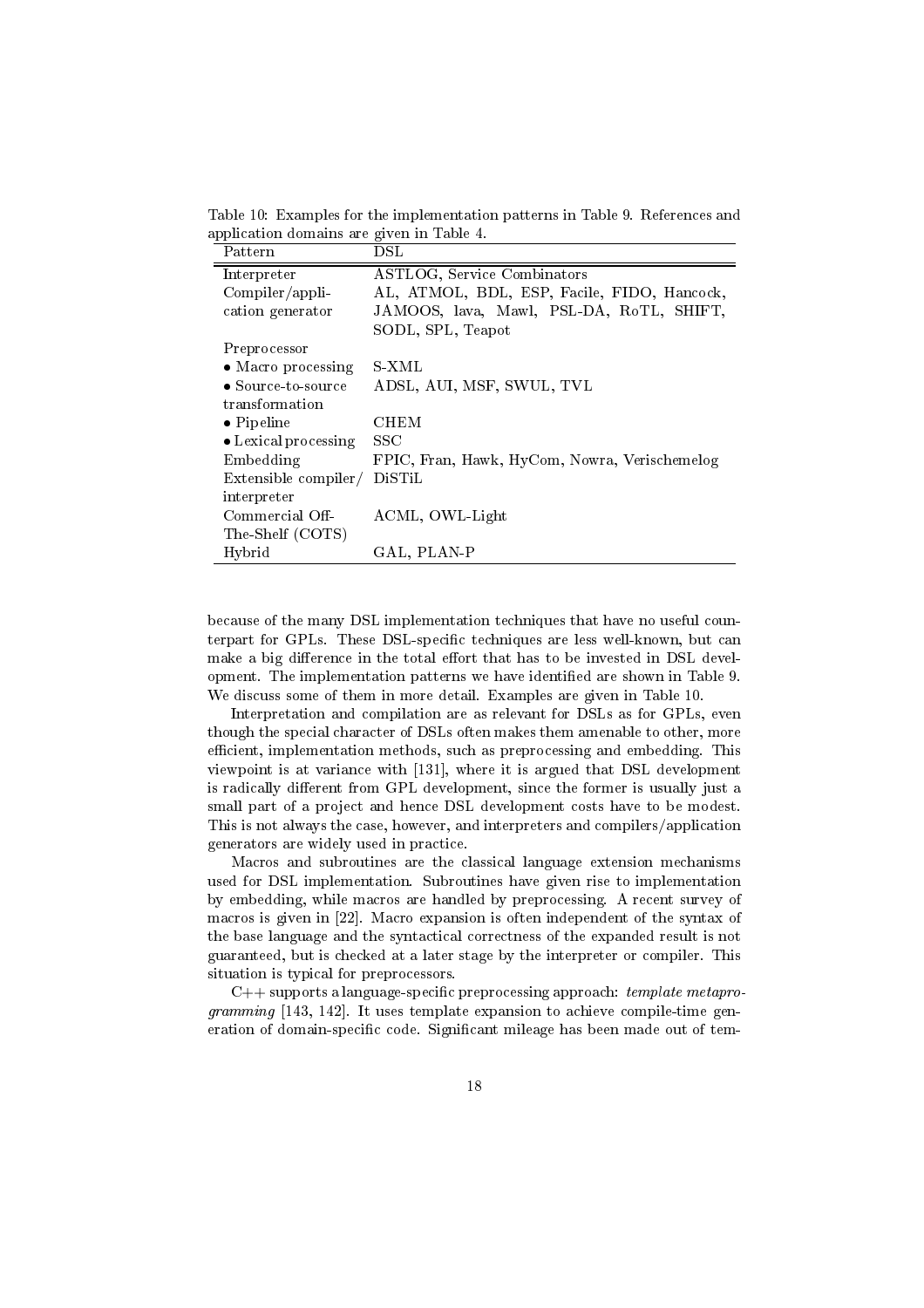plate metaprogramming to develop mathematical libraries for  $C_{++}$  which have familiar domain notation using  $C++$  user-definable operator notation and overloading, but also achieve good performance. An example is Blitz++  $[144]$ .

In the embedding approach, a DSL is implemented by extending an existing GPL (the *host language*) by defining specific abstract data types and operators. A domain-specific problem then can be described with these new constructs. Therefore, the new language has all the power of the host language, but an application engineer can become a programmer without learning too much of it. To approximate domain-specific notations as closely as possible, the embedding approach can use any features for user-definable operator syntax the host language has to offer. For example, it is common to develop  $C++$  class libraries where the existing operators are overloaded with domain-specific semantics. Although this technique is quite powerful, pitfalls exist in overloading familiar operators to have unfamiliar semantics. Although the host language in the embedding approach can be any general-purpose language, functional languages are often appropriate, as shown by many researchers [77, 84]. This is due to functional language features such as lazy evaluation, higher-order functions, and strong typing with polymorphism and overloading.

Extending an existing language implementation can also be seen as a form of embedding. The difference is usually a matter of degree. In an interpreter or compiler approach the implementation would usually only be extended with a few features, such as new data types and operators for them. For a proper embedding, the extensions might encompass full-blown domain-specific language features. In both settings, however, extending implementations is often very difficult. Techniques for doing so in a safe and modular fashion are still the subject of much research. Since compilers are particularly hard to extend, much of this work is aimed at preprocessors and extensible compilers allowing addition of domain-specific optimization rules and/or domain-specific code generation. We mention user-definable optimization rules in the CodeBoost  $C++$  preprocessor [8] and in the Simplicissimus GCC compiler plug-in [122], the IBM Montana extensible  $C++$  programming environment [130], user-definable optimization rules in the GHC Haskell compiler [111], and exploitation of domain-specific semantics of application libraries in the Broadway compiler [70]. Some extensible compilers, such as  $OpenC++ [32]$ , support a *metaobject protocol*. This is an object-oriented interface for specifying language extensions and transformations  $[88]$ 

The COTS-based approach builds a DSL around existing tools and notations. Typically this approach involves applying existing functionality in a restricted way, according to domain rules. For example, the general-purpose Powerpoint tool has been applied in a domain-specific setting for diagram editing [150]. The current prominence of XML-based DSLs is another instance of this approach [63, 110]. For an XML-based DSL, grammar is described using a DTD or XML scheme, where nonterminals are analogous to elements and terminals to data content. Productions are like element definitions, where the element name is the left-hand side and the content model is the right-hand side. The start symbol is analogous to the document element in a DTD. Using a DOM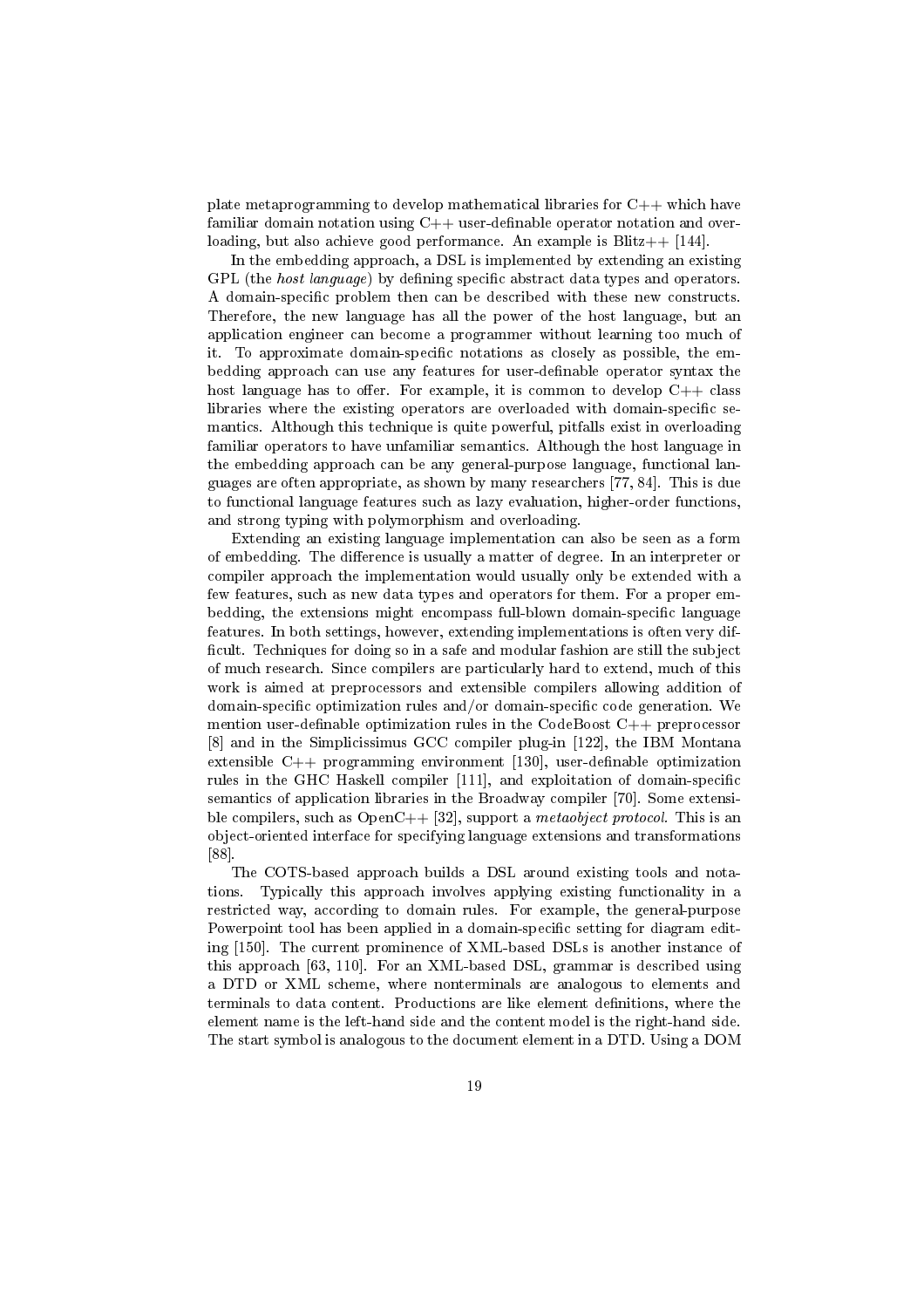parser or SAX (Simple API for XML) tool, parsing comes for free. Since the parse tree can be encoded in XML as well, XSLT transformations can be used for code generation. Therefore, XML and XML tools can be used to implement a programming language compiler [59].

Many DSL endeavors apply a number of these approaches in a hybrid fashion. Thus the advantages of different approaches can be exploited. For instance, embedding can be combined with user-defined domain-specific optimization in an extensible compiler, and the interpreter and compiler approach become indistinguishable in some settings (see next section).

## 2.5.2 Implementation trade-offs

Advantages of the interpreter and compiler/application generator approaches are:

- DSL syntax can be close to the notations used by domain experts.
- good error reporting is possible,
- · domain-specific analysis, verification, optimization, parallelization, and transformation (AVOPT) is possible,

while some of its disadvantages are:

- the development effort is high because a complex language processor must be implemented,
- the DSL is more likely to be designed from scratch, often leading to incoherent designs compared with exploitation of an existing language,
- language extension is hard to realize because most language processors are not designed with extension in mind.

However, these disadvantages can be minimized or eliminated altogether when a language development system or toolkit is used, so that much of the work of language processor construction is automated. This presupposes a formal approach to DSL design and implementation. Automation support is discussed further in Section 3.

We now turn to the embedded approach. Its advantages are:

- development effort is modest because an existing implementation can be reused.
- it often produces a more powerful language than other methods since many features come for free,
- host language infrastructure can be reused (development and debugging environments: editors, debuggers, tracers, profilers etc.),
- user training costs might be lower since many users may already know the host language.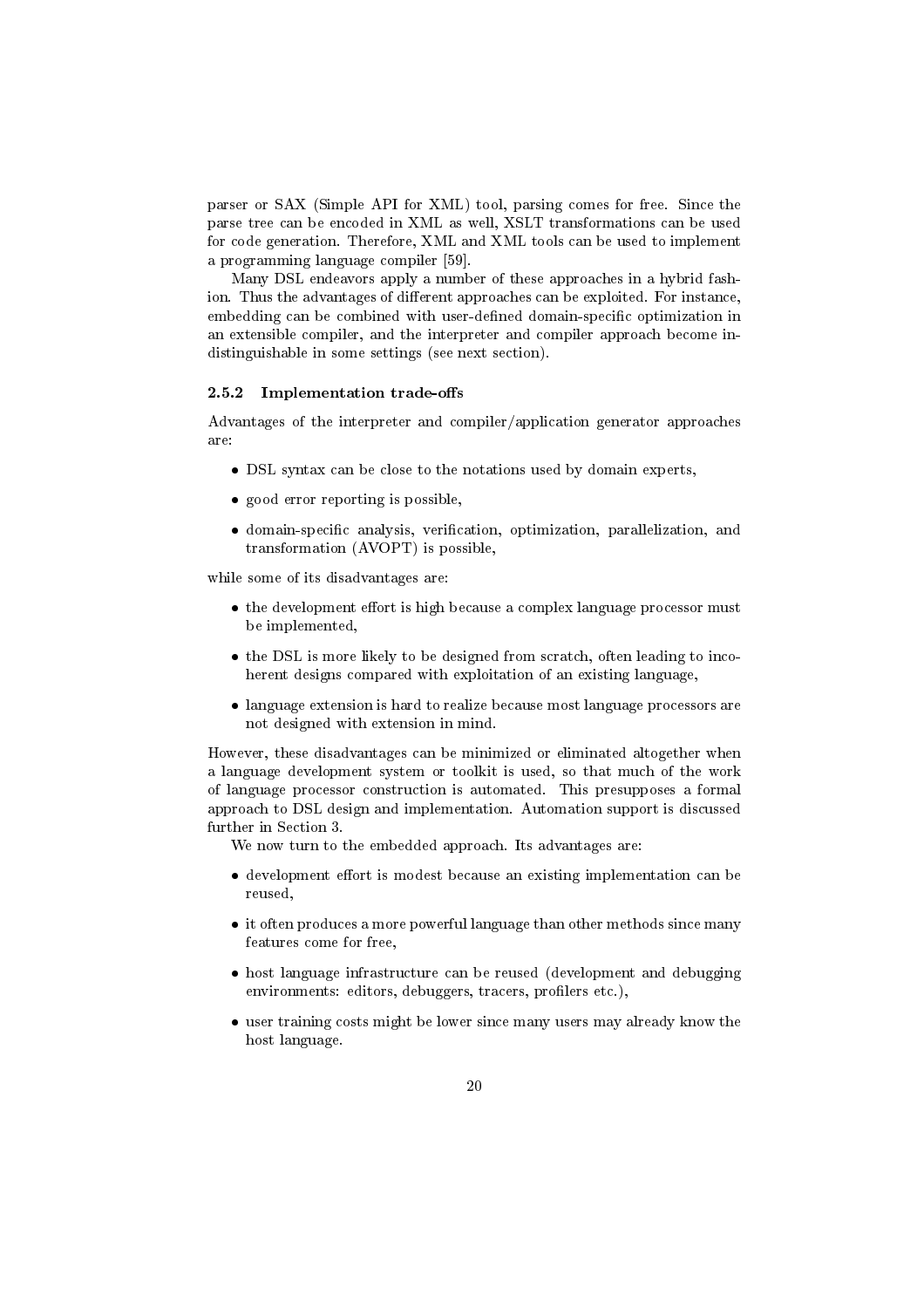Disadvantages of the embedded approach are:

- syntax is far from optimal because most languages do not allow arbitrary syntax extension,
- overloading existing operators can be confusing if the new semantics does not have the same properties as the old,
- bad error reporting because messages are in terms of host language concepts instead of DSL concepts,
- domain-specific optimizations and transformations are hard to achieve, so efficiency may be affected, particularly when embedding in functional languages  $[84, 126]$ .

Advocates of the embedded approach often criticize DSLs implemented by the interpreter or compiler approach in that too much effort is put into syntax design, whereas the language semantics tends to be poorly designed and cannot be easily extended with new features [84]. However, the syntax of a DSL is extremely important and should not be underestimated. It should be as close as possible to the notation used in a domain.

In the functional setting, and in particular if Haskell is used, some of these shortcomings can be reduced by using *monads* to modularize the language implementation [77]. Domain-specific optimizations can be achieved using approaches such as user-defined transformation rules in the GHC compiler [111] or a form of whole-program transformation called *partial evaluation* [80, 36]. In C++, template metaprogramming can be used and user-defined domain-specific optimization is supported by various preprocessors and compilers. See the references in Section 2.5.1.

The decision diagram on how to proceed with DSL implementation (Fig- $\alpha$  ure 3) shows when a particular implementation approach is more appropriate. If the DSL is designed from scratch with no commonality with existing languages (invention pattern), the recommended approach is to implement it by embedding, unless domain-specific analysis, verification, optimization, parallelization, or transformation (AVOPT) is required, a domain-specific notation must be strictly obeyed, or the user community is expected to be large.

If the DSL incorporates (part of) an existing language, one would like to reuse (the corresponding part of) the existing language's implementation as well. Apart from this, various implementation patterns may apply, depending on the language exploitation subpattern used. A piggyback or specialization design can be implemented using an interpreter, compiler/application generator, or preprocessor, but embedding or use of an extensible compiler/interpreter are not suitable, although specialization can be done using an extensible compiler/interpreter in some languages (Smalltalk, for instance). In the case of piggyback, a preprocessor transforming the DSL to the language it piggybacks on is best from the viewpoint of implementation reuse, but preprocessing has serious shortcomings in other respects. A language extension design can be implemented using all of the above-mentioned implementation patterns. From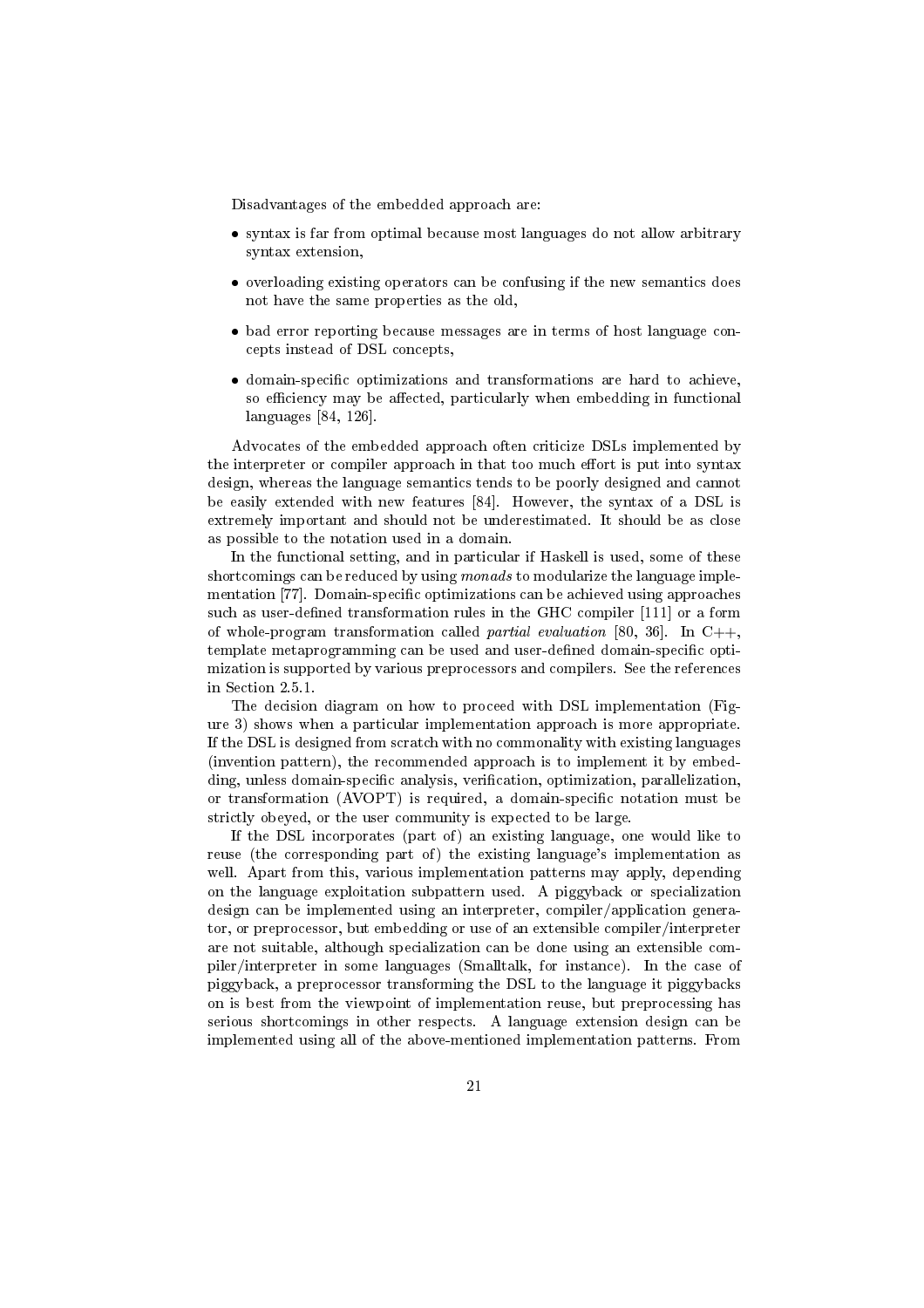

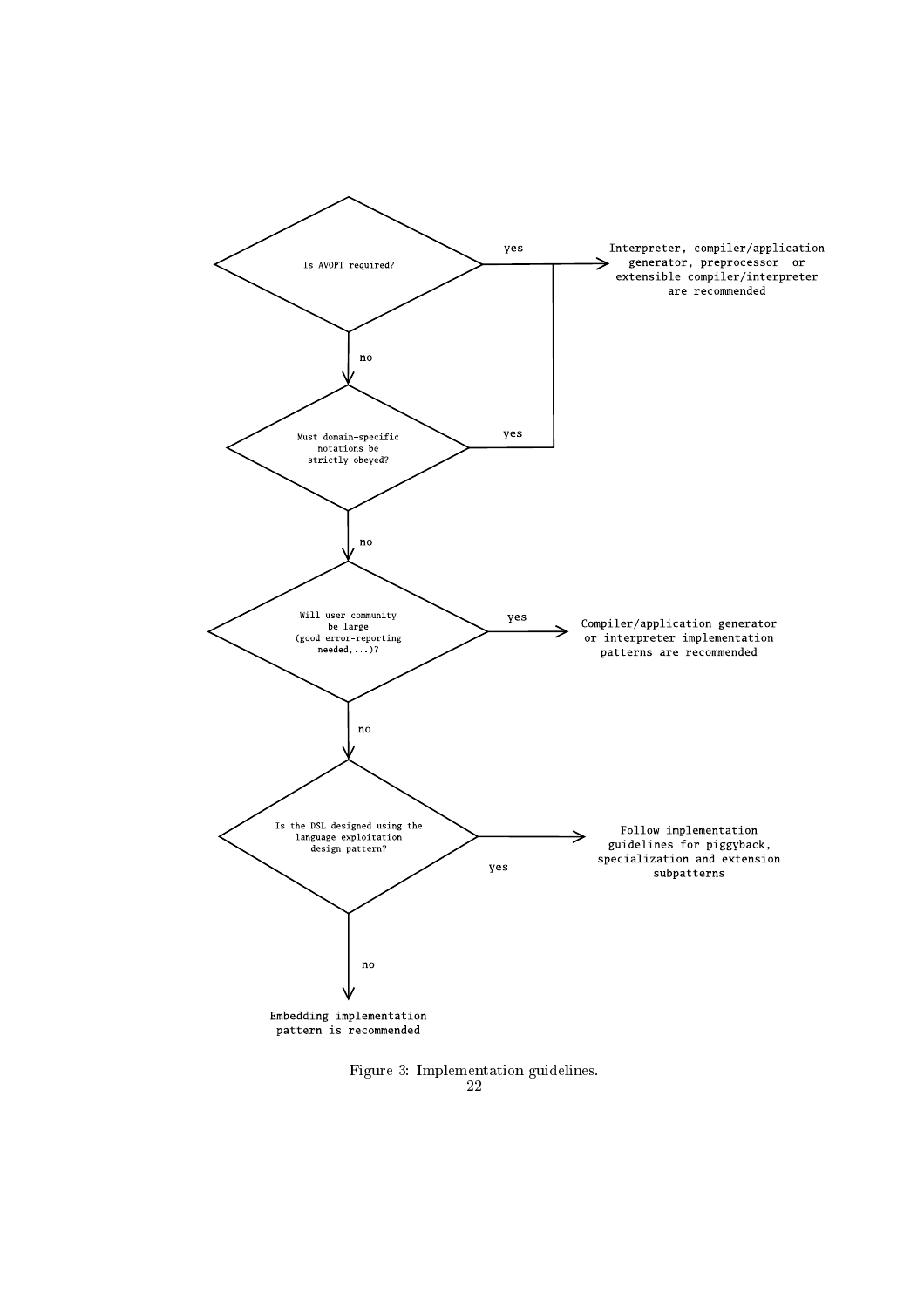the viewpoint of implementation reuse, embedding and use of an extensible compiler/interpreter are particularly attractive in this case.

If more than one implementation pattern applies, the one having the highest ratio of benefit (see discussion in this section) to implementation effort is optimal, unless, as in the language invention case, AVOPT is required, a domainspecific notation must be strictly obeyed, or the user community is expected to be large. As already mentioned, a compiler/application generator scores worst in terms of implementation effort. Less costly are (in descending order): interpreter, preprocessing, extensible compiler/interpreter, and embedding. On the other hand, a compiler/application generator and interpreter score best as far as benefit to DSL users is concerned. Less benefit is obtained from (in descending order): extensible compiler/interpreter, embedding, and preprocessing. In practice, such a cost-benefit analysis is rarely performed, and the decision is driven only by implementor experience. Of course, the latter should be taken into account, but it is not the only relevant factor.

#### 2.6 Comparison with other classifications

We start by comparing our patterns with those proposed in [131]. Closely following [58], Spinellis distinguishes three classes of DSL patterns as shown in Table 11. The specific patterns for each class are summarized in Tables 12, 13, and 14. Most patterns are creational. The piggyback pattern might be classified as creational as well, since it is very similar to language extension. This would leave only a single pattern in each of the other two categories.

First, it should be noted that Spinellis's patterns do not include traditional GPL design and implementation techniques, while ours do, since we consider them to be as relevant for DSLs as for GPLs. Second, Spinellis's classification does not correspond in an obvious way to our classification in decision, analysis, design, and implementation patterns. The latter are all basically creational, but covering a wider range of creation-related activities than Spinellis's patterns.

The correspondence of Spinellis's patterns with ours is shown in Table 15. Since our patterns have a wider scope, many of them have no counterpart in Spinellis's classification. These are not shown in the right-hand column. We have retained the terminology used by Spinellis whenever appropriate.

Another classification of DSL development approaches is given in [150], namely, full language design, language extension, and COTS-based approaches. Since each approach has its own pros and cons, the author discusses them with respect to three kinds of issues: DSL specific, GPL support, and pragmatic support issues. Finally, the author shows how a hybrid development approach can be used.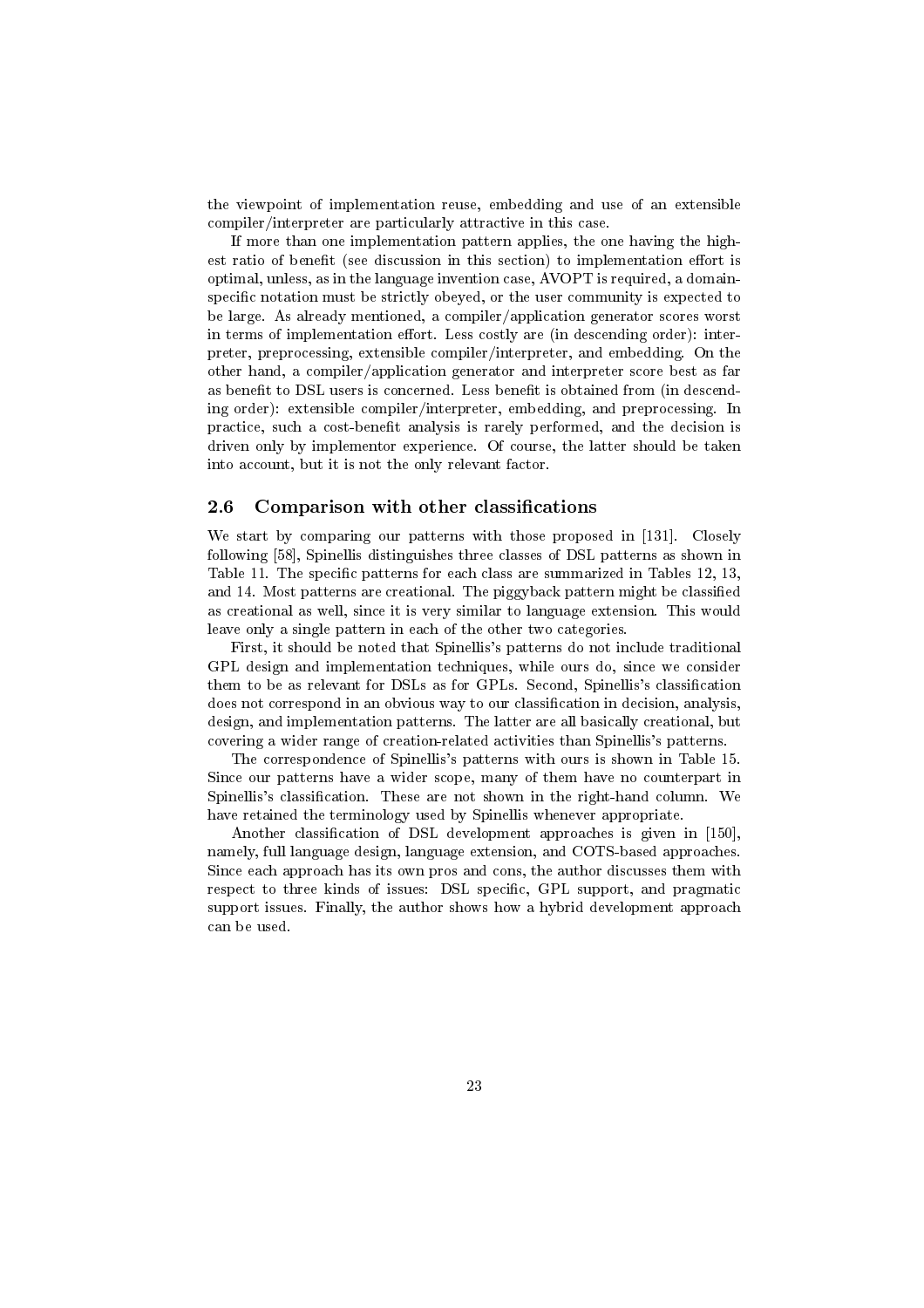Table 11: Pattern classification proposed by Spinellis.

| Pattern class      | Description                         |
|--------------------|-------------------------------------|
| Creational pattern | DSL creation                        |
| Structural pattern | Structure of system involving a DSL |
| Behavioral pattern | DSL interactions                    |
|                    |                                     |

| Table 12: Creational patterns. |                                                                                                   |
|--------------------------------|---------------------------------------------------------------------------------------------------|
| Pattern                        | Description                                                                                       |
| Language extension             | DSL extends existing language with new<br>datatypes, new semantic elements, and/or<br>new syntax. |
| Language specialization        | DSL restricts existing language for purposes of<br>safety, static checking, and/or optimization.  |
| Source-to-source transfor-     | DSL source code is transformed (translated)                                                       |
| mation                         | into source code of existing language (the base                                                   |
|                                | language).                                                                                        |
| Data structure representa-     | Data-driven code relies on initialized data                                                       |
| tion                           | structures whose complexity may make them                                                         |
|                                | difficult to write and maintain. These struc-                                                     |
|                                | tures are often more easily expressed using a                                                     |
|                                | DSL.                                                                                              |
| Lexical processing             | Many DSLs may be designed in a form suit-                                                         |
|                                | able for recognition by simple lexical scanning.                                                  |

|                               | Table 13: Structural patterns.                                                                                                                                                                                                                                        |
|-------------------------------|-----------------------------------------------------------------------------------------------------------------------------------------------------------------------------------------------------------------------------------------------------------------------|
| Pattern                       | Description                                                                                                                                                                                                                                                           |
| Piggyback<br>System front-end | DSL has elements, for instance, expressions in<br>common with existing language. DSL proces-<br>sor passes those elements to existing language<br>processor.<br>A DSL based front-end may often be used for<br>handling a system's configuration and adapta-<br>tion. |
| Pattern                       | Table 14: Behavioral patterns.<br>Description                                                                                                                                                                                                                         |
| Pipeline                      | successively<br>Pipelined<br>handling<br>processors                                                                                                                                                                                                                   |

| Pattern.         | Description                                |
|------------------|--------------------------------------------|
| ${\rm Pipeline}$ | Pipelined processors successively handling |
|                  | sublanguages of a DSL and translating them |
|                  | to input language of next stage.           |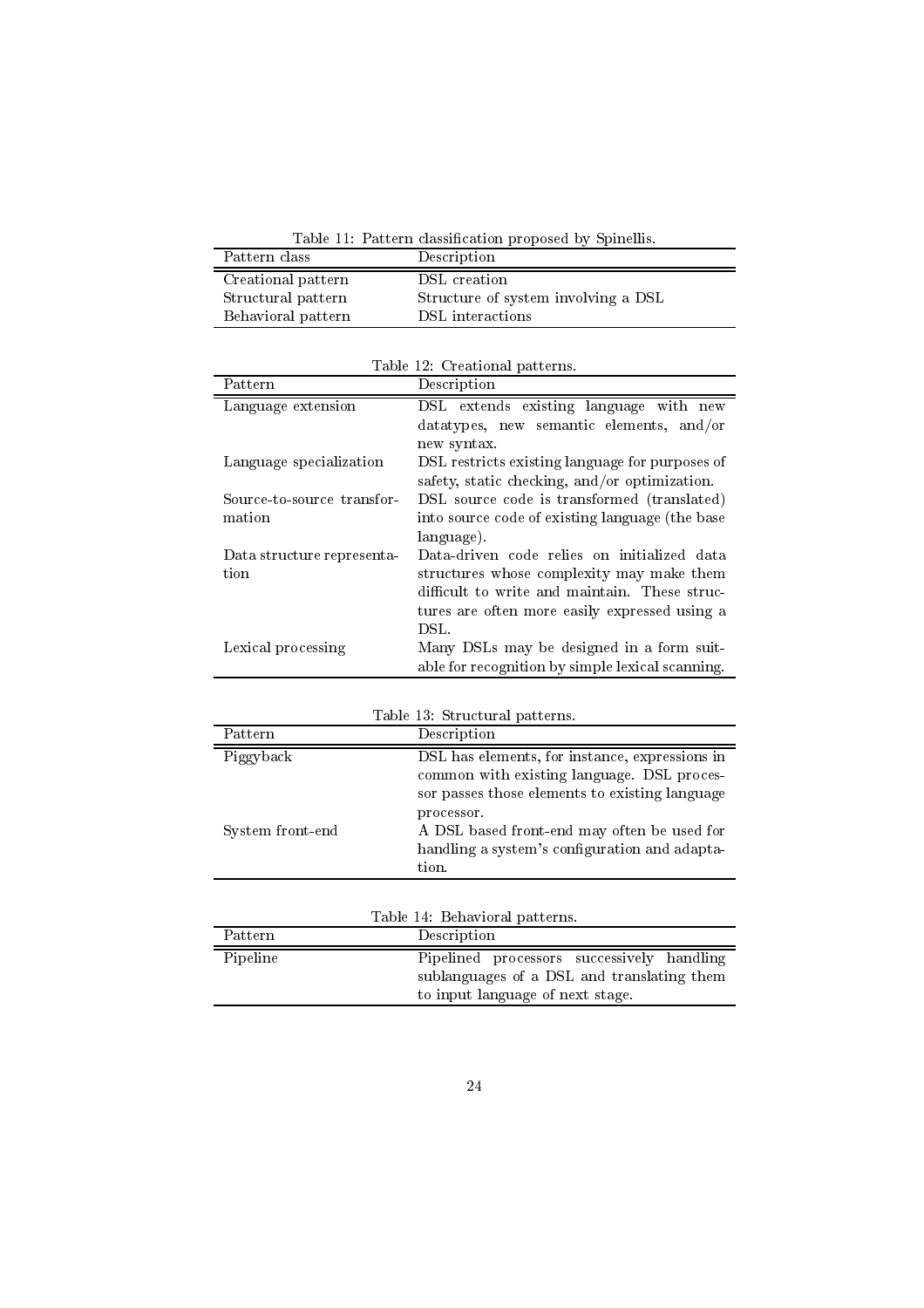Table 15: Correspondence of Spinellis's patterns with ours. Since our patterns have a wider scope, many of them have no counterpart in Spinellis's classification. These are not shown in the right-hand column.

| Spinellis's pattern               | Our pattern                        |
|-----------------------------------|------------------------------------|
| Creational: language extension    | Design: language exploitation      |
|                                   | $(\text{extension})$               |
| Creational: language specializa   | Design:<br>language exploitation   |
| tion                              | $\scriptstyle\rm (specialization)$ |
| Creational:<br>source-to-source   | Implementation:<br>preprocessing   |
| transformation                    | transforma-<br>(source-to-source   |
|                                   | tion)                              |
| Creational: data structure repre- | Decision: data structure repre-    |
| sentation                         | sentation                          |
| Creational: lexical processing    | Implementation: preprocessing      |
| Structural: piggyback             | language exploitation<br>Design:   |
|                                   | (piggyback)                        |
| Structural: system front-end      | Decision: system front-end         |
| Behavioral: pipeline              | Implementation: preprocessing      |
|                                   | (pipeline)                         |

#### 3 **DSL Development Support**

#### $3.1$ Design and implementation support

As we have seen, DSL development is hard, requiring both domain knowledge and language development expertise. The development process can be facilitated by using a language development system or toolkit. Some systems and toolkits that have actually been used for DSL development are listed in Table 16. They have widely different capabilities and are in widely different stages of development, but are based on the same general principle: they generate tools from language descriptions [71]. The tools generated may vary from a consistency checker and interpreter to an integrated development environment (IDE) consisting of a syntax-directed editor, a prettyprinter, an (incremental) consistency checker, analysis tools, an interpreter or compiler/application generator, and a debugger for the DSL in question (assuming it is executable). As noted in Section 1.2, non-executable DSLs may also benefit from various kinds of tool support such as syntax-directed editors, prettyprinters, consistency checkers, and analyzers. These can be generated in the same way.

Some of these systems support a specific DSL design methodology, while others have a largely methodology-independent character. For instance, Sprint [36] assumes an interpreter for the DSL to be given and then uses partial evaluation to remove the interpretation overhead by automatically transforming a DSL program into a compiled program. Other systems, such as ASF+SDF [23],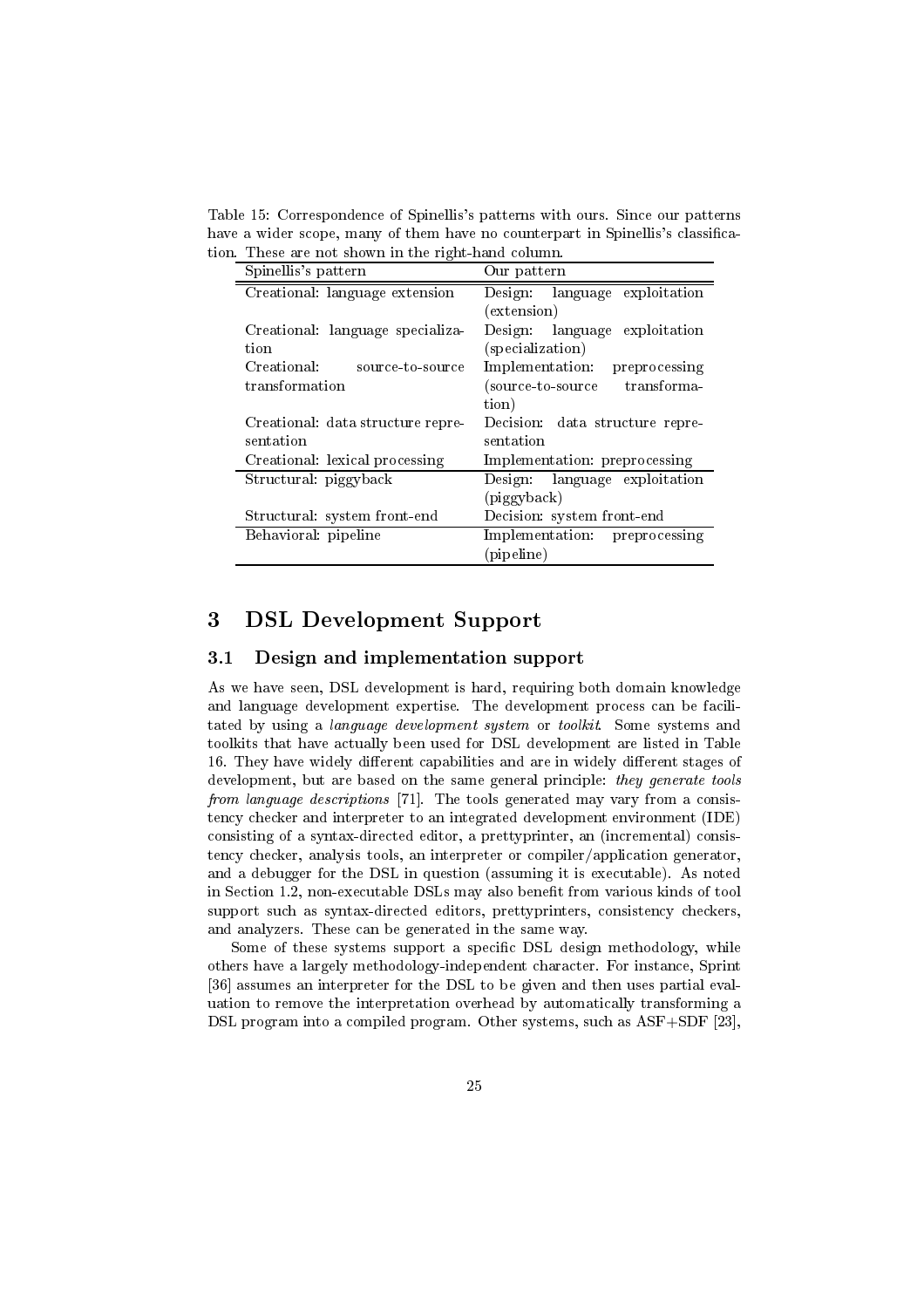Table 16: Some language development systems and toolkits that have been used for DSL development.

| System                  | Developer                                        |
|-------------------------|--------------------------------------------------|
| $ASF+SDF$ [23]          | CWI/University of Amsterdam                      |
| AsmL $[62]$             | Microsoft Research, Redmond                      |
| $DMS$ [12]              | Semantic Designs, Inc.                           |
| Draco $[109]$           | University of California, Irvine                 |
| Eli [67]                | University of Colorado, University of Paderborn, |
|                         | Macquarie University                             |
| $Gem$ Mex $[1]$         | University of L'Aquila                           |
| InfoWiz $[107]$         | Bell Labs/AT&T Labs                              |
| $JTS$ [10]              | University of Texas at Austin                    |
| Khepera [52]            | University of North Carolina                     |
| Kodiyak [72]            | University of Minnesota                          |
| LaCon $[87]$            | University of Paderborn                          |
|                         | (LaCon uses Eli as back-end — see above)         |
| $LISA$ [105]            | University of Maribor                            |
| metafront $[21]$        | University of Aarhus                             |
| Metatool [33]           | <b>Bell Labs</b>                                 |
| POPART <sup>[149]</sup> | USC/Information Sciences Institute               |
| SmartTools [4]          | <b>INRIA</b> Sophia Antipolis                    |
| $smgn$ [90]             | Intel Compiler Lab/University of Victoria        |
| $SPARK$ [5]             | University of Calgary                            |
| Sprint [36]             | LaBRI/INRIA                                      |
| Stratego [145]          | University of Utrecht                            |
| <b>TXL</b> [38]         | University of Toronto/Queen's University         |
|                         | at Kingston                                      |

Table 17: Development support provided by current language development systems and toolkits for DSL development phases/pattern classes.

| Development phase/ | Support provided           |
|--------------------|----------------------------|
| Pattern class      |                            |
| Decision           | None                       |
| Analysis           | Not yet integrated $-$ see |
|                    | Section 3.2                |
| Design             | Weak                       |
| Implementation     | Strong                     |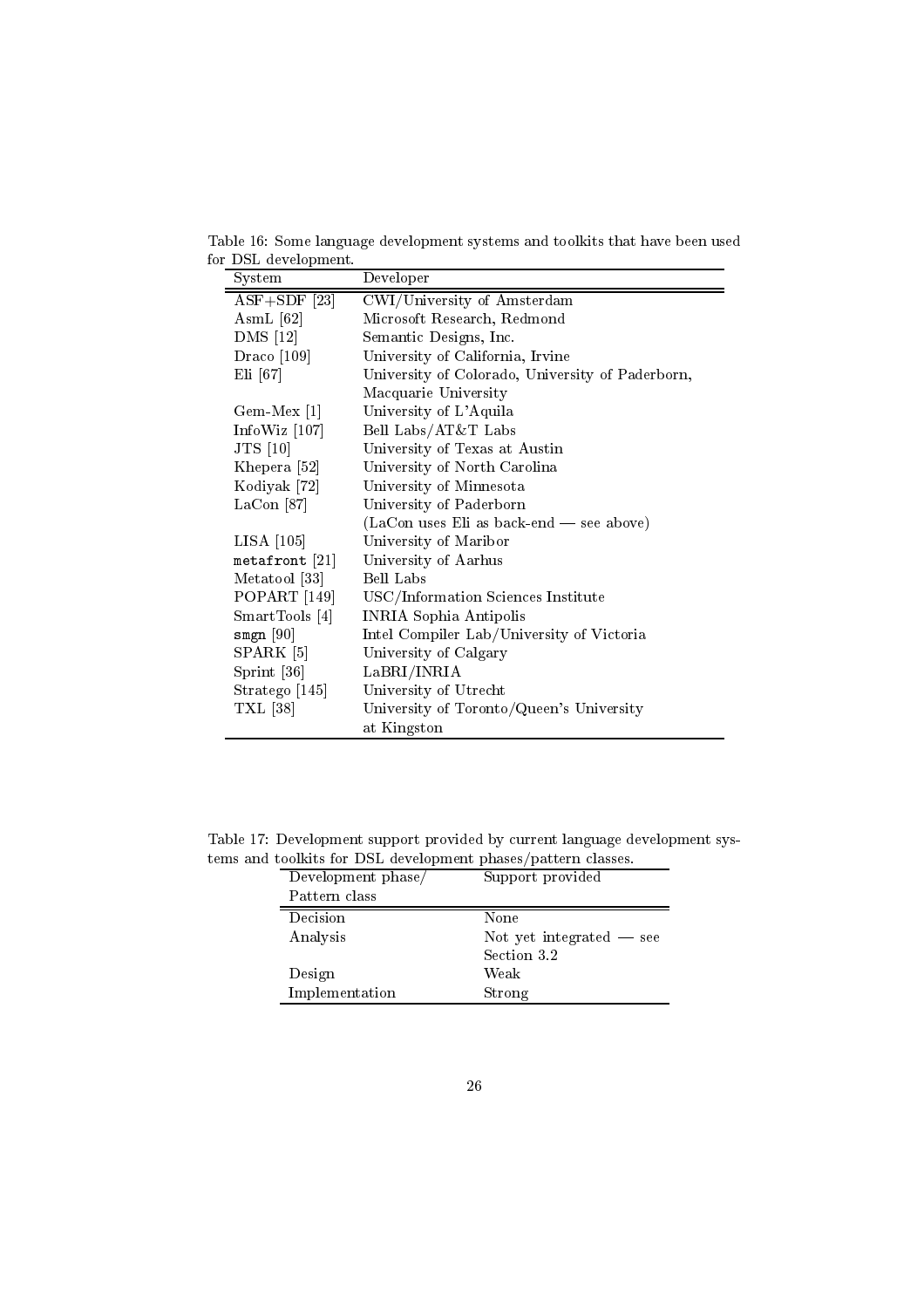| System used | DSL                 | Application domain                 |
|-------------|---------------------|------------------------------------|
| $ASF+SDF$   | Box [24]            | Prettyprinting                     |
|             | Risla $[46]$        | Financial products                 |
| AsmL        | $UPnP$ [141]        | Networked device protocol          |
|             | <b>XLANG</b> [136]  | Business protocols                 |
| DMS         | (Various) $[12]$    | Program transformation             |
|             | (Various) [12]      | Factory control                    |
| Eli         | Maptool [82]        | Grammar mapping                    |
|             | (Various) $[112]$   | Class generation                   |
| Gem-Mex     | Cubix $[95]$        | Virtual data warehousing           |
| JTS         | $Jak$ [10]          | Syntactic transformation           |
| LaCon       | (Various) [87]      | Data model translation             |
| LISA        | <b>SODL</b> [104]   | Network applications               |
| SmartTools  | LML $[110]$         | GUI programming                    |
|             | <b>BPEL</b> [39]    | Business process description       |
| smgn        | Hoof $[90]$         | Compiler IR specification          |
|             | IMDL $[90]$         | Software reengineering             |
| SPARK       | Guide [98]          | Web programming                    |
|             | CML2 [114]          | Linux kernel configuration         |
| Sprint      | GAL [139]           | Video device drivers               |
|             | <b>PLAN-P</b> [138] | Network programming                |
| Stratego    | Autobundle [81]     | Software building                  |
|             | CodeBoost [8]       | Domain-specific $C++$ optimization |

Table 18: Examples of DSL development using the systems in Table 16.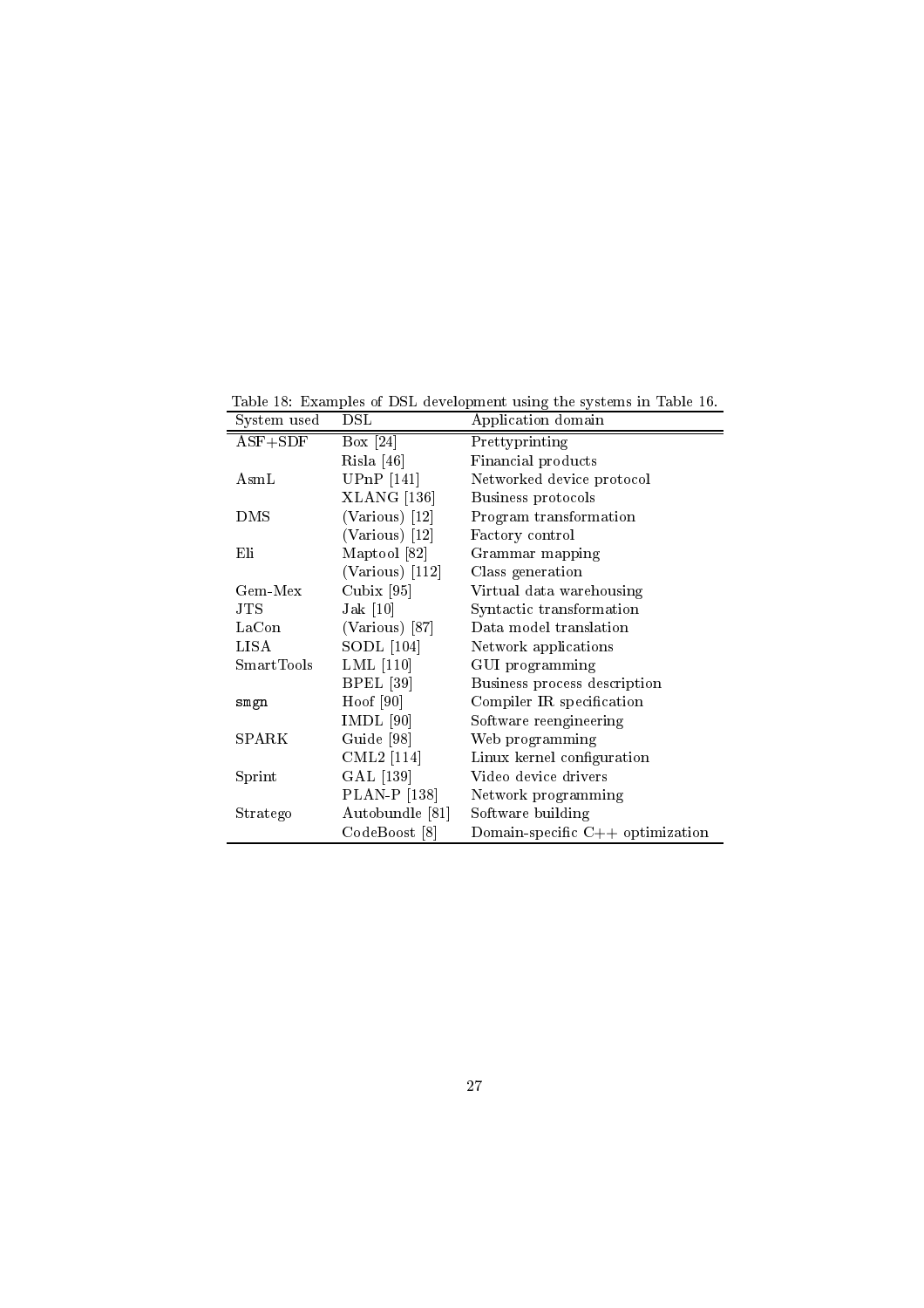DMS [12], and Stratego [145], would not only allow an interpretive definition of the DSL, but would also accept a transformational or translational one. On the other hand, they might not support partial evaluation of a DSL interpreter given a specific program.

The input to these systems is a description of various aspects of the DSL to be developed in terms of specialized metalanguages. Depending on the type of DSL, some important language aspects are *syntax, prettyprinting, consistency checking, analysis, execution, translation, transformation, and debugging.* It so happens that the metalanguages used for describing these aspects are themselves DSLs for the particular aspect in question. For instance, DSL syntax is usually described in something close to BNF, the *de facto* standard for syntax specification (Table 1). The corresponding tool generated by the language development system is a parser.

Although the various specialized metalanguages used for describing language aspects differ from system to system, they are often (but not always) rule based. For instance, depending on the system, the consistency of programs or scripts may have to be checked in terms of *attributed syntax rules* (an extension of BNF), conditional rewrite rules, or transition rules. See, for instance, [127] for further details.

The level of support provided by these systems in various phases of DSL development is summarized in Table 17. Their main strength lies in the implementation phase. Support of DSL design tends to be weak. Their main assets are the metal anguages they support, and in some cases a meta-environment to aid in constructing and debugging language descriptions, but they have little built-in knowledge of language concepts or design rules. Furthermore, to the best of our knowledge, none of them provides any support in the analysis or decision phase. Analysis support tools are discussed in Section 3.2.

Examples of DSL development using the systems in Table 16 are given in Table 18. They cover a wide range of application domains and implementation patterns. The Box prettyprinting metalanguage is an example of a DSL developed with a language development system (in this case ASF+SDF) for later use as one of the metal anguages of the system itself. This is common practice. The metalanguages for syntax, prettyprinting, attribute evaluation, and program transformation used by DMS were all implemented using DMS, and the Jak transformational metalanguage for specifying the semantics of a DSL or domain-specific language extension in the Jakarta Tool Suite (JTS) was also developed using JTS.

#### $3.2$ Analysis support

The language development toolkits and systems discussed in the previous section do not provide support in the analysis phase of DSL development. Separate frameworks and tools for this have been or are being developed, however. Some of them are listed in Table 19. We have included a short description of each entry, largely taken from the reference given for it. The fact that a framework or tool is listed does not necessarily mean it is in use or even exists.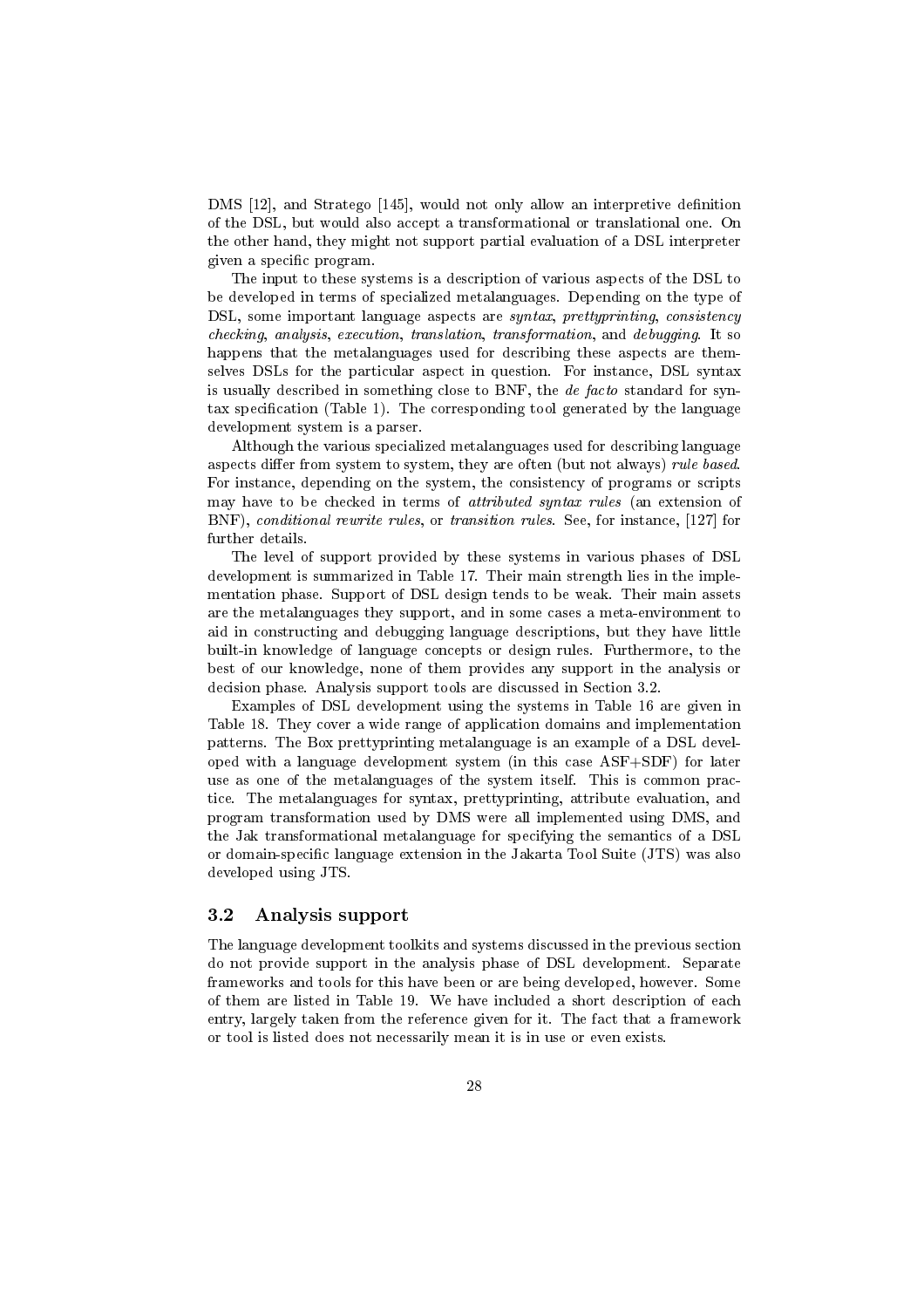| Analysis frame   | Table 19: Some domain analysis frameworks and tools.<br>Description                                |
|------------------|----------------------------------------------------------------------------------------------------|
| work or tool     |                                                                                                    |
| Ariadne [124]    | ODM support framework enabling domain practi-                                                      |
|                  | tioners to collaboratively develop and evolve their                                                |
|                  | own semantic models, and to compose and customize                                                  |
|                  | applications incorporating these models as first-class                                             |
|                  | architectural elements.                                                                            |
| <b>DARE</b> [57] | Supports the capture of domain information from ex-                                                |
|                  | perts, documents, and code in a domain. Captured                                                   |
|                  | domain information is stored in a domain book that                                                 |
|                  | will typically contain a generic architecture for the                                              |
|                  | domain and domain-specific reusable components.                                                    |
| DOMAIN [140]     | DSSA [134] support framework consisting of a col-                                                  |
|                  | lection of structured editors and a hypertext/media                                                |
|                  | engine that allows the user to capture, represent, and                                             |
|                  | manipulate various types of domain knowledge in a                                                  |
|                  | hyper-web. DOMAIN supports a "scenario-based"                                                      |
|                  | approach to domain analysis. Users enter scenarios                                                 |
|                  | describing the functions performed by applications in                                              |
|                  | the domain of interest. The text in these scenarios                                                |
|                  | can then be used (in a semi-automated manner) to                                                   |
|                  | develop a domain dictionary, reference requirements,                                               |
|                  | and domain model, each of which are supported by                                                   |
|                  | their own editor.                                                                                  |
| FDL [47]         | The Feature Description Language (FDL) is a tex-                                                   |
|                  | tual representation of feature diagrams, which are a                                               |
|                  | graphical notation for expressing assertions (propo-                                               |
|                  | sitions, predicates) about systems in a particular                                                 |
|                  | application domain. These were introduced in the<br>FODA [86] domain analysis methodology. (FDL is |
|                  | an example of the visual-to-textual transformation                                                 |
|                  | subpattern in Table 3.)                                                                            |
| ODE editor [53]  | Ontology editor supporting $ODE$ — see also [45].                                                  |

Table 19: Some domain analysis frameworks and tools.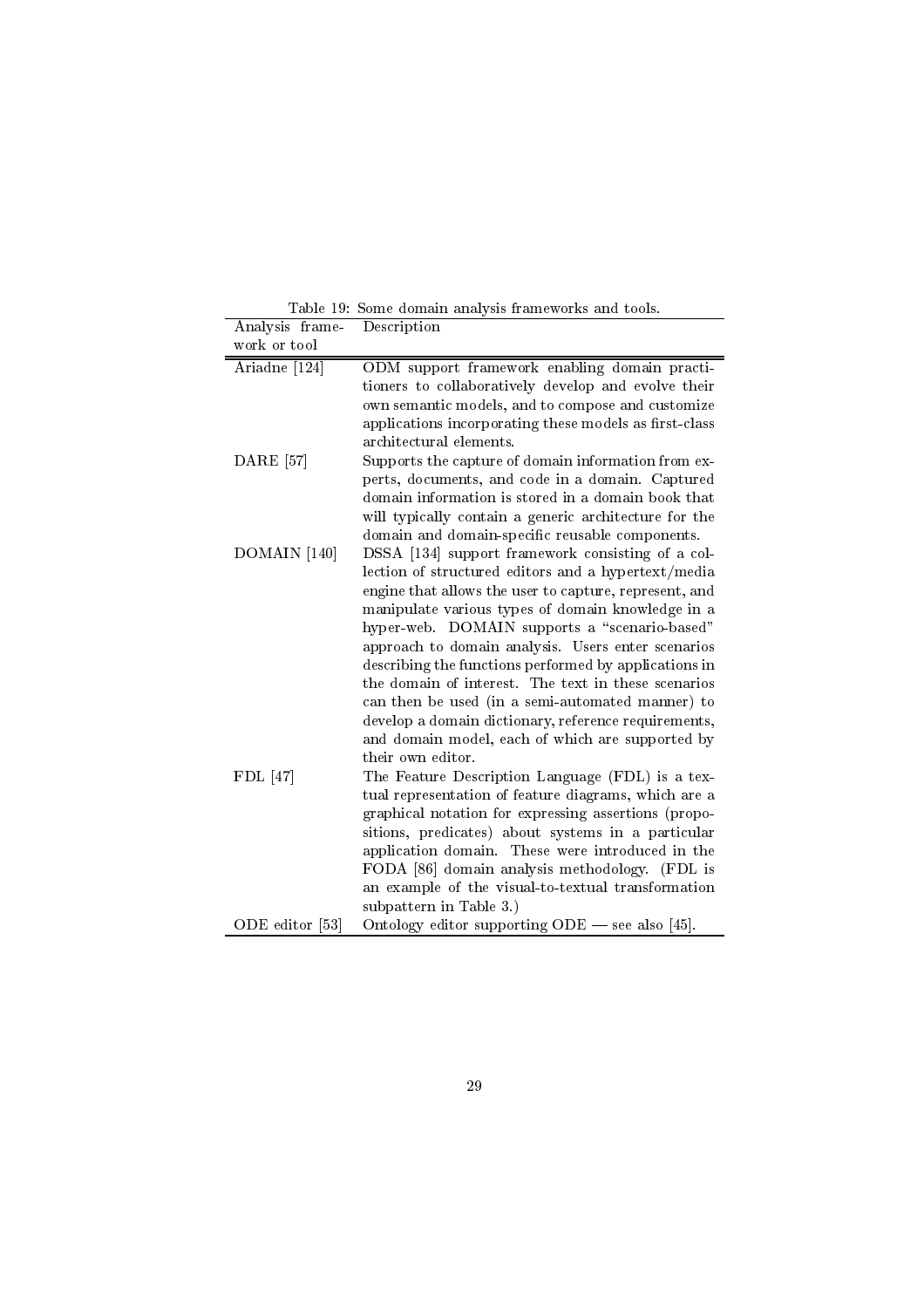| Development phase | Pattern                         |
|-------------------|---------------------------------|
| Decision          | Notation                        |
| (Section 2.2)     | AVOPT                           |
|                   | Task automation                 |
|                   | Product line                    |
|                   | Data structure representation   |
|                   | Data structure traversal        |
|                   | System front-end                |
|                   | Interaction                     |
|                   | GUI construction                |
| Analysis          | Informal                        |
| (Section 2.3)     | Formal                          |
|                   | Extract from code               |
| Design            | Language exploitation           |
| (Section 2.4)     | Language invention              |
|                   | Informal                        |
|                   | Formal                          |
| Implementation    | Interpreter                     |
| (Section 2.5)     | Compiler/application generator  |
|                   | Preprocessor                    |
|                   | Embedding                       |
|                   | Extensible compiler/interpreter |
|                   | <b>COTS</b>                     |
|                   | Hybrid                          |

Table 20: Summary of DSL development phases and corresponding patterns.

As noted in Section 2.3, the output of domain analysis consists basically of domain-specific terminology and semantics in more or less abstract form. It may range from a feature diagram (see FDL entry in Table 19) to a domain implementation consisting of a set of domain-specific reusable components (see DARE entry in Table 19), or a theory in the case of scientific domains. An important issue is how to link formal domain analysis with DSL design and implementation. The possibility of linking DARE directly to the Metatool metagenerator (that is, application generator generator) [33] is mentioned in [56].

#### **Conclusions and Open Problems**  $\overline{\mathbf{4}}$

DSLs will never be a solution to all software engineering problems, but their application is currently unduly limited by a lack of reliable knowledge available to (potential) DSL developers. To help remedy this situation, we distinguished five phases of DSL development and identified patterns in each phase, except deployment. These are summarized in Table 20. Furthermore, we discussed language development systems and toolkits that can be used to facilitate the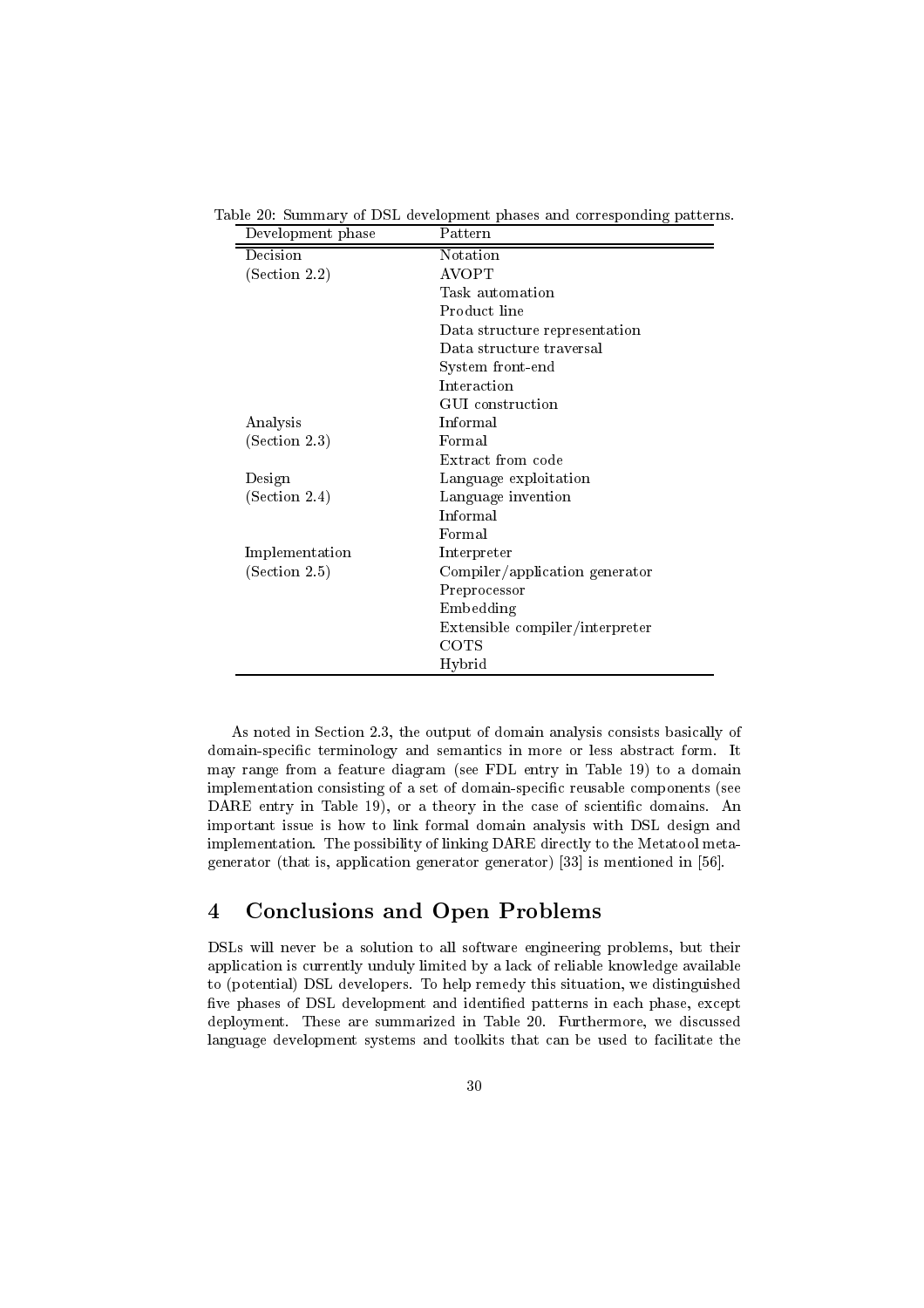development process, especially its later phases.

Our survey also showed many opportunities for further work. As indicated in Table 17, for instance, there are serious gaps in the DSL development support chain. More specifically, some of the issues needing further attention are:

**Decision** Can useful computer-aided decision support be provided? If so, its integration in existing language development systems or toolkits (Table 16) might yield additional advantages.

Analysis Further development and integration of domain analysis support tools. As noted in Section 2.3, there is a close link with knowledge engineering. Existing knowledge engineering tools and frameworks may be useful directly or act as inspiration for further developments in this area. An important issue is how to link formal domain analysis with DSL design and implementation.

**Design and implementation** How can DSL design and implementation be made easier for domain experts not versed in GPL development? Some approaches are (not mutually exclusive):

- Building DSLs in an incremental, modular, and extensible way from  $pa$ rameterized language building blocks. This is of particular importance for DSLs, since they change more frequently than GPLs [20, 150]. Progress in this direction is being made  $[1, 36, 77, 103]$ .
- A related issue is how to combine different parts of existing GPLs and DSLs into a new DSL. For instance, in the Microsoft .NET framework many GPLs are compiled to the Common Language Runtime (CLR) [64]. Can this be helpful in including selected parts of GPLs into a new DSL?
- Provide "pattern aware" development support. The Sprint system [36], for instance, provides partial evaluation support for the interpreter pattern (see Section 3.1). Other patterns might benefit from specialized support as well. Embedding support is discussed separately in the next paragraph.
- Reduce the need for learning some of the specialized metalanguages of language development systems by supporting description by example (DBE) of selected language aspects like syntax or prettyprinting. The userfriendliness of DBE is due to the fact that examples of intended behavior do not require a specialized metalanguage, or only a small part of it. Grammar inference from example sentences, for instance, may be viable, especially since many DSLs are small. This is certainly no new idea [41, 108], but it remains to be realized. Some preliminary results are reported in [40].
- How can DSL development tools generated by language development systems and toolkits be integrated with other software development tools? Using a COTS-based approach, XML technologies such as DOM and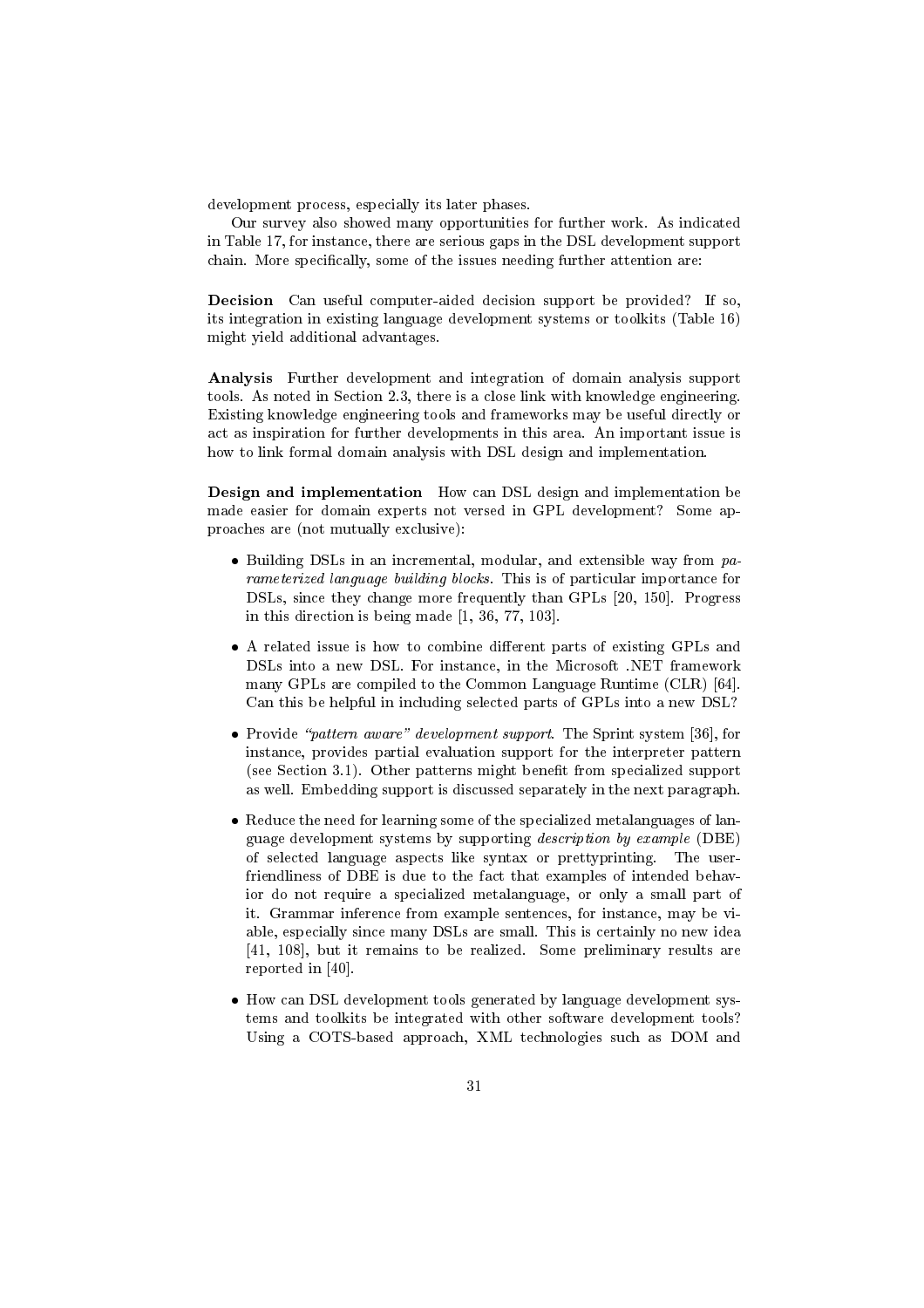XML-parsers have great potential as a uniform data interchange format for CASE tools. See also [7, 34].

**Embedding** GPLs should provide more powerful support for embedding DSLs, both syntactically and semantically. Some issues are:

- Embedding suffers from the very limited user-definable syntax offered by GPLs. Perhaps surprisingly, there is no trend toward more powerful userdefinable syntax in GPLs over the years. In fact, just the opposite has happened. Macros and user-definable operators have become less popular. Java has no user-definable operators at all. On the other hand, some of the language development systems in Table 16, such as ASF+SDF and to some extent Stratego, support metalanguages featuring fully general user-definable context-free syntax. Although these metalanguages cannot compete directly with GPLs as embedding hosts as far as expressiveness and efficiency are concerned, they can be used to express a source-tosource transformation to translate user-defined DSL syntax embedded in a GPL to appropriate API calls. See [25] for an extensive discussion of this approach.
- Improved embedding support is not only a matter of language features, but also of language implementation, and in particular of preprocessors or extensible compilers allowing addition of domain-specific optimization rules and/or domain-specific code generation. See the references given in Section 2.5.1 and [65, 119]. Alternatively, the GPL itself might feature domain-specific optimization rules as a special kind of compiler directive. Such compiler extension makes the embedding process significantly more complex, however, and its cost-benefit ratio needs further scrutiny.

## Estimation

• Last but not least: In this article our approach toward DSL development has been qualitative. Can the costs and benefits of DSLs be reliably quantified?

**Acknowledgments** We would like to thank the anonymous reviewers for many useful comments. Arie van Deursen kindly gave us permission to use the source of the annotated DSL bibliography [48].

## References

[1] M. Anlauff, P. W. Kutter, and A. Pierantonio. Tool support for language design and prototyping with Montages. In S. Jähnichen, editor, Compiler Construction (CC '99), volume 1575 of Lecture Notes in Computer Science, pages 296–299. Springer-Verlag, 1999.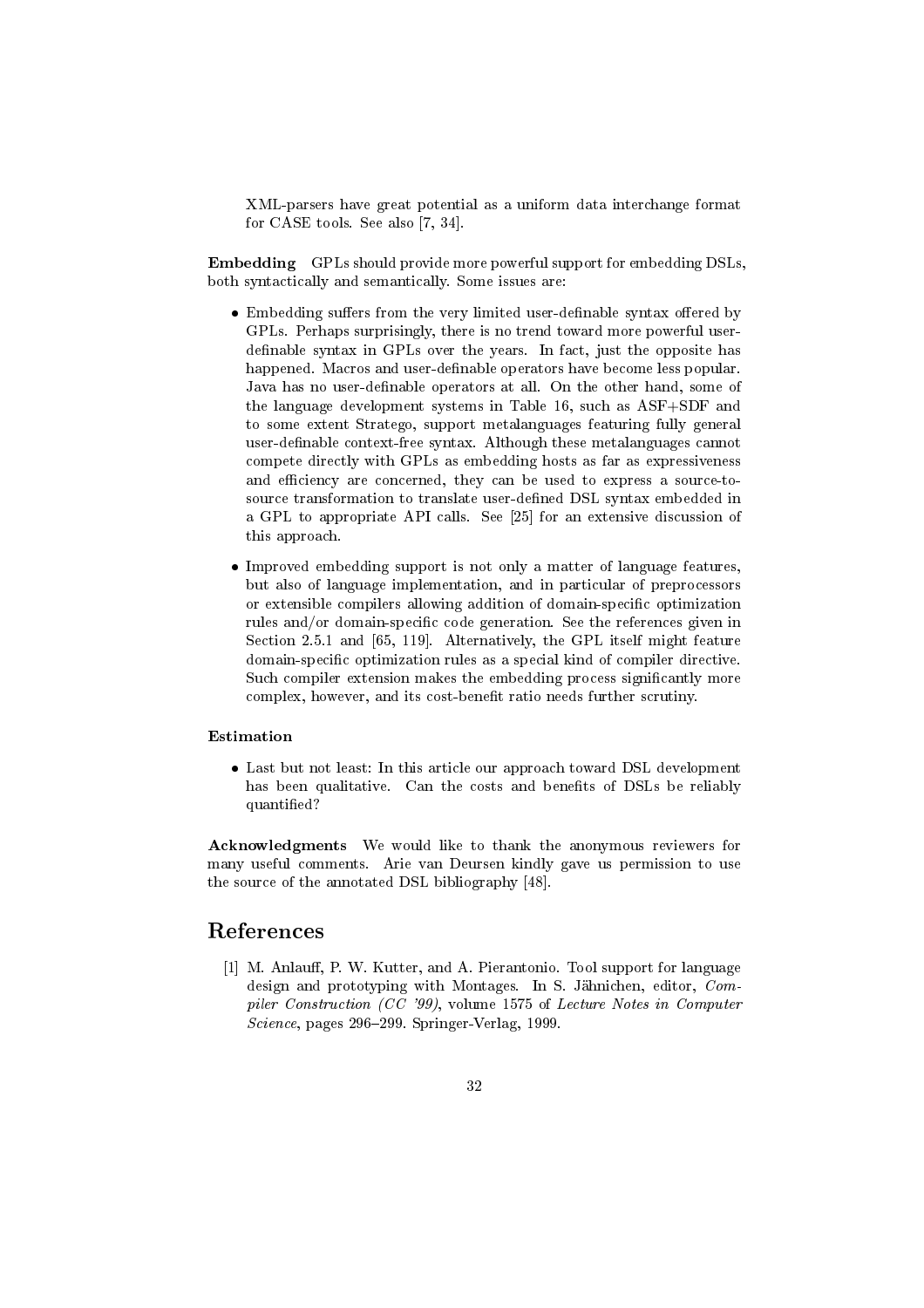- [2] M. Antoniotti and A. Göllü. SHIFT and SMART-AHS: A language for hybrid system engineering modeling and simulation. In Ramming [113], pages 171-182.
- [3] D. Atkins, T. Ball, G. Bruns, and K. Cox. Mawl: A domain-specific language for form-based services. In TSE-DSL [152], pages 334–346.
- [4] I. Attali, C. Courbis, P. Degenne, A. Fau, D. Parigot, and C. Pasquier. SmartTools: A generator of interactive environments tools. In R. Wilhelm, editor, Compiler Construction: 10th International Conference (CC  $(01)$ , volume 2027 of Lecture Notes in Computer Science, pages 355–360. Springer-Verlag, 2001.
- [5] J. Aycock. The design and implementation of SPARK, a toolkit for implementing domain-specific languages. In CIT-DSL-II [102], pages 55–66.
- [6] J. W. Backus. The syntax and semantics of the proposed International Algebraic Language of the Zurich ACM-GAMM conference. In *Proceedings* of the International Conference on Information Processing, UNESCO, Paris, 1959, pages 125-132. Oldenbourg, Munich and Butterworth, London, 1960.
- [7] G. Badros. JavaML: A markup language for Java source code. In  $Pro$ ceedings of the Ninth International World Wide Web Conference, 2000. http://www9.org/w9cdrom/start.html.
- [8] O. S. Bagge and M. Haveraaen. Domain-specific optimisation with userdefined rules in CodeBoost. In J.-L. Giavitto and P.-E. Moreau, editors, Proceedings of the 4th International Workshop on Rule-Based Program- $\min q$  (RULE 2003), volume 86(2) of Electronic Notes in Theoretical Computer Science, Elsevier, 2003. http://www.sciencedirect.com/.
- [9] D. W. Barron. The World of Scripting Languages. Wiley, 2000.
- [10] D. Batory, B. Lofaso, and Y. Smaragdakis. JTS: Tools for implementing domain-specific languages. In P. Devanbu and J. Poulin, editors, Proceedings of the Fifth International Conference on Software Reuse (JCSR '98), pages 143–153. IEEE Computer Society, 1998.
- [11] D. Batory, J. Thomas, and M. Sirkin. Reengineering a complex application using a scalable data structure compiler. In Proceedings of the ACM SIGSOFT International Symposium on the Foundations of Software En*gineering*, pages  $111-120$ , 1994.
- [12] I. D. Baxter, C. Pidgeon, and M. Mehlich. DMS: Program transformation for practical scalable software evolution. In Proceedings of the 26th International Conference on Software Engineering (ICSE '04), pages  $625-634$ . IEEE Computer Society, 2004.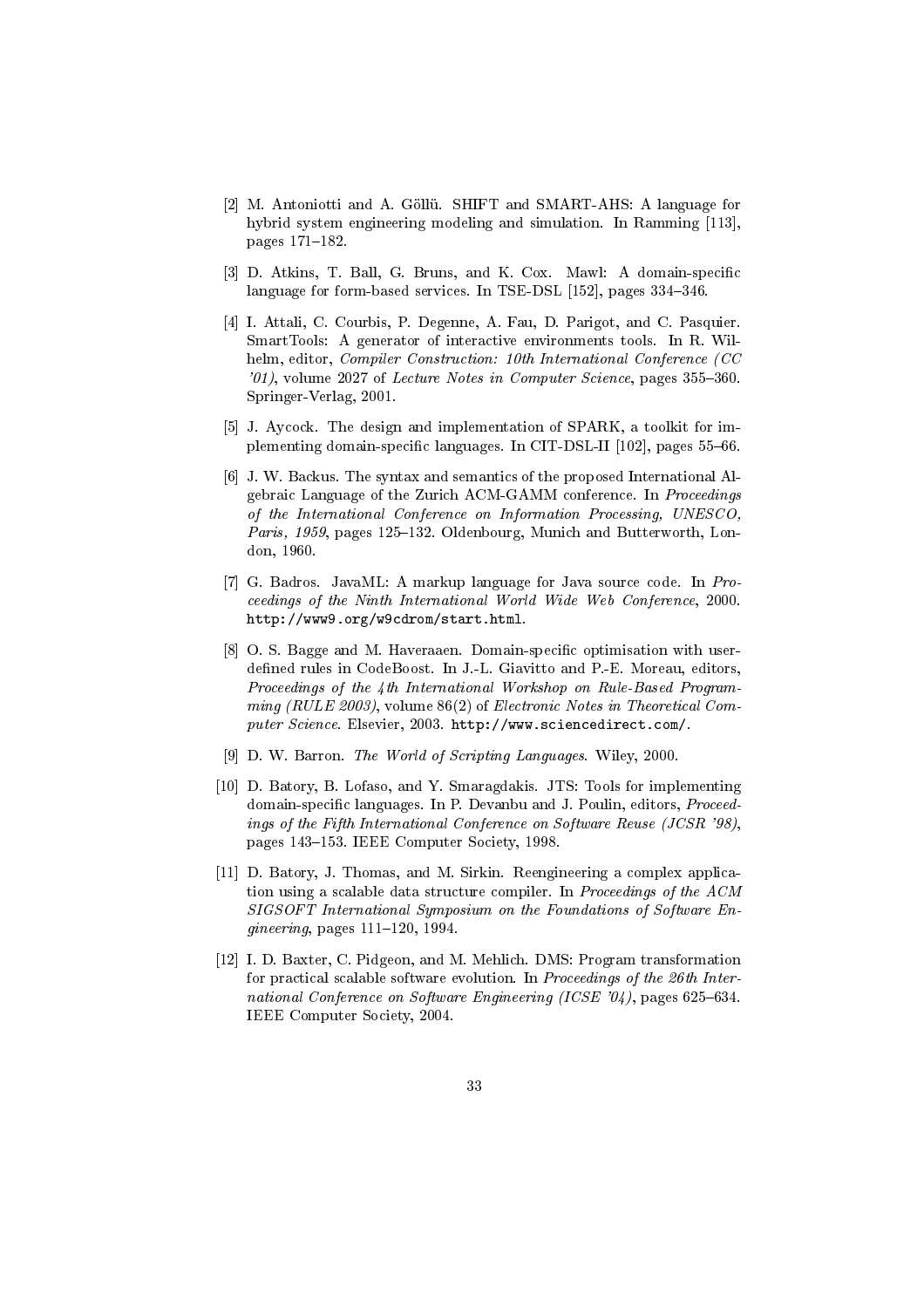- [13] K. H. Bennett and V. T. Railich. Software maintenance and evolution: A roadmap. In A. Finkelstein, editor, The Future of Software Engineering. pages 73–87. ACM Press, 2000.
- [14] J. L. Bentley. Programming pearls: Little languages. Communications of *the ACM*,  $29(8)$ :711–721, August 1986.
- [15] T. J. Bergin and R. G. Gibson, editors. History of Programming Languages II. ACM Press, 1996.
- [16] F. Bertrand and M. Augeraud. BDL: A specialized language for per-object reactive control. In TSE-DSL [152], pages 347-362.
- [17] T. J. Biggerstaff. A perspective of generative reuse. Annals of Software *Engineering*, 5:169-226, 1998.
- [18] T. J. Biggerstaff and A. J. Perlis, editors. Software Reusability. ACM Press/Addison-Wesley, 1989. Vol. I: Concepts and Models, Vol. II: Applications and Experience.
- [19] D. Bonachea, K. Fisher, A. Rogers, and F. Smith. Hancock: A language for processing very large-scale data. In DSL-99  $[49]$ , pages  $163-176$ .
- [20] J. Bosch and Y. Dittrich. Domain-specific languages for a changing world. http://www.cs.rug.nl/~bosch/articles.html, n.d.
- [21] C. Braband, M. I. Schwartzbach, and M. Vanggaard. The metafront system: Extensible parsing and transformation. In B. R. Bryant and J. Saraiva, editors, *Proceedings of the Third Workshop on Language De*scriptions, Tools, and Applications (LDTA '03), volume 82(3) of Electronic Notes in Theoretical Computer Science. Elsevier, 2003. http: //www.sciencedirect.com/.
- [22] C. Braband and M.I. Schwartzbach. Growing languages with metamorphic syntax macros. ACM SIGPLAN Notices, 37(3):31-40, March 2002.
- [23] M. G. J. van den Brand, A. van Deursen, J. Heering, H. A. de Jong. M. de Jonge, T. Kuipers, P. Klint, L. Moonen, P. A. Oliver, J. Scheerder. J. J. Vinju, E. Visser, and J. Visser. The ASF+SDF Meta-Environment: A component-based language development environment. In R. Wilhelm. editor, *Compiler Construction (CC 2001)*, volume 2027 of *Lecture Notes* in Computer Science, pages 365-370. Springer-Verlag, 2001. http://www. cwi.nl/projects/MetaEnv.
- [24] M. G. J. van den Brand and E. Visser. Generation of formatters for context-free languages. ACM Transactions on Software Engineering and Methodology, 5:1-41, 1996.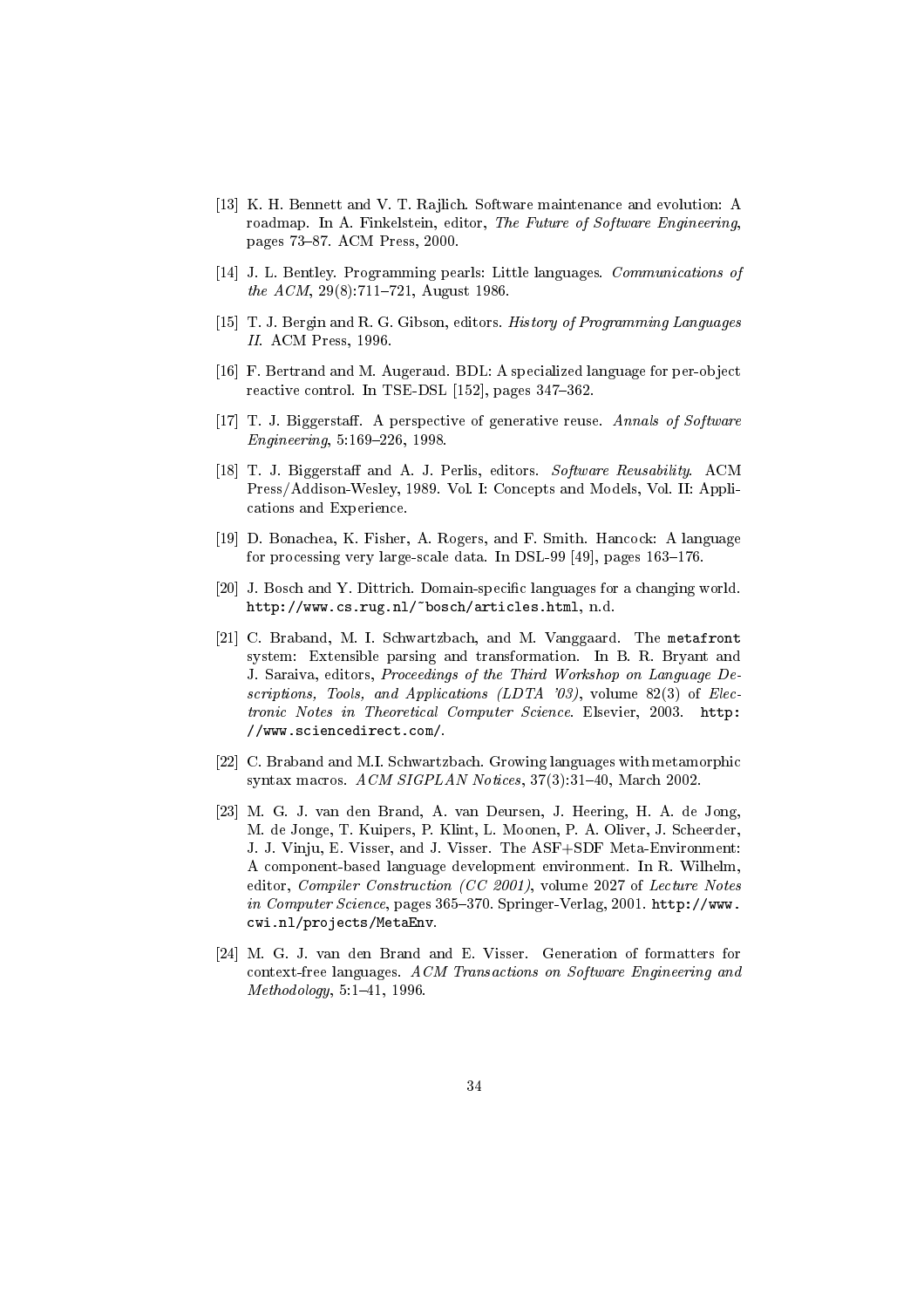- [25] M. Bravenboer and E. Visser. Concrete syntax for objects: Domainspecific language embedding and assimilation without restrictions. In D. C. Schmidt, editor, Proceedings of the 19th ACM SIGPLAN Conference on Object-Oriented Programming, Systems, Languages, and Applications  $(OOPSLA 704)$ , pages 365-383. ACM, 2004.
- [26] F. P. Brooks, Jr. Language design as design. In Bergin and Gibson [15], pages  $4-15$ .
- [27] M. Bruntink, A. van Deursen, and T. Tourwé. Isolating idiomatic crosscutting concerns. In Proceedings of the International Conference on Software *Maintenance (ICSM'05).* IEEE Computer Society, 2005. Submitted.
- [28] J. Buffenbarger and K. Gruell. A language for software subsystem composition. In HICSS-34 [73].
- [29] L. Cardelli and R. Davies. Service combinators for web computing. In TSE-DSL [152], pages 309-316.
- [30] S. Chandra, B. Richards, and J. R. Larus. Teapot: A domain-specific language for writing cache coherence protocols. In TSE-DSL [152], pages  $317 - 333.$
- [31] D. Chappell. Understanding ActiveX and OLE. Microsoft Press, 1996.
- [32] S. Chiba. A metaobject protocol for C++. In Proceedings of the ACM Conference on Object-Oriented Programming Systems, Languages, and Applications (OOPSLA '95), pages  $285-299$ . ACM, 1995.
- [33] J. C. Cleaveland. Building application generators. IEEE Software, pages 25-33, July 1988.
- [34] J. C. Cleaveland. Program Generators Using Java and XML. Prentice-Hall. 2001.
- [35] J. Clements, M. Felleisen, R. Findler, M. Flatt, and S. Krishnamurthi. Fostering little languages. Dr. Dobb's Journal, 29(3):16-24, March 2004.
- [36] C. Consel and R. Marlet. Architecturing software using a methodology for language development. In C. Palamidessi, H. Glaser, and K. Meinke, editors, Principles of Declarative Programming (PLILP '98/ALP '98), volume 1490 of *Lecture Notes in Computer Science*, pages 170–194. Springer-Verlag, 1998.
- [37] J. Coplien, D. Hoffman, and D. Weiss. Commonality and variability in software engineering. IEEE Software, pages 37-45, November/December 1998.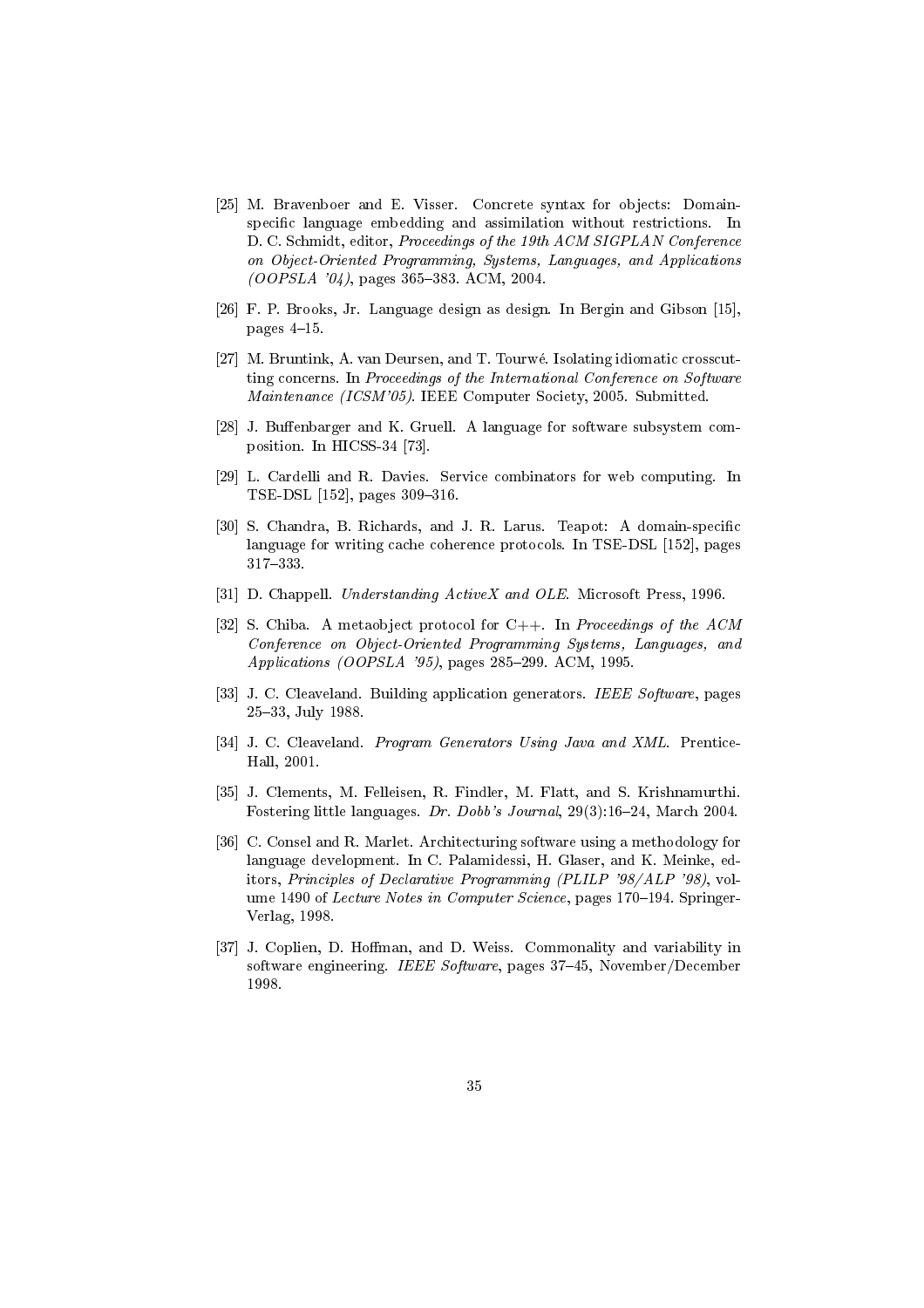- [38] J. R. Cordy. TXL  $-$  A language for programming language tools and applications. In G. Hedin and E. van Wyk, editors, Proceedings of the Fourth Workshop on Language Descriptions, Tools, and Applications (LDTA  $\langle 04 \rangle$ , volume 110 of Electronic Notes in Theoretical Computer Science. pages 3-31. Elsevier, 2004. http://www.sciencedirect.com/.
- [39] C. Courbis and A. Finkelstein. Towards an aspect weaving BPEL engine. In Y. Coady and D. H. Lorenz, editors, Proceedings of the Third AOSD Workshop on Aspects, Components, and Patterns for Infrastructure Software (ACP4IS), 2004. Technical Report NU-CCIS-04-04, College of Computer and Information Science, Northeastern University, Boston, MA 02115.
- [40] M. Crepinšek, M. Mernik, F. Javed, B. R. Bryant, and A. Sprague. Extracting grammar from programs: evolutionary approach. ACM SIG- $PLAN \, Notes, \, 40(4):39-46, \, April \, 2005.$
- [41] S. Crespi-Reghizzi, M. A. Melkanoff, and L. Lichten. The use of grammatical inference for designing programming languages. *Communications* of the ACM, 16:83-90, 1973.
- [42] R. F. Crew. ASTLOG: A language for examining abstract syntax trees. In Ramming  $[113]$ , pages  $229-242$ .
- [43] K. Czarnecki and U. Eisenecker. Generative Programming: Methods, Techniques and Applications. Addison-Wesley, 2000.
- [44] M. Dean, G. Schreiber, F. van Harmelen, J. Hendler, I. Horrocks, D. L. McGuinness, P. F. Patel-Schneider, and L. A. Stein. OWL Web Ontology Language Reference. Working draft, W3C, March 2003. http://www.w3. org/TR/2003/WD-owl-ref-20030331/.
- $[45]$  M. Denny. Ontology building: A survey of editing tools. Technical report, XML.com, 2003. http://www.xml.com/lpt/a/2002/11/06/ ontologies.html.
- [46] A. van Deursen and P. Klint. Little languages: Little maintenance? Journal of Software Maintenance, 10:75-92, 1998.
- [47] A. van Deursen and P. Klint. Domain-specific language design requires feature descriptions. In CIT-DSL-II [102], pages 1-17.
- [48] A. van Deursen, P. Klint, and J. Visser. Domain-specific languages: An annotated bibliography. ACM SIGPLAN Notices, 35(6):26-36, June 2000.
- [49] Proceedings of the second USENIX Conference on Domain-Specific Languages (DSL '99). USENIX Association, 1999.
- [50] C. Elliott. An embedded modeling language approach to interactive 3D and multimedia animation. In TSE-DSL [152], pages 291-308.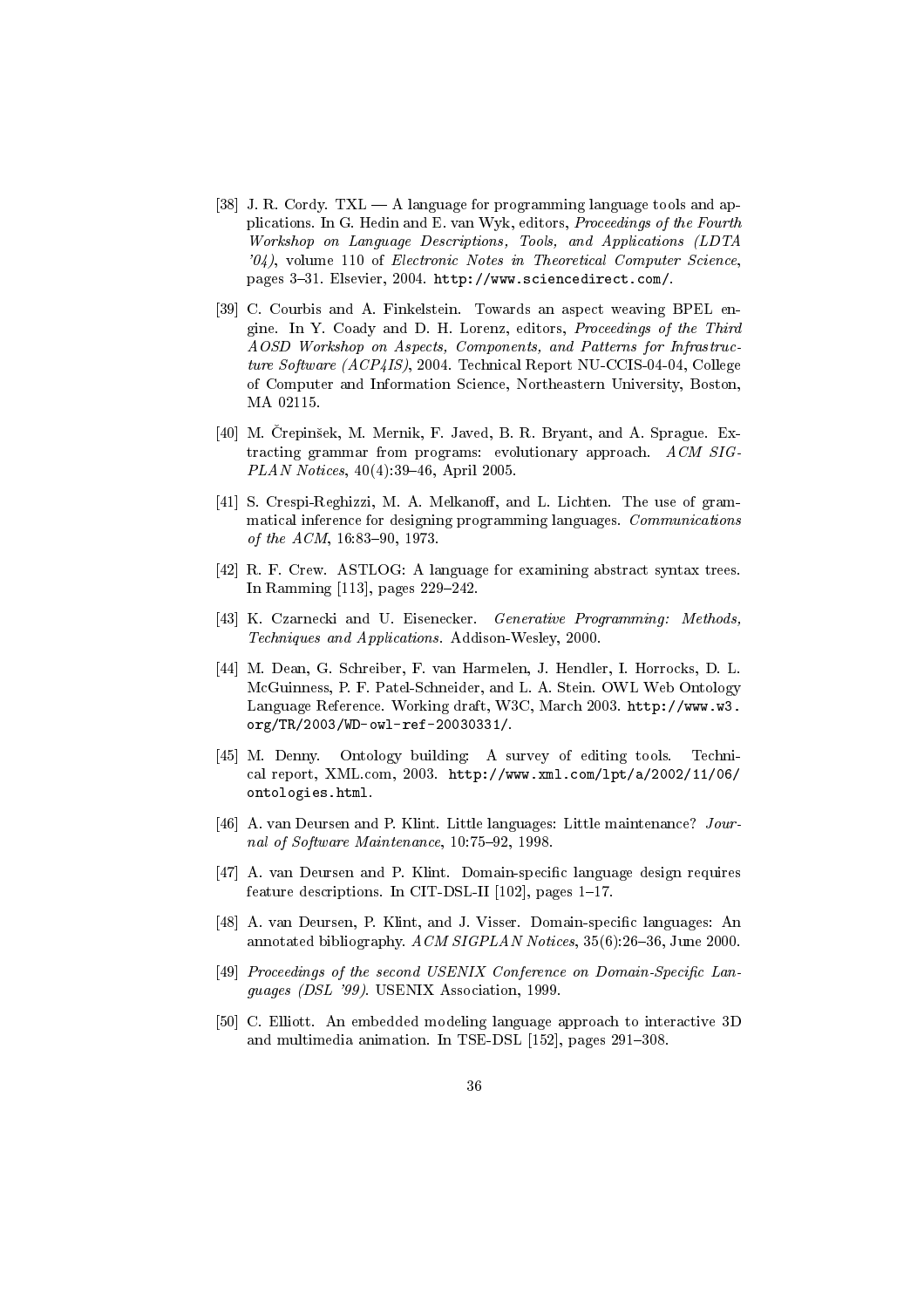- [51] R. van Engelen. ATMOL: A domain-specific language for atmospheric modeling. In CIT-DSL-I [101], pages 289-303.
- [52] R. E. Faith, L. S. Nyland, and J. F. Prins. Khepera: A system for rapid implementation of domain specific languages. In Ramming [113], pages  $243 - 255.$
- [53] R. A. Falbo, G. Guizzardi, and K. C. Duarte. An ontological approach to domain engineering. In Proceedings of the 14th International Conference on Software Engineering and Knowledge Engineering (SEKE 2002), pages  $351-358.$  ACM, 2002.
- [54] M. Felleisen, R. Findler, M. Flatt, and S. Krishnamurthi. Building little languages with macros. Dr. Dobb's Journal,  $29(4)$ : 45–49, April 2004.
- [55] K. Fertalj, D. Kalpič, and V. Mornar. Source code generator based on a proprietary specification language. In HICSS 35 [74].
- [56] W. Frakes. Panel: Linking domain analysis with domain implementation. In Proceedings of the Fifth International Conference on Software Reuse. pages 348-349. IEEE Computer Society, 1998.
- [57] W. Frakes, R. Prieto-Diaz, and C. Fox. DARE: Domain analysis and reuse environment. Annals of Software Engineering, 5:125-141, 1998.
- [58] E. Gamma, R. Helm, R. Johnson, and J. Vlissides. Design Patterns: Elements of Reusable Object-Oriented Software. Addison-Wesley, 1995.
- [59] R. Germon. Using XML as an intermediate form for compiler development. In XML 2001 Conference Proceedings, 2001. http://www. idealliance.org/papers/xml2001/index.html.
- [60] J. Gil and Y. Tsoglin. JAMOOS A domain-specific language for language processing. In CIT-DSL-I [101], pages 305-321.
- [61] S. Gilmore and M. Ryan, editors. Language Constructs for Describing Fea $tures - Proceedings of the FIREworks Workshop$ . Springer-Verlag, 2001.
- [62] U. Glässer, Y. Gurevich, and M. Veanes. An abstract communication model. Technical Report MSR-TR-2002-55, Microsoft Research, Redmond. 2002.
- [63] K. Gondow and H. Kawashima. Towards ANSI C program slicing using XML. In M. G. J. van den Brand and R. Lämmel, editors, Proceedings of the Second Workshop on Language Descriptions, Tools, and Applications (LDTA '02), volume 65(3) of Electronic Notes in Theoretical Computer Science. Elsevier, 2002. http://www.sciencedirect.com/.
- [64] J. Gough. Compiling for the .NET Common Language Runtime  $(CLR)$ . Prentice Hall, 2002.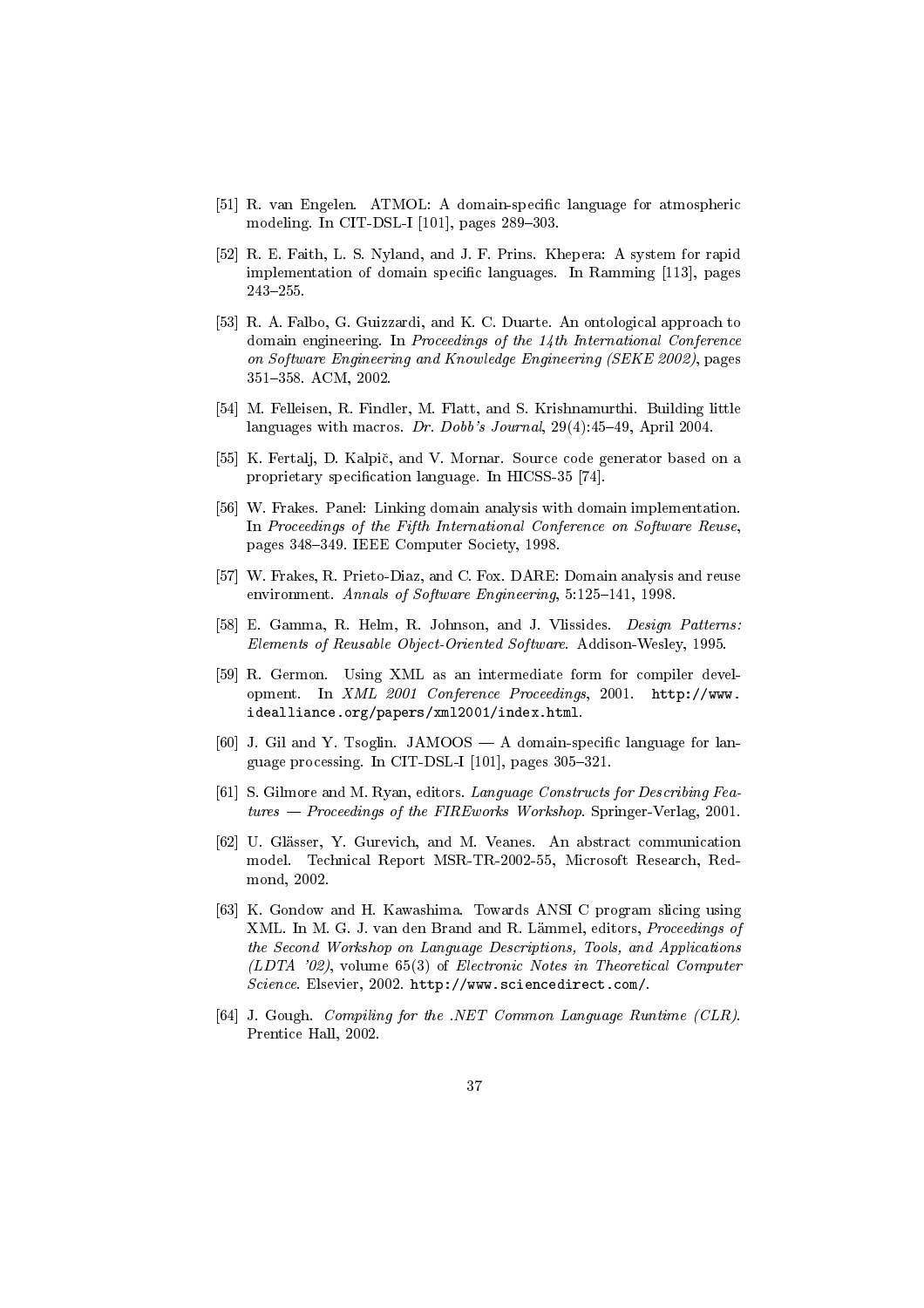- [65] A. Granicz and J. Hickey. Phobos: Extending compilers with executable language definitions. In HICSS-36 [75].
- [66] J. Gray and G. Karsai. An examination of DSLs for concisely representing model traversals and transformations. In HICSS-36 [75].
- [67] R. W. Gray, S. P. Levi, V. P. Heuring, A. M. Sloane, and W. M. Waite. Eli: A complete, flexible compiler construction system. Communications of the ACM,  $35(2):121-130$ , February 1992.
- [68] J. Greenfield, K. Short, S. Cook, S. Kent, and J. Crupi. Software Factories: Assembling Applications with Patterns, Models, Frameworks, and Tools. Wiley, 2004.
- [69] S. Z. Guyer and C. Lin. An annotation language for optimizing software libraries. In DSL-99 [49], pages 39-52.
- [70] S. Z. Guyer and C. Lin. Broadway: A compiler for exploiting the domainspecific semantics of software libraries. In *Proceedings of the IEEE* [106]. pages 342-357.
- [71] J. Heering and P. Klint. Semantics of programming languages: A tooloriented approach. ACM SIGPLAN Notices, 35(3):39-48, March 2000.
- [72] R. M. Herndon and V. A. Berzins. The realizable benefits of a language prototyping language. IEEE Transactions on Software Engineering, SE-14:803-809, 1988.
- [73] Proceedings of the 34th Hawaii International Conference on System Sciences ( $HICSS-34$ ). IEEE (CDROM), 2001.
- [74] Proceedings of the 35th Hawaii International Conference on System Sciences ( $HICSS-35$ ). IEEE (CDROM), 2002.
- [75] Proceedings of the 36th Hawaii International Conference on System Sciences ( $HICSS-36$ ). IEEE (CDROM), 2003.
- [76] P. Hudak. Building domain-specific embedded languages. ACM Computing Surveys, 28(4es), December 1996.
- [77] P. Hudak. Modular domain specific languages and tools. In P. Devanbu and J. Poulin, editors, Proceedings of the Fifth International Conference on Software Reuse (JCSR '98), pages 134–142. IEEE Computer Society, 1998.
- [78] J. Jennings and E. Beuscher. Verischemelog: Verilog embedded in Scheme. In DSL-99 [49], pages  $123-134$ .
- SPR Programming Languages Table.  $[79]$  C. Jones. http://www. theadvisors.com/langcomparison.htm, March 1996. Release 8.2, accessed April 21, 2005; later release n.a. to authors at time of writing.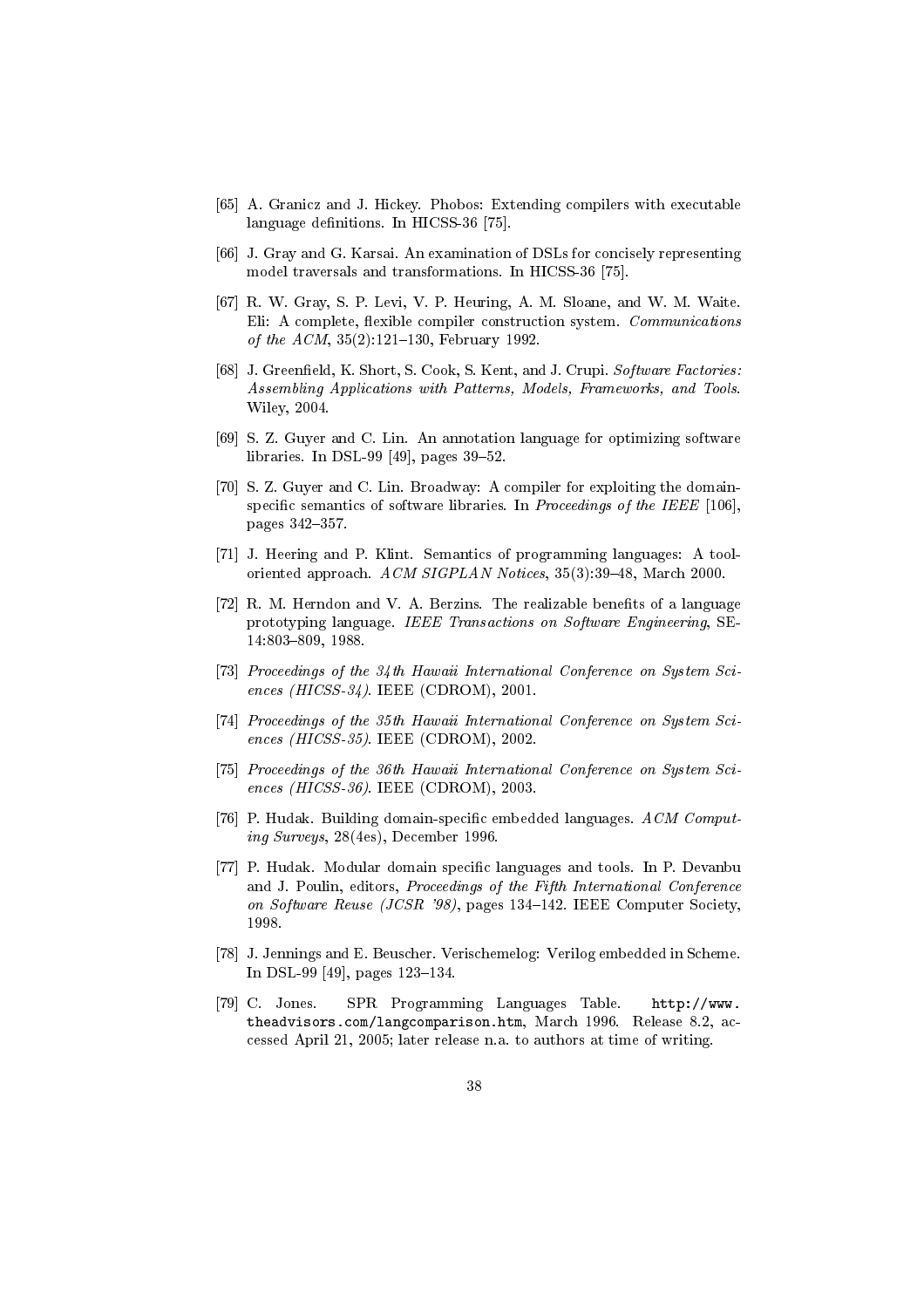- [80] N. D. Jones, C. K. Gomard, and P. Sestoft. Partial Evaluation and Automatic Program Generation. Prentice Hall, 1993.
- [81] M. de Jonge. Source tree composition. In C. Gacek, editor, Software Reuse: Methods, Techniques, and Tools: 7th International Conference  $(ICSR-7)$ , volume 2319 of Lecture Notes in Computer Science, pages 17– 32. Springer-Verlag, 2002.
- [82] B. M. Kadhim and W. M. Waite. Maptool Supporting modular syntax development. In T. Gyimóthy, editor, Compiler Construction (CC  $'96$ , volume 1060 of *Lecture Notes in Computer Science*, pages  $268-280$ . Springer-Verlag, 1996.
- [83] S. Kamin, editor. DSL '97 First ACM SIGPLAN Workshop on Domain-Specific Languages, in Association with POPL '97. University of Illinois Computer Science Report, 1997. http://www-sal.cs.uiuc.edu/  $\tilde{\text{K}}$ amin/dsl/.
- [84] S. Kamin. Research on domain-specific embedded languages and program generators. Electronic Notes in Theoretical Computer Science, 14, 1998. http://www.sciencedirect.com/.
- [85] S. Kamin and D. Hyatt. A special-purpose language for picture-drawing In Ramming [113], pages 297-310.
- [86] K. C. Kang, S. G. Cohen, J. A. Hess, W. E. Novak, and A. S. Peterson. Feature-oriented domain analysis (FODA) feasibility study. Technical Report CMU/SEI-90-TR-21, Software Engineering Institute, Carnegie Mellon University, 1990.
- [87] U. Kastens and P. Pfahler. Compositional design and implementation of domain-specific languages. In R. N. Horspool, editor, IFIP  $TC2$  WG 2.4 Working Conference on System Implementation 2000: Languages, Methods and Tools, pages 152-165. Chapman and Hall, 1998.
- [88] G. Kiczales, J. des Rivieres, and D. G. Bobrow. The Art of the Metaobject Protocol. MIT Press, 1991.
- [89] R. B. Kieburtz, L. McKinney, J. M. Bell, J. Hook, A. Kotov, J. Lewis, D. P. Oliva, T. Sheard, I. Smith, and L. Walton. A software engineering experiment in software component generation. In Proceedings of the 18th International Conference on Software Engineering (ICSE '96), pages 542– 552. IEEE, 1996.
- [90] H. M. Kienle and D. L. Moore. smgn: Rapid prototyping of small domainspecific languages. In CIT-DSL-II [102], pages 37-53.
- [91] N. Klarlund and M. Schwartzbach. A domain-specific language for regular sets of strings and trees. In TSE-DSL [152], pages 378–386.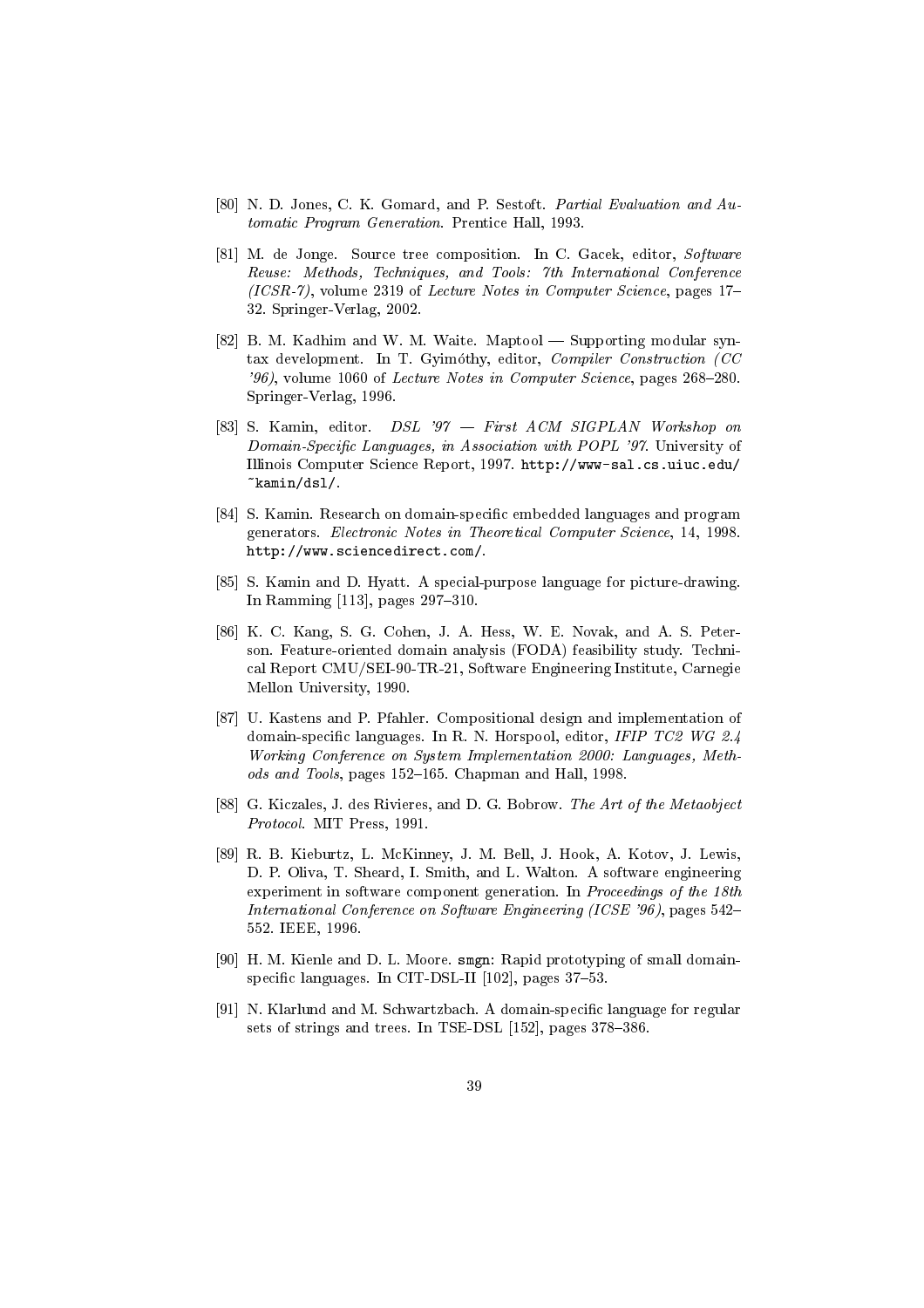- [92] C. W. Krueger. Software reuse. ACM Computing Surveys,  $24(2):131-183$ , June 1992.
- [93] D. J. Kuck. Platform 2015 software: Enabling innovation in parallelism for the next decade. Technology@Intel Magazine, pages  $1-9$ , April 2005.
- [94] S. Kumar, Y. Mandelbaum, X. Yu, and K. Li. ESP: A language for programmable devices. In Proceedings of the 2001 ACM SIGPLAN Conference on Programming Language Design and Implementation (PLDI '01), pages 309-320. ACM, 2001.
- [95] P. W. Kutter, D. Schweizer, and L. Thiele. Integrating domain specific language design in the software life cycle. In D. Hutter et al., editors, Applied Formal Methods-FM-Trends 98, volume 1641 of Lecture Notes in Computer Science, pages 196-212. Springer-Verlag, 1998.
- [96] J. Launchbury, J. R. Lewis, and B. Cook. On embedding a microarchitectural design language within Haskell. ACM SIGPLAN Notices, 34(9):60-69, September 1999.
- [97] C. Lengauer, D. Batory, C. Consel, and M. Odersky, editors. *Domain-*Specific Program Generation, volume 3016 of Lecture Notes in Computer *Science*. Springer-Verlag, 2004.
- [98] M. R. Levy. Web programming in Guide. Software Practice and Experience, 28:1581-1603, 1998.
- [99] J. Martin. Fourth-Generation Languages. Prentice-Hall, 1985. Vol. I: Principles, Vol II: Representative 4GLs.
- [100] S. Mauw, W. Wiersma, and T. Willemse. Language-driven system design. International Journal of Software Engineering and Knowledge Engineer $ing, 14:1-39, 2004.$
- [101] M. Mernik and R. Lämmel (editors). Special issue on Domain-Specific Languages, Part I. Journal for Computing and Information Technology,  $9(4)$ , 2001.
- [102] M. Mernik and R. Lämmel (editors). Special issue on Domain-Specific Languages, Part II. Journal for Computing and Information Technology,  $10(1), 2002.$
- [103] M. Mernik, M. Lenič, E. Avdičaušević, and V. Žumer. Multiple attribute grammar inheritance. Informatica, 24(3):319-328, September 2000.
- [104] M. Mernik, U. Novak, E. Avdičaušević, M. Lenič, and V. Zumer. Design and implementation of Simple Object Description Language. In Proceedings of the 2001 ACM Symposium on Applied Computing (SAC 2001), pages 590-594. ACM, 2001.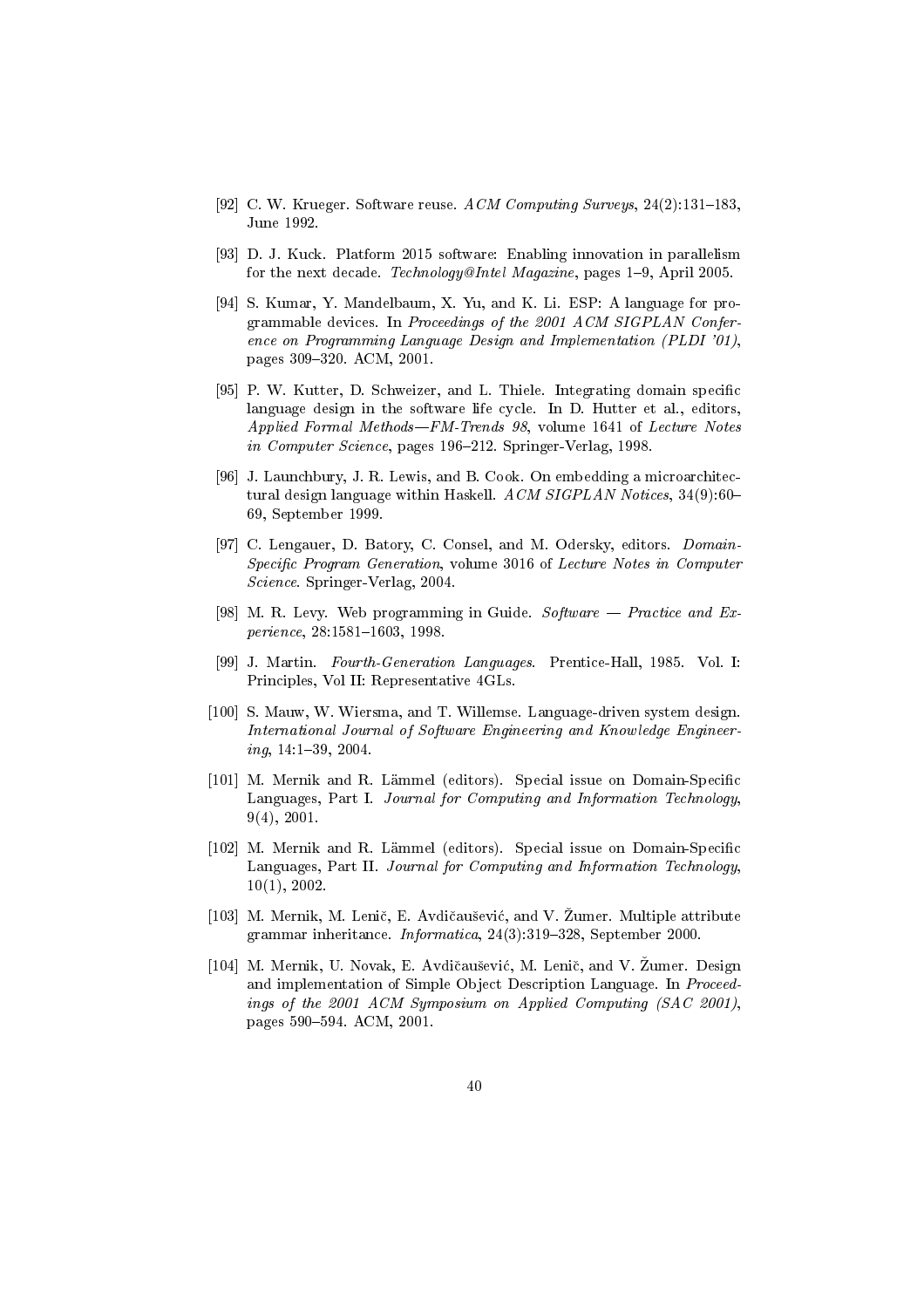- [105] M. Mernik, V. Žumer, M. Lenič, and E. Avdičaušević. Implementation of multiple attribute grammar inheritance in the tool LISA. ACM SIGPLAN *Notices*, 34(6):68-75, June 1999.
- [106] J. M. F. Moura, M. Püschel, D. Padua, and J. Dongarra (editors). Special issue on Program Generation, Optimization, and Platform Adaptation. Proceedings of the IEEE,  $93(2)$ ,  $2005$ .
- [107] L. Nakatani and M. Jones. Jargons and infocentrism. In Kamin [83], pages 59-74. http://www-sal.cs.uiuc.edu/"kamin/dsl/.
- [108] B. A. Nardi. A Small Matter of Programming: Perspectives on End User Computing. MIT Press, 1993.
- [109] J. M. Neighbors. The Draco approach to constructing software from reusable components. IEEE Transactions on Software Engineering, SE- $10(5):564-74$ , September 1984.
- [110] D. Parigot. Towards domain-driven development: The SmartTools software factory. In Companion to the 19th annual ACM SIGPLAN conference on Object-oriented Programming Systems, Languages, and Applications, pages 37-38. ACM, 2004.
- [111] S. Peyton Jones, A. Tolmach, and T. Hoare. Playing by the rules: Rewriting as a practical optimisation technique in GHC. In Proceedings of the Haskell Workshop 2001, 2001.
- [112] P. Pfahler and U. Kastens. Configuring component-based specifications for domain-specific languages. In HICSS-34 [73].
- [113] J. C. Ramming, editor. Proceedings of the USENIX Conference on *Domain-Specific Languages.* USENIX Association, 1997.
- $[114]$  E. S. Raymond. The CML2 language: Python implementation of a constraint-based interactive configurator. In Proceeding of the 9th International Python Conference, pages 135-142, 2001. http://www.catb. org/"esr/cml2/cml2-paper.html.
- [115] W. Risi, P. Martinez-Lopez, and D. Marcos. Hycom: A domain specific langauge for hypermedia application development. In HICSS-34 [73].
- [116] D. T. Ross. Origins of the APT language for automatically programmed tools. In Wexelblat  $[148]$ , pages  $279-338$ .
- [117] P. H. Salus, editor. Little Languages, volume III of Handbook of Programming Languages. MacMillan, 1998.
- [118] J. E. Sammet. Programming Languages: History and Fundamentals. Prentice Hall, 1969.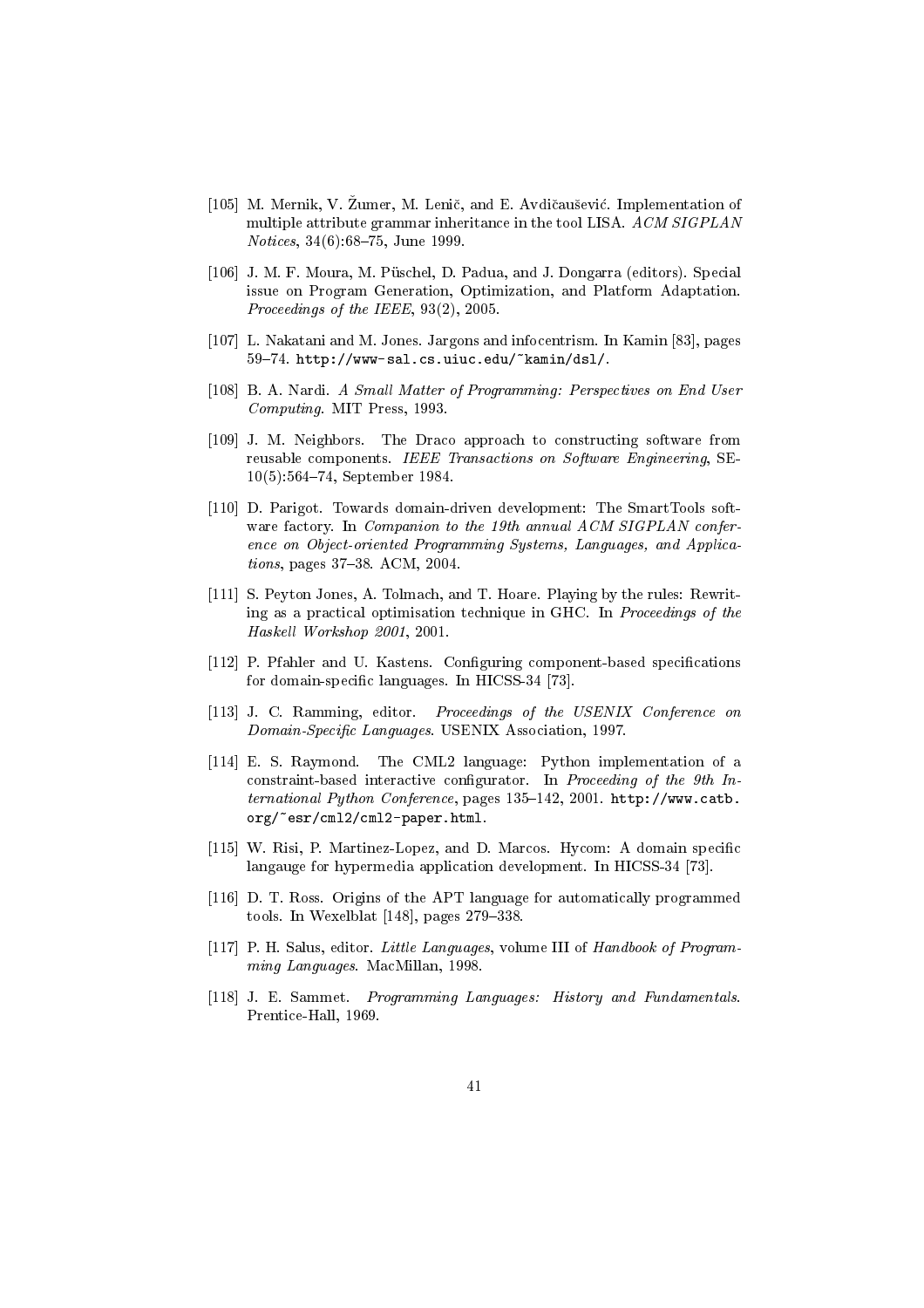- [119] J. Saraiva and S. Schneider. Embedding domain specific languages in the attribute grammar formalism. In HICSS-36 [75].
- [120] E. Schnarr, M. D. Hill, and J. R. Larus. Facile: A language and compiler for high-performance processor simulators. In Proceedings of the 2001 ACM SIGPLAN Conference on Programming Language Design and *Implementation (PLDI '01)*, pages  $321-331$ . ACM,  $2001$ .
- [121] K. A. Schneider and J. R. Cordy. AUI: A programming language for developing plastic interactive software. In HICSS-35 [74].
- [122] S. Schupp, D. P. Gregor, D. R. Musser, and S. Liu. User-extensible simplification — Type-based optimizer generators. In R. Wilhelm, editor,  $Com$ piler Construction (CC 2001), volume 2027 of Lecture Notes in Computer Science, pages 86-101. Springer-Verlag, 2001.
- [123] SDL Forum. MSC-2000: Interaction for the new millenium.  $http://www.$ sdl-forum.org/MSC2000present/index.htm, May 2000.
- [124] M. Simos and J. Anthony. Weaving the model web: A multi-modeling approach to concepts and features in domain engineering. In Proceedings of the Fifth International Conference on Software Reuse, pages 94–102. IEEE Computer Society, 1998.
- [125] E. G. Sirer and B. N. Bershad. Using production grammars in software testing. In DSL-99 [49], pages  $1-14$ .
- $[126]$  A. M. Sloane. Post-design domain-specific language embedding: A case study in the software engineering domain. In HICSS-35 [74].
- [127] K. Slonneger and B. L. Kurtz. Formal Syntax and Semantics of Programming Languages: A Laboratory Based Approach. Addison-Wesley, 1995.
- [128] Y. Smaragdakis and D. Batory. DiSTiL: A transformation library for data structures. In Ramming  $[113]$ , pages  $257-270$ .
- [129] Y. Smaragdakis and D. Batory. Application generators. In J. Webster, editor, Wiley Encyclopedia of Electrical and Electronics Engineering Online. Wiley, 2000.
- [130] D. Soroker, M. Karasick, J. Barton, and D. Streeter. Extension mechanisms in Montana. In Proceedings of the 8th Israeli Conference on Computer-Based Systems and Software Engineering (ICCSSE '97), pages 119-128. IEEE Computer Society, 1997.
- [131] D. Spinellis. Notable design patterns for domain-specific languages. The Journal of Systems and Software, 56:91-99, 2001.
- [132] A. Sutcliffe and N. Mehandiiev (editors). Special issue on End-User Development. Communications of the ACM,  $47(9)$ ,  $2004$ .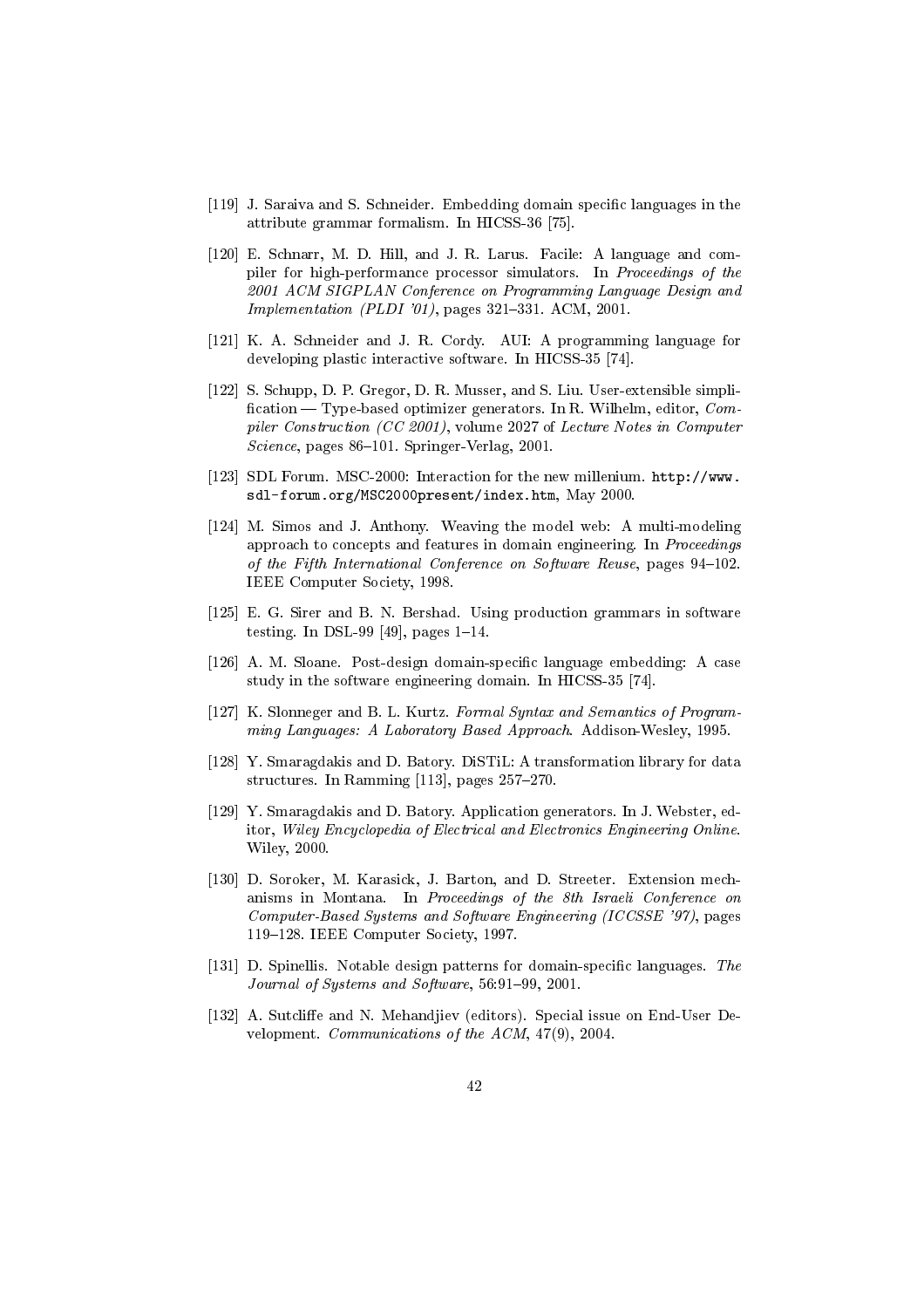- [133] C. Szyperski. Component Software Beyond Object-Oriented Programming. Addison-Wesley/ACM Press, second edition, 2002.
- [134] R. N. Taylor, W. Tracz, and L. Coglianese. Software development using domain-specific software architectures. ACM SIGSOFT Software Engi*neering Notes*,  $20(5):27-37$ , 1995.
- [135] R. D. Tennent. Language design methods based on semantic principles.  $Acta\ Information$ , 8:97-112, 1977.
- $[136]$  S. Thatte. XLANG: Web services for business process design. Technical report, Microsoft, 2001. http://www.gotdotnet.com/team/xml\_wsspecs/  $x$ lang-c/.
- [137] S. A. Thibault. *Domain-Specific Languages: Conception, Implementation* and Application. PhD thesis, University of Rennes, 1998.
- [138] S. A. Thibault, C. Consel, and G. Muller. Safe and efficient active network programming. In Proceedings of the 17th IEEE Symposium on Reliable Distributed Systems, pages 135–143. IEEE Computer Society, 1998.
- [139] S. A. Thibault, R. Marlet, and C. Consel. Domain-specific languages: From design to implementation  $-$  Application to video device drivers generation. In TSE-DSL [152], pages 363-377.
- [140] W. Tracz and L. Coglianese. DOMAIN (DOmain Model All INtegrated) - a DSSA domain analysis tool. Technical Report ADAGE-LOR-94-11 Loral Federal Systems, 1995.
- [141] Universal Plug and Play Forum. http://www.upnp.org/, 2003.
- [142] T. L. Veldhuizen. Expression templates.  $C++$  Report. 7(5):26-31. June 1995.
- [143] T. L. Veldhuizen. Using C++ template metaprograms.  $C++$  Report,  $7(4):36-43$ , May 1995.
- [144] T. L. Veldhuizen. Blitz++ User's Guide. http://www.oonumerics.org/ blitz/manual/blitz.ps, February 2001. Version 1.2.
- [145] E. Visser. Stratego Strategies for program transformation. http: //www.stratego-language.org, 2003.
- $[146]$  D. C. Wang, A. W. Appel, J. L. Korn, and C. S. Serra. The Zephyr abstract syntax description language. In Ramming [113], pages 213–28.
- [147] D. Weiss and C. T. R. Lay. Software Product Line Engineering. Addison-Wesley, 1999.
- [148] R. L. Wexelblat, editor. History of Programming Languages. Academic Press, 1981.